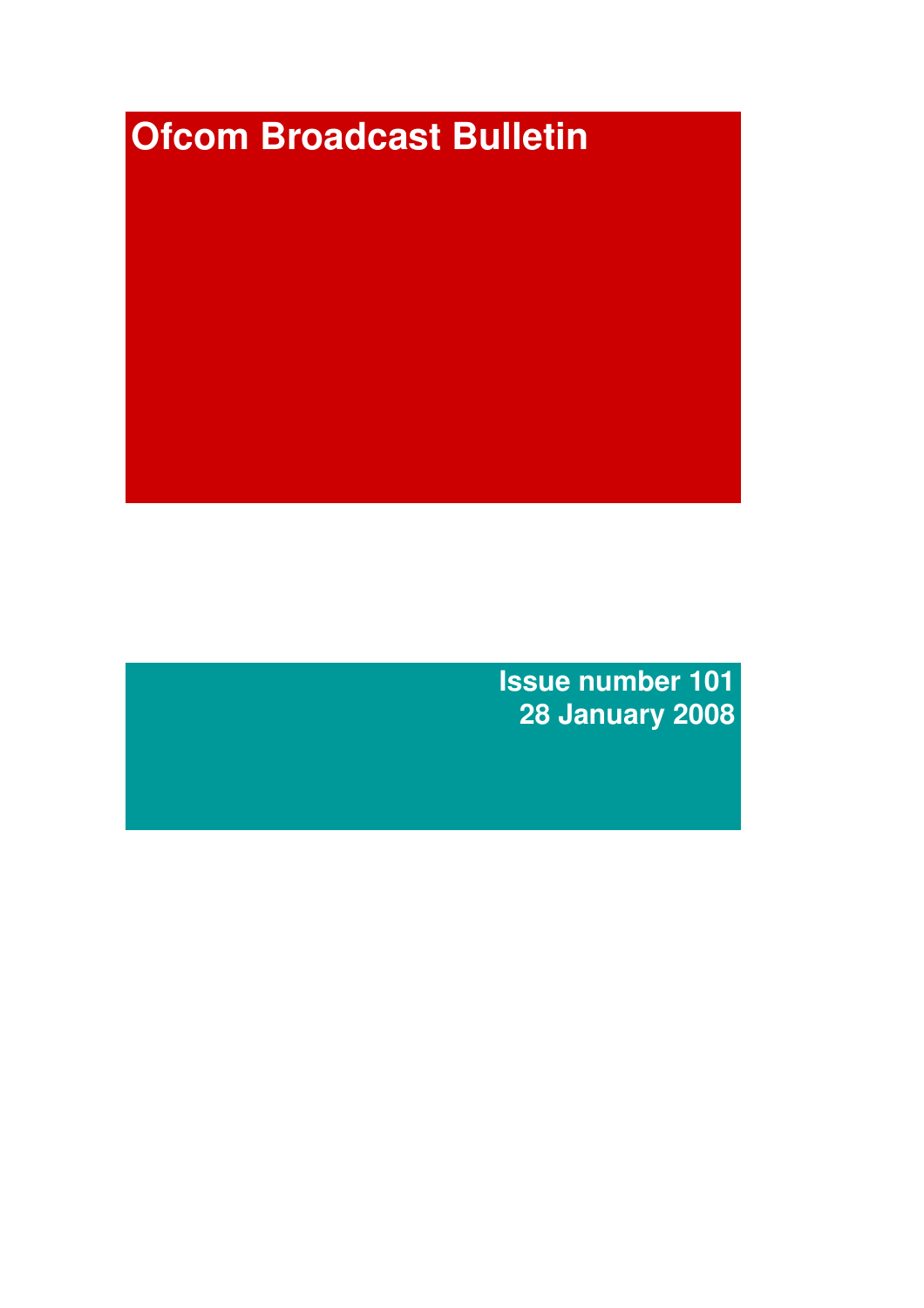# **Contents**

| Introduction                                                                                                                                    | 3  |
|-------------------------------------------------------------------------------------------------------------------------------------------------|----|
| <b>Standards cases</b>                                                                                                                          |    |
| In Breach                                                                                                                                       |    |
| <b>Sumo TV - User Generated Content</b><br>6 July 2007, 23:46 and 22 July 2007, 00:34                                                           | 4  |
| <b>Note to Broadcasters - User Generated Content</b>                                                                                            | 11 |
| <b>Trax</b><br>The Music Factory, 4 October 2007, 18:00                                                                                         | 12 |
| Resolved                                                                                                                                        |    |
| <b>He Got Game</b><br>Sky Movies Indie, 29 October 2007, 12:30                                                                                  | 14 |
| World Cup Rugby: Ireland v Namibia<br>ITV4, 9 September 2007, 20:00                                                                             | 16 |
| Not in Breach                                                                                                                                   |    |
| <b>Bremner, Bird and Fortune</b><br>Channel 4, 14 October 2007, 19:00                                                                           | 17 |
| <b>Fairness &amp; Privacy cases</b>                                                                                                             |    |
| <b>Not Upheld</b>                                                                                                                               |    |
| Complaint by Mrs Jan Melia on her own behalf<br>and on behalf of Mr Oli Melia and their three children<br>Wife Swap, Channel 4, 16 October 2006 | 18 |
| Other programmes not in breach/outside remit                                                                                                    | 32 |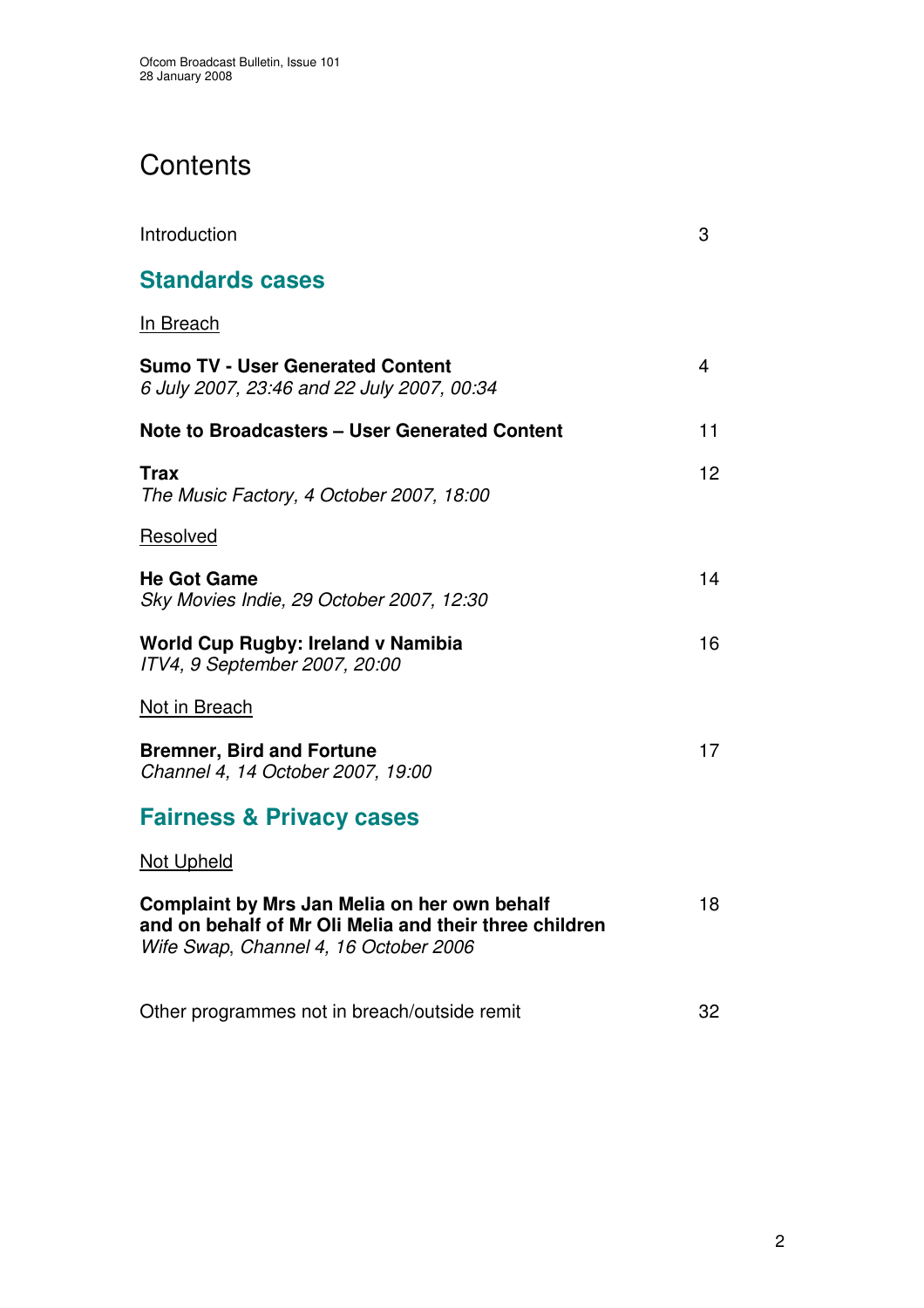# Introduction

Ofcom's Broadcasting Code ("the Code") took effect on 25 July 2005 (with the exception of Rule 10.17 which came into effect on 1 July 2005). This Code is used to assess the compliance of all programmes broadcast on or after 25 July 2005. The Broadcasting Code can be found at http://www.ofcom.org.uk/tv/ifi/codes/bcode/

The Rules on the Amount and Distribution of Advertising (RADA) apply to advertising issues within Ofcom's remit from 25 July 2005. The Rules can be found at http://www.ofcom.org.uk/tv/ifi/codes/advertising/#content

From time to time adjudications relating to advertising content may appear in the Bulletin in relation to areas of advertising regulation which remain with Ofcom (including the application of statutory sanctions by Ofcom).

It is Ofcom policy to state the full language used on air by broadcasters who are the subject of a complaint. Some of the language used in Ofcom Broadcast Bulletins may therefore cause offence.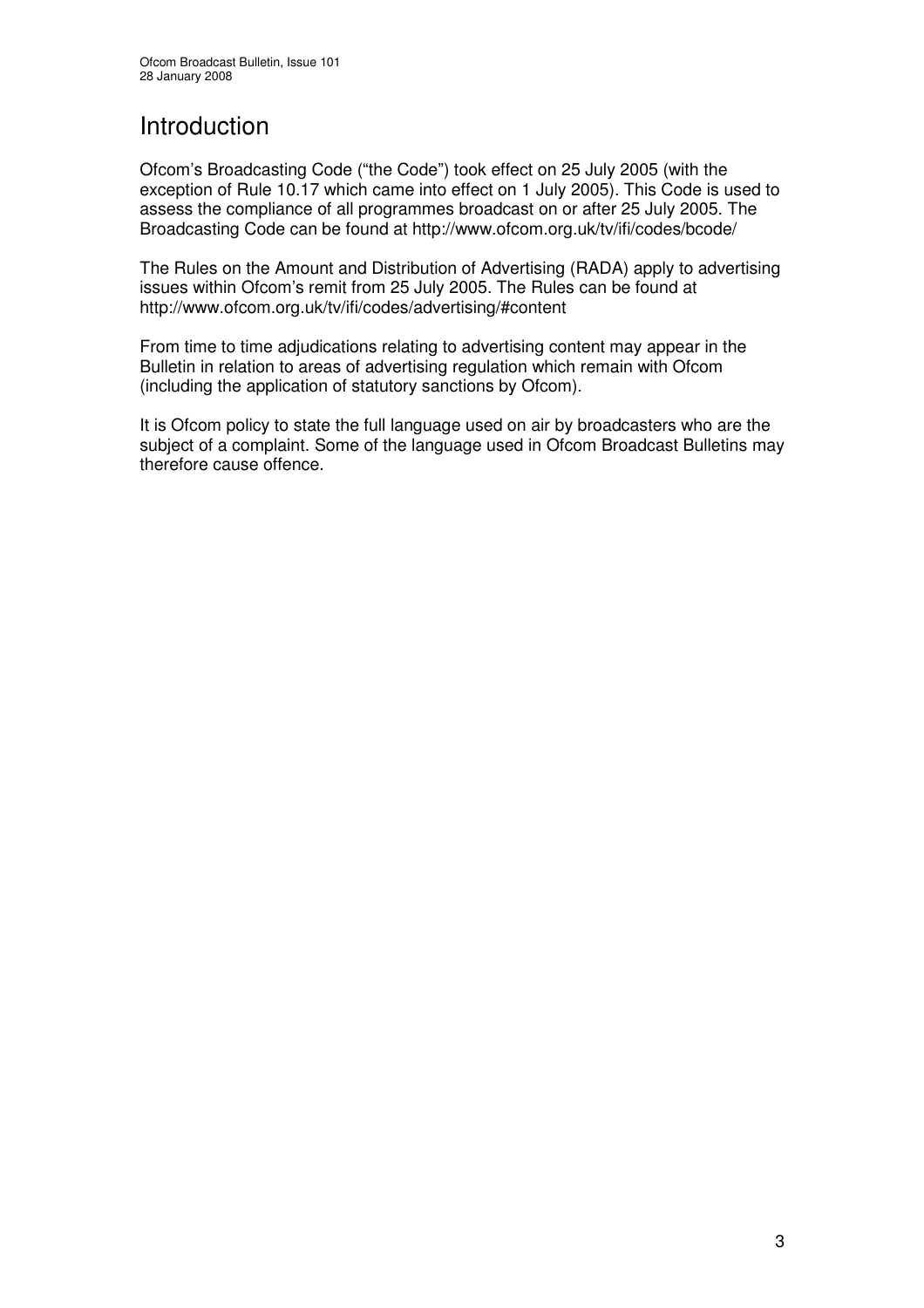# **Standards cases**

# **In Breach**

## **Sumo TV - User Generated Content**

*Andy Milonakis clip, 6 July 2007, 23:46; and Parent/Carer and child clip, 22 July 2007, 00:34*

#### **Introduction**

Sumo TV is the broadcast arm of a website called Sumo.tv. Contributors to the website are able to submit material, which may end up on the digital television service. Submissions range from home-produced material recorded on mobile phones or webcams through to items from professionally-produced programmes and music videos from around the world.

Two viewers complained about two separate items of user-generated content shown on Sumo TV, as described below.

#### 6 July 2007, 23:46, *Andy Milonakis*

This sequence involved what appeared to be a webcam performance featuring a person called Andy Milonakis. This person appears to be an adolescent, although the presenter introducing the item said that he was actually 30 years old. In this video, he performed a rap, which included a steady stream of the strongest language and graphic sexual references and which lasted over three minutes. An extract, from the 500 word rap, follows:

"...I'm a little boy and I got little toys but I'm in a big world, yo. I fuck big girls coz I like *earthquakes…my fucking flows run through you…I give you a piggy back ride if you fucking wanna do some fun. I sniff some cocaine off your mother's navel…my son is ugly, he looks like my nipple, I fucked him in the ass hole now he's cripple and he's in a wheelchair…I fucking gave him some weave, I gave him some beeve on his sixteenth birthday yo but he's still gay, he likes to suck dick a lot, yo that's alright I feed him mine…I'm gunna holler coz I'm getting ass raped… all the fucking inmates are gay. …fuck you cunt, fuck you…fuck it I'll make you a dick cake…oh my god I'm gunna lather myself…"*

One viewer, believing Andy Milonakis to be an adolescent, complained that this material, which included explicit sexual references, some appearing to provide graphic descriptions of under-age sex, was inappropriate for broadcast.

Ofcom asked Sumo TV to respond to complaints with regard to Rule 2.3 ("In applying generally accepted standards broadcasters must ensure that material which may cause offence is justified by the context")*.*

Context includes various factors such as: the editorial content of the programme; the service on which the material is broadcast; the time of broadcast; the degree of harm or offence likely to be caused; the likely expectation of the audience; the extent to which the nature of the content can be brought to the attention of the potential audience; and the effect of the material on viewers who may come across it unawares.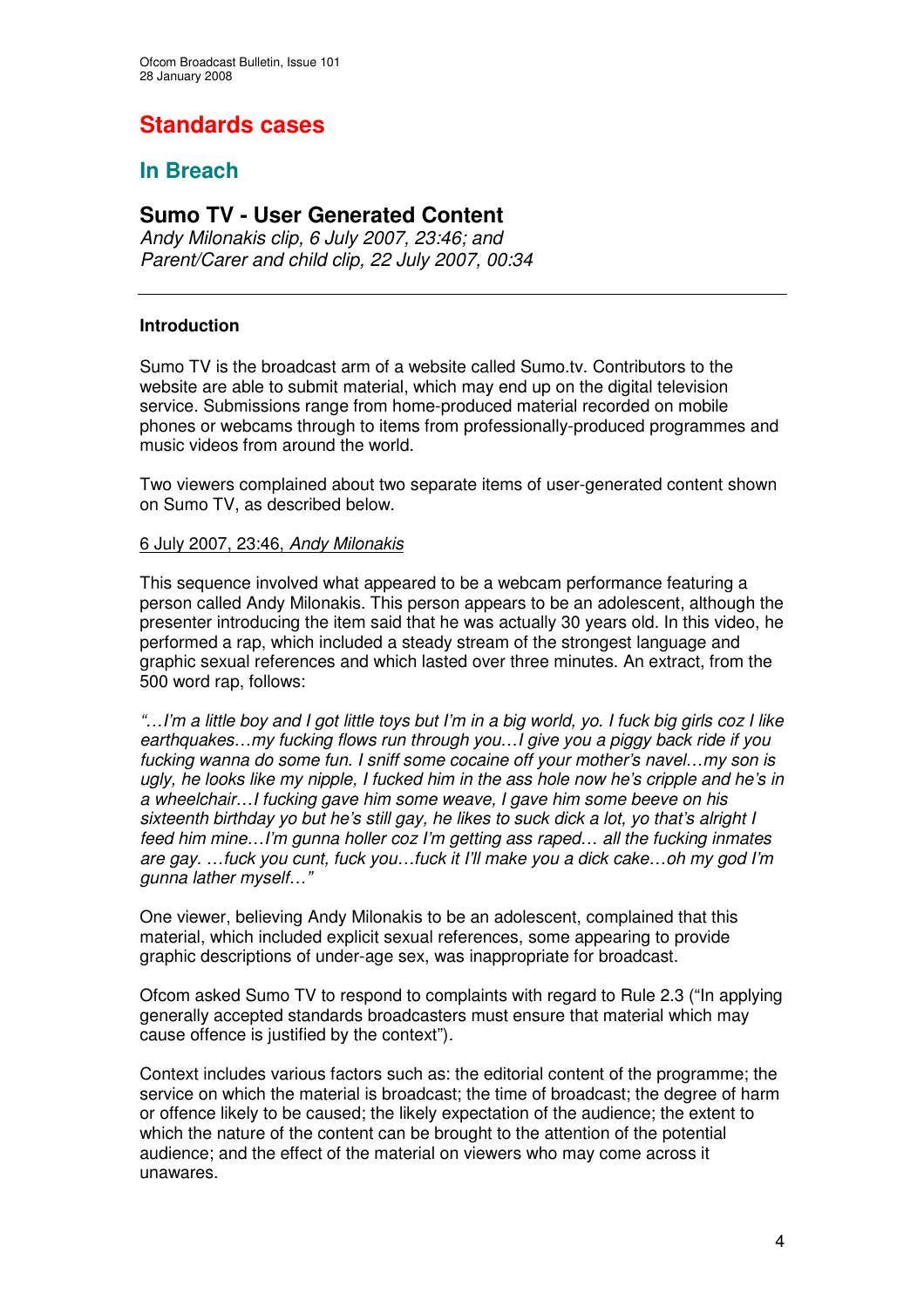#### 22 July 2007, 00:34, *Parent/Carer and Child*

This sequence appeared to be a mobile phone video of an adult frightening a young child (approximately five years old). The sound quality was poor, but the adult appeared to ask the child: *"…do I know it's so scary?"* The adult then tried to terrify the child by pulling faces, yelling and shrieking. The child was clearly extremely distressed and started screaming, crying and at one point attempted to run away. In the final moments, the child was seen holding his ears, in a gesture which suggested a need to comfort himself, and sobbing.

One viewer complained that this material could be said to be condoning child abuse, and was inappropriate for broadcast.

Ofcom asked Sumo TV to respond to the complaints with regard to the following Code Rules:

- Rule 1.26<sup>1</sup> ("Due care must be taken over the physical and emotional welfare and the dignity of people under eighteen who take part or are otherwise involved in programmes. This is irrespective of any consent given by the participant or by a parent, guardian or other person over the age of eighteen in loco parentis");
- Rule 1.27 **("**People under eighteen must not be caused unnecessary distress or anxiety by their involvement in programme or by the broadcast of those programmes"); and
- Rule 2.3 (generally accepted standards; justification by context).

#### **Response**

Sumo TV responded to the concerns raised over the broadcast of these two items as follows.

#### 6 July 2007, 23:46, *Andy Milonakis*

The broadcaster argued that the concerns over the material were related to the fact that the complainant had assumed that Andy Milonakis was a "boy…no older than 14". Mr Milonakis was in fact considerably older<sup>2</sup>, and a well-known figure in this particular genre of entertainment. Sumo TV acknowledged that the language used was explicit and was clearly intended to create a reaction in the audience. It considered that some would find it humorous, others would find it tediously repetitive in its profanity. It said that the "rap" was not concerned with under-age sex and, in its opinion, to suggest otherwise clearly acted "…so as to distort the nature of the artistic work".

Sumo TV went on to say that the text of the "rap" was clearly addressing a whole range of individuals, their proclivities and religions, and "was patently non-specific". It believed the material was entirely justified by the context since, in the nature of its programming, Sumo TV frequently looked to give a platform to subjects popularly

 $1$  Ofcom recently published additional guidance to broadcasters on Rules 1.26 and 1.27. This is available at: http://www.ofcom.org.uk/tv/ifi/guidance/bguidance/guidance1.pdf

 $^2$  The presenter of the programme in fact said Andy Milonakis was aged 30 – see the Decision section below.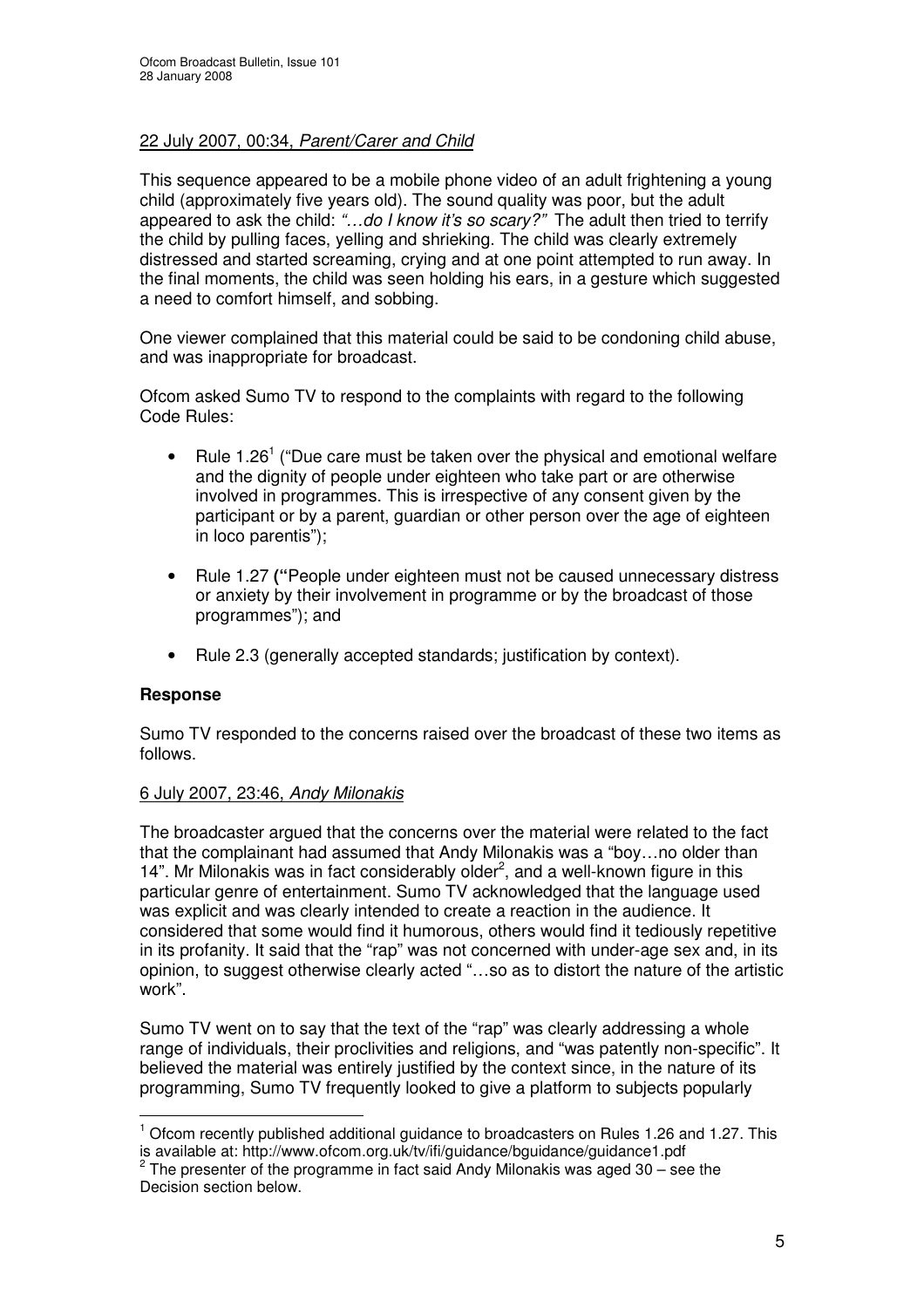described as an "internet phenomena". The broadcaster said that, given the time of the broadcast, the context of the programme and having regard to the above comments the content was not beyond the bounds of generally accepted standards.

#### 22 July 2007, 00:34, *Parent/Carer and Child*

Sumo TV responded, with regard to Rule 1.26, that the sequence depicted "…an adult pretending to act in a 'scary' manner". It said the words *"…do I know it's so scary?"* clearly indicated that the adult had been engaged in a playful act. This was reflected in the adult putting his tongue out of his mouth, holding back his ears and having widened eyes. In Sumo TV's view, "…it was clearly the case that the adult had been engaged in a type of humour witnessed in households throughout the UK, day in and day out". There was no physical contact between the adult and the child and nor did the adult at any time raise his voice or otherwise act in a menacing manner toward the child.

In this context, Sumo TV argued that the broadcast of the clip did not indicate a lack of due care over the physical and emotional welfare of the child. To imply that there was, it said, would be to suggest that behaviour of this type – misguided though it may be on occasion – should be banned throughout the UK. Sumo TV also noted that this particular sequence followed immediately after another sequence which showed a sleeping adult being suddenly woken up by someone who was making "scary" noises. The two sequences were, it said, therefore complementary to one another. This, the broadcaster believed, emphasised that the intention behind the item was humorous.

Where Rule 1.27 was concerned, Sumo TV stated that any perceived distress or anxiety on the part of the child would be entirely consistent with the intention to show a humorous role play between adult and child. In this context, it believed, that the apparent fright of the child was entirely necessary and consistent with its dramatic purpose.

The broadcaster also believed that the sequence complied with Rule 2.3 in that it was justified by its context. The style of the programme was well known to, and popular with, Sumo TV's viewers; it was scheduled well after the watershed; and viewers were given information about the programme before it was shown.

#### **Decision**

The Code was drawn up by Ofcom to secure the standards objectives set out in section 319 of the Communications Act. These standards apply to all broadcast material whatever its origination: whether material is user-generated content or derived from more traditional sources. Broadcasters should therefore apply the Code equally and in the same way to all material broadcast on its licensed television and radio services, including material originating as user-generated content on the internet. Ofcom expects all such material to be complied with the standards required by the Code.

Notwithstanding this, Ofcom acknowledges and welcomes the fact that, to some extent, user-generated content provides opportunities for a more interactive experience for viewers and listeners, offering the ability to contribute more to programming than was previously possible. However, broadcasters remain responsible for ensuring with user-generated broadcast content, as with other material, that it conforms to the Code and that checks are made as necessary to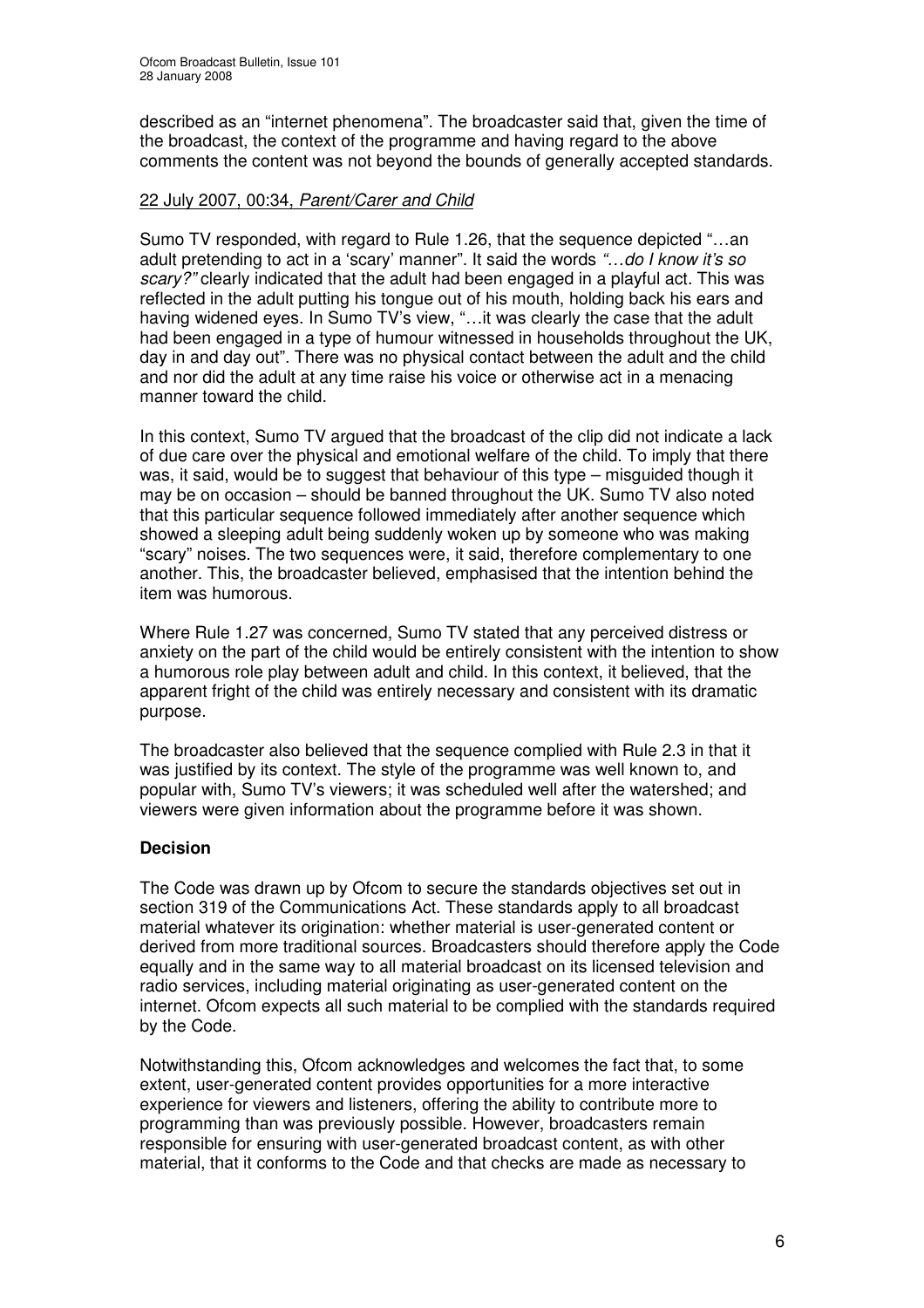ensure that any appropriate consents are obtained, especially regarding the involvement of under-eighteens<sup>3</sup>.

Broadcasters are required to take due care to protect the interests of anyone under eighteen who appears, or participates, in any respect in its programmes. This applies whether the material is originally produced, or is acquired from another source. In Ofcom's view, concern for the child's welfare should be at the heart of the broadcaster's consideration when producing or acquiring content and this is made clear in the introduction to the guidance on this specific Code Rule.

Moreover, responsibility for compliance rests with the broadcaster, who will need to decide what measures are appropriate in the particular circumstances of individual programmes, genres and formats. Relevant factors also include the participant's age, maturity and capacity to make judgements about participation and its likely consequences.

Central to Rule 1.26 is the concept of "due care". Here "due" is used in the same way as in other areas of the Code. It indicates that the level of care must be "appropriate to the particular circumstances". It is for the broadcaster to judge what is appropriate in each case to ensure compliance with the Code.

Rule 1.27 states that under-eighteens "must not be caused unnecessary distress or anxiety by their involvement in programmes or by the broadcast of those programmes".

Broadcasters who transmit user-generated content have no direct control over the making of content featuring under-eighteens. It is Ofcom's view that controls which can be exercised by the broadcaster over the making of material submitted to the website are clearly limited. Nevertheless, when such material is subsequently considered for broadcast, the broadcaster needs to be mindful of the appropriate Rules. In considering these Rules, the broadcaster must take into account whether it can reasonably be inferred from the material that it may have been acquired at the expense of the distress and anxiety of any participants aged under eighteen. Broadcasters should also take into account whether the broadcast of the material might cause further distress and anxiety to the participants, for example, through the possibility of bullying. In these circumstances, the broadcaster may be able to fulfil its duty of due care required by Rule 1.26 and its obligations under Rule 1.27 by choosing not to broadcast the material.

To help ensure fair and just treatment of individuals, for those under sixteen, the Code (Practices to be followed: 7.4) requires that broadcasters should normally obtain consent from a parent, guardian or other person over eighteen or *in loco parentis*. However, the Code makes clear that the obligations under Rules 1.26 and 1.27 apply irrespective of such consent.

#### 6 July 2007, 23:46, *Andy Milonakis*

Ofcom considered this sequence against Rule 2.3 of the Code (generally accepted standards; justification by context). The material broadcast included repeated and excessive strong language, with graphic references to incest, anal sex and illicit drug use. This had the potential to cause offence. Ofcom therefore considered whether the broadcast of this material was justified by context.

<sup>&</sup>lt;sup>3</sup> See <u>http://www.ofcom.org.uk/tv/ifi/codes/bcode/protectingu18/</u> and accompanying guidance (see footnote 1 above); and http://www.ofcom.org.uk/tv/ifi/codes/bcode/fairness/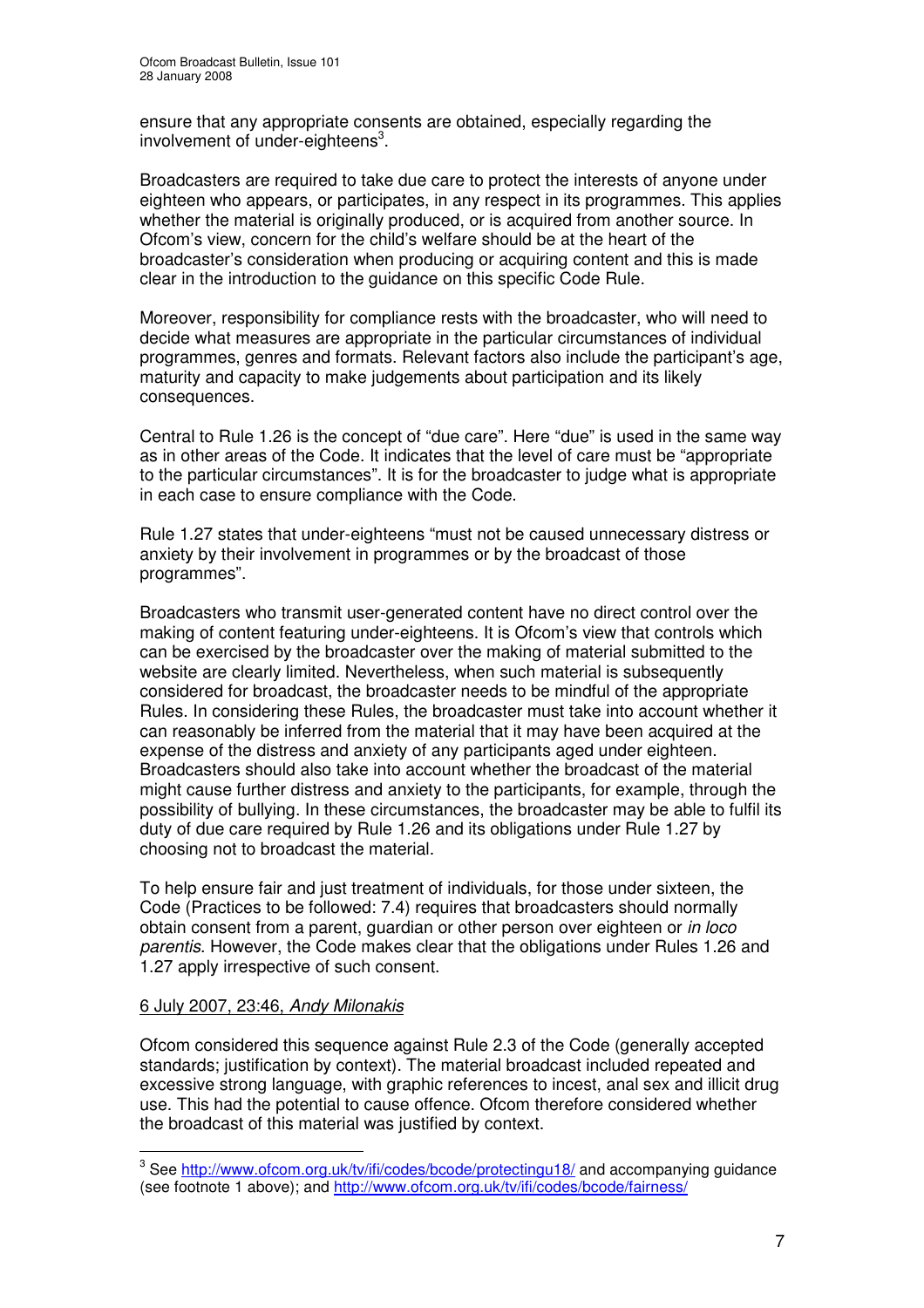In coming to our decision, we took into account the fact that the sequence was broadcast well after the watershed on a service at the fringes of the mainstream, where more challenging material might be expected; and Sumo TV regularly broadcasts a warning message (every half hour according to the recordings selected for monitoring). This warning message is broadcast both before and after the watershed, and indicates that Sumo TV is clearly aware that the content may be offensive and contain strong language, at all times of day:

*"…This programme may contain clips and strong language that some people might find offensive. Viewer discretion is advised."*

However, the warning was shown at regular intervals, rather than immediately preceding items that might cause particular concern, such as that showing Andy Milonakis. We note that there was further limited information offered immediately preceding the item by the presenter, who referred to: *"…it's the one you all love… it's the fat kid who's really thirty…".* Whilst this may have helped viewers understand that Andy Milonakis was not under-age, we believe that overall the information offered to viewers was too general.

Further, Sumo TV's output at this time of night includes a wide range of material, little of which is offensive. However, graphic sexual references and strong language were included in this item, for example:

*"…my son is ugly…I fucked him in the ass hole now he's cripple and he's in a wheelchair…";*

*"…I gave him some beeve on his sixteenth birthday yo but he's still gay, he likes to suck dick a lot, yo that's alright I feed him mine…";* and

*"…I'll fucking scour your wishes…I'll fuck you in my button…fuck you cunt, fuck you… fuck it I'll make you a dick cake, I'll make you my dick snake slither into your blither blather oh my god I'm gunna lather myself…"*

Bearing in mind the service provides a string of discrete items, viewers may have come across the item unawares and so may not have been prepared for this extremely strong and sexually graphic language.

There is no absolute restriction on the use or repeated use of the strongest language and very graphic sexual references. However, it is clear that the stronger (and more frequent) the use of such material, the greater the need for clear and effective contextualisation. Sumo TV's justification by context in broadcasting this item was neither clear nor effective.

The material was therefore in breach of Rule 2.3 of the Code.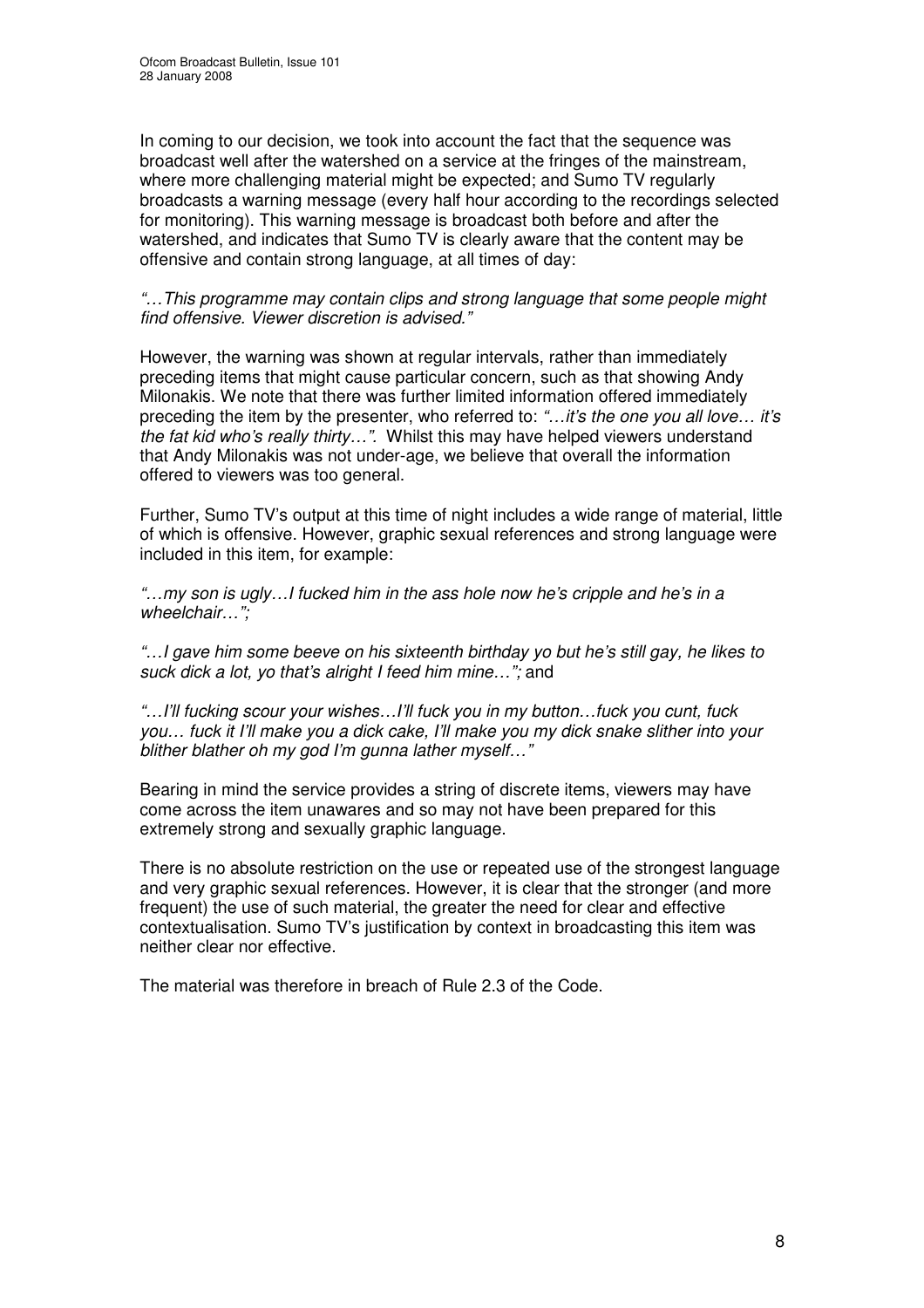#### 22 July 2007, 00:34, *Parent/Carer and Child*

We do not agree that the child in this sequence was "pretending" to be frightened, or was, in some way, participating playfully and responding to "…a type of humour witnessed in households throughout the UK, day in and day out…" The child was clearly seen and heard to be crying, yelling and sobbing. In our view, the boy was very distressed by the behaviour of the person recording the clip. Ofcom is extremely concerned that Sumo TV chose to interpret these scenes in what appears to be a dismissive way; they could not, in Ofcom's view, considered to be playful scenes. This attempt to play down what is, in Ofcom's view, a very serious matter raises concerns about the compliance processes in place at Sumo TV. In the light of the above, we considered whether the broadcaster fulfilled its duties to the child of due care and to avoid unnecessary distress or anxiety.

The Sumo TV website's Frequently Asked Questions (FAQs) state that items uploaded to the website which conform to its "terms of acceptability" will most likely be broadcast on the TV channel. Sumo.tv's terms and conditions explain what these "terms of acceptability" are, stating:

"We want everyone to enjoy the SUMO.tv services and for that to happen. We need Your co-operation. We will regard as unacceptable and constituting a breach of this Agreement if You send to us video content or any communication of whatsoever description which in Our absolute opinion is unacceptable (Unacceptable Material) including by way of example (but not limitation) content which is:

- obscene (as interpreted from time to time) by the laws of England and Wales…
- excessively violent
- racist
- defamatory, libellous, threatening or abusive
- in breach of another's rights or obligations, including any right to privacy...
- a breach of any law, rule or regulation to which SUMO.tv services may from time to time be subject including by way of example (but not limitation) the latest versions of the Ofcom Broadcasting Code (the Ofcom Code)…"

The terms and conditions on its website also state that:

"…You have sole responsibility for the Content that you submit to Us and have obtained all necessary and appropriate permissions of any person (Person) who appears in the Content You submit to Us and that accordingly We and our affiliates may use it without restriction in connection with any aspect of the SUMO.tv services..."

This approach to complying material for broadcast is wholly inadequate. We are particularly concerned that, in another response to Ofcom, Sumo TV informed the regulator that it considers that it has "…no control over the actual physical and emotional welfare and dignity of people under eighteen who may come to take part or are otherwise involved in its programmes". The broadcaster appears to place the onus of ensuring any material broadcast is compliant with the Code on suppliers such as the general public. Sumo TV also appears to be unreasonably reliant on its terms and conditions, seemingly at the expense of appropriate compliance processes.

It is not clear what processes are in place at Sumo TV to ensure the items submitted are fully checked against the "terms of acceptability" before broadcast. It is also not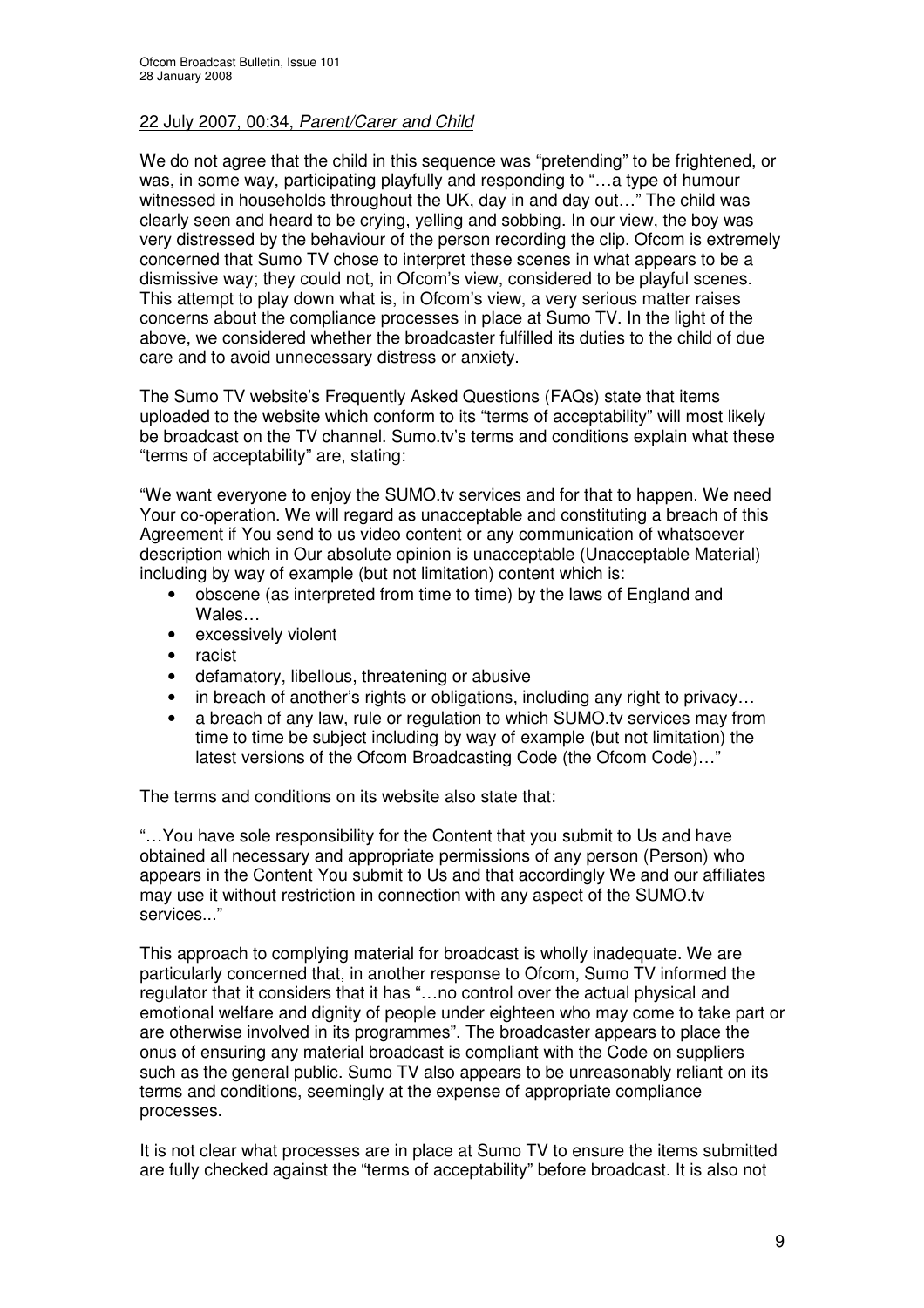clear what measures the broadcaster takes to be able to demonstrate satisfactorily to Ofcom that that *any* consents have in fact been obtained, and in particular if the content features someone under sixteen that informed consent has been given by the appropriate person before broadcast. Whilst we understand the nature of usergenerated material and the complexities of acquiring consent when material is submitted to websites in this ad hoc way, we would expect appropriate steps to be taken as necessary before broadcast. If a broadcaster is unable to demonstrate satisfactorily to Ofcom that any necessary consents have been in fact obtained, Ofcom would expect it to take a view whether the material should be broadcast at all.

Furthermore, Sumo TV's terms and conditions do not state that: users must be over a certain age, or if appropriate have parental consent, to upload videos; or that in recording material featuring under-eighteens due care must be taken and no unnecessary distress or anxiety is caused, and that Sumo TV will not show material which appears to breach these conditions.

In the case of the adult scaring the child, Ofcom considers the item clearly shows that the child's involvement caused it unnecessary distress or anxiety. In light of this, by relying on the assurances of the person who submitted the clip to the Sumo.tv website that the appropriate consents had been obtained, and broadcasting the clip on this basis, Sumo TV did not take due care of the welfare of the child involved. Further, in Ofcom's view, it was implicit that the broadcast of this material had the potential for unnecessary anxiety or distress to be caused to the child who, it is evident from the material, had already been caused unnecessary anxiety or distress in the recording. The broadcast of this material was therefore in breach of Rules 1.26 and 1.27.

Further, the broadcast of this material, showing a child being severely distressed by an adult, was offensive. We therefore also considered whether its inclusion in Sumo TV's schedules was justified by the context. The broadcaster argued that the preceding material, involving a person being frightened awake, contextualised this clip. They also argued that the time of broadcast and the nature of the service was sufficient context and that the material did not go beyond the expectations of viewers of Sumo TV. Whilst there was a general warning some two minutes before this clip was shown *("This programme may contain items that some people might find offensive"*) in our view this, together with the other factors discussed above, did not sufficiently contextualise this particular sequence in which a child was deliberately distressed by an adult. The material was therefore also in breach of Rule 2.3.

Ofcom is extremely concerned at the compliance decisions Sumo TV has made in these cases. In light of this finding, the measures taken and the reasoning it has used to interpret the Code, Sumo TV should be advised that any future breaches of this nature may result in further regulatory action being considered. Further, Sumo TV is reminded that having appropriate compliance procedures in place is a requirement of its licence conditions.

#### **6 July – Breach of Rule 2.3**

#### **22 July – Breach of Rules 1.26, 1.27 and 2.3**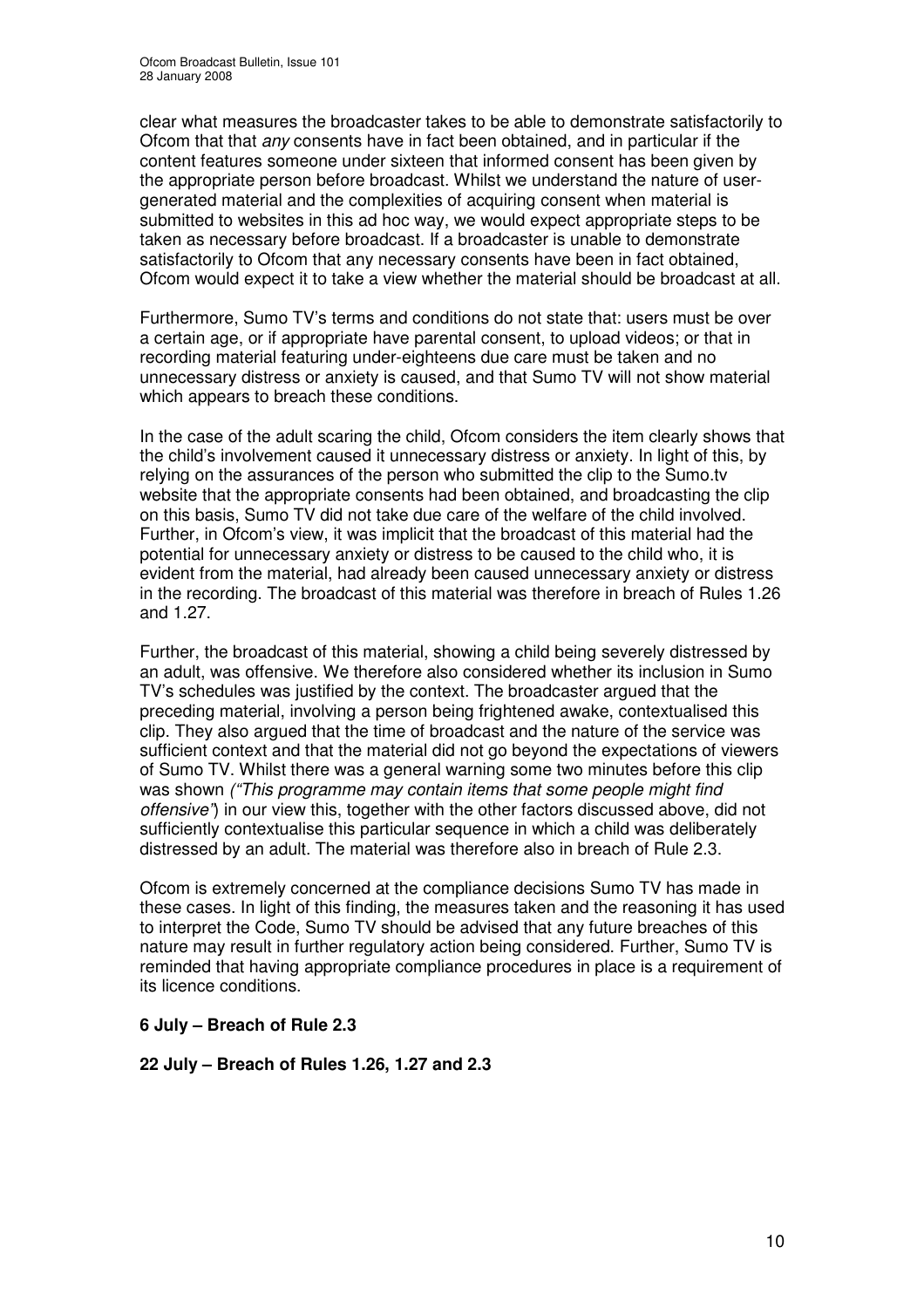# **Note to Broadcasters**

#### **User-generated content**

Ofcom is concerned that some channels broadcasting considerable amounts of usergenerated content may attempt to place too much responsibility for ensuring compliance with the Code with the individual user, and not perform sufficient checks themselves. Responsibility for compliance with the Code always remains with the broadcaster. Proportionate but robust pre-broadcast checks may impose extra costs on the broadcaster, and limit the amount of user-generated content it can air. However, it is clearly important to ensure that people aged under eighteen are appropriately protected, and that individuals appearing in items are not unjustly or unfairly treated or have their privacy unwarrantably infringed. Ofcom therefore reminds licensees who broadcast user-generated content of their responsibilities to ensure full compliance with the Code, and in particular with the sections in respect of Protecting the Under Eighteens, Harm and Offence, and the Fairness and Privacy.

Broadcasters need to be aware that simply because material is available on the web, this does not mean that it is automatically suitable for broadcast on a licensed service which has to comply with the standards as set out in the Communications Act 2003.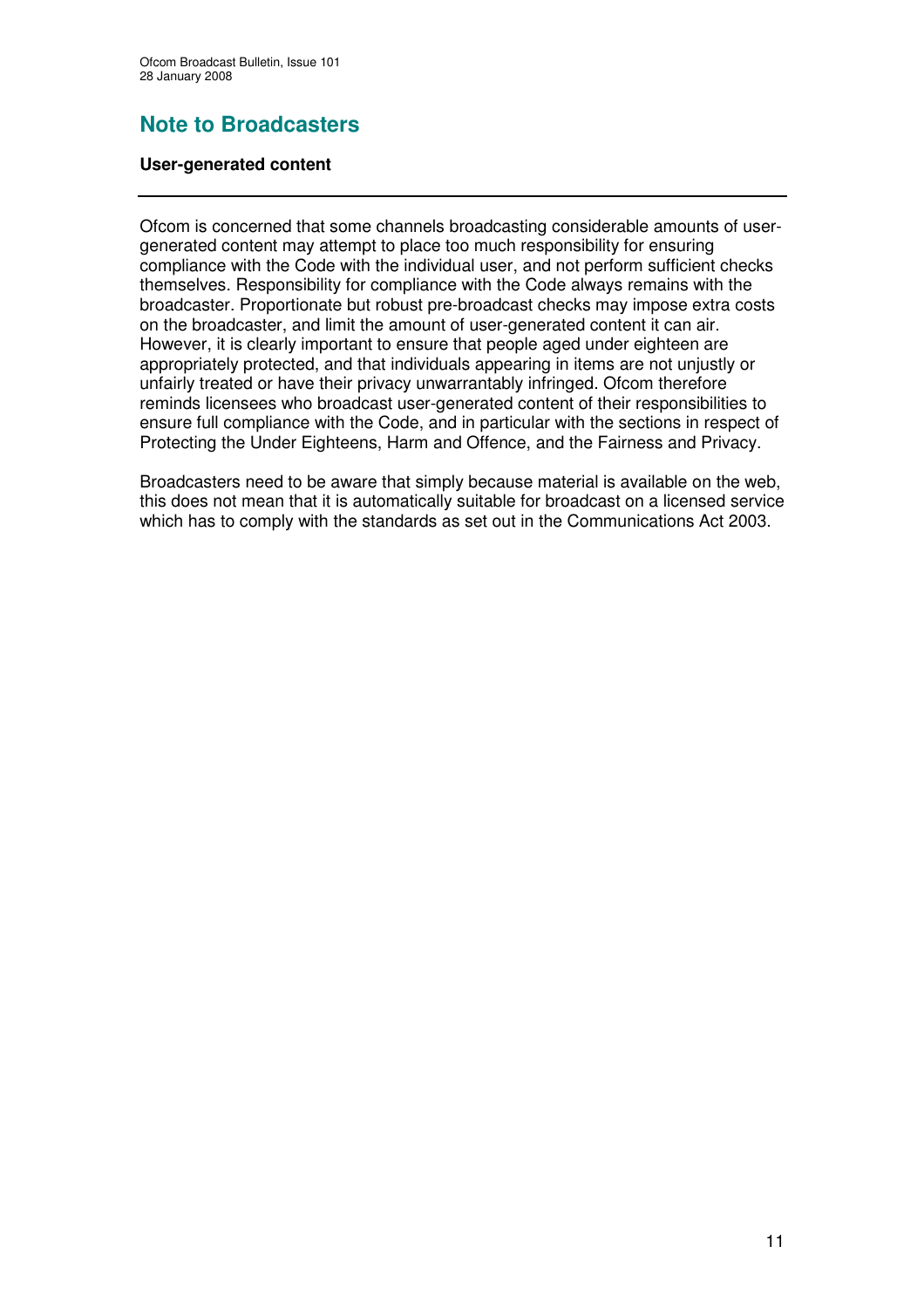# **Trax**

*The Music Factory, 4 October 2007, 18:00*

#### **Introduction**

The Music Factory (TMF) is a digital music channel, available on Freeview and satellite platforms. During a programme that featured music videos, a number of automated competitions were run in split screen, using captions and with no presenter involvement. Viewers were invited to *"enter the pin to win"* – i.e. attempt to identify a predetermined four digit code. They were also instructed to *"Text TRAX + 4 digits To 84383"*, a premium rate SMS text service costing £1 per entry. These captions were permanently on screen, together with, *"win £25."* Individually submitted answers were also shown on screen, in sequence and throughout the competition. For each submitted answer screened, colours were used to indicate to viewers whether each digit of the winning code had been correctly identified or was higher or lower than its equivalent digit in the submitted number.

A viewer contacted Ofcom, having entered a competition and identified the correct four digit code. He received a text congratulating him on sending in the correct answer. However, the text also stated that he had therefore been entered into a draw, with other successful entrants, for a chance to win the prize of £25. The complainant believed this draw element of the competition was unclear to viewers and that he should have won £25 for identifying the correct answer.

Ofcom asked TMF to comment on Rule 2.11 of the Code, which states:

"Competitions should be conducted fairly, prizes should be described accurately and rules should be clear and appropriately made known."

#### **Response**

MTV Networks International ("MTV"), which owns The Music Factory, said that a "scrolling terms and conditions line" directed viewers to its *Trax* website for "full T's and C's", which included the following: "To win you must first identify the correct code then a winner will be picked at random from all the viewers who entered the correct code."

The broadcaster believed that it would have been necessary for viewers to read the competition's terms and conditions, as there was no voice over "explaining how the code should be cracked."

MTV added that it had used the same competition mechanic for some months, and this mechanic had also been used by other broadcasters for a number of years. It said this was the first complaint it had ever received concerning this particular issue. The broadcaster emphasised that it had "not tried to hide the mechanic and the fact that viewers would be entered into a '£25 prize draw' after cracking the code." To ensure transparency of the competition mechanic to its viewers, MTV had therefore incorporated changes to the on-screen captions.

The broadcaster said it had also contacted the complainant to refund the cost of his entries, as a gesture of goodwill. However, MTV hoped that Ofcom shared its belief that viewers, who have to be over 16 to enter, "need to take responsibility when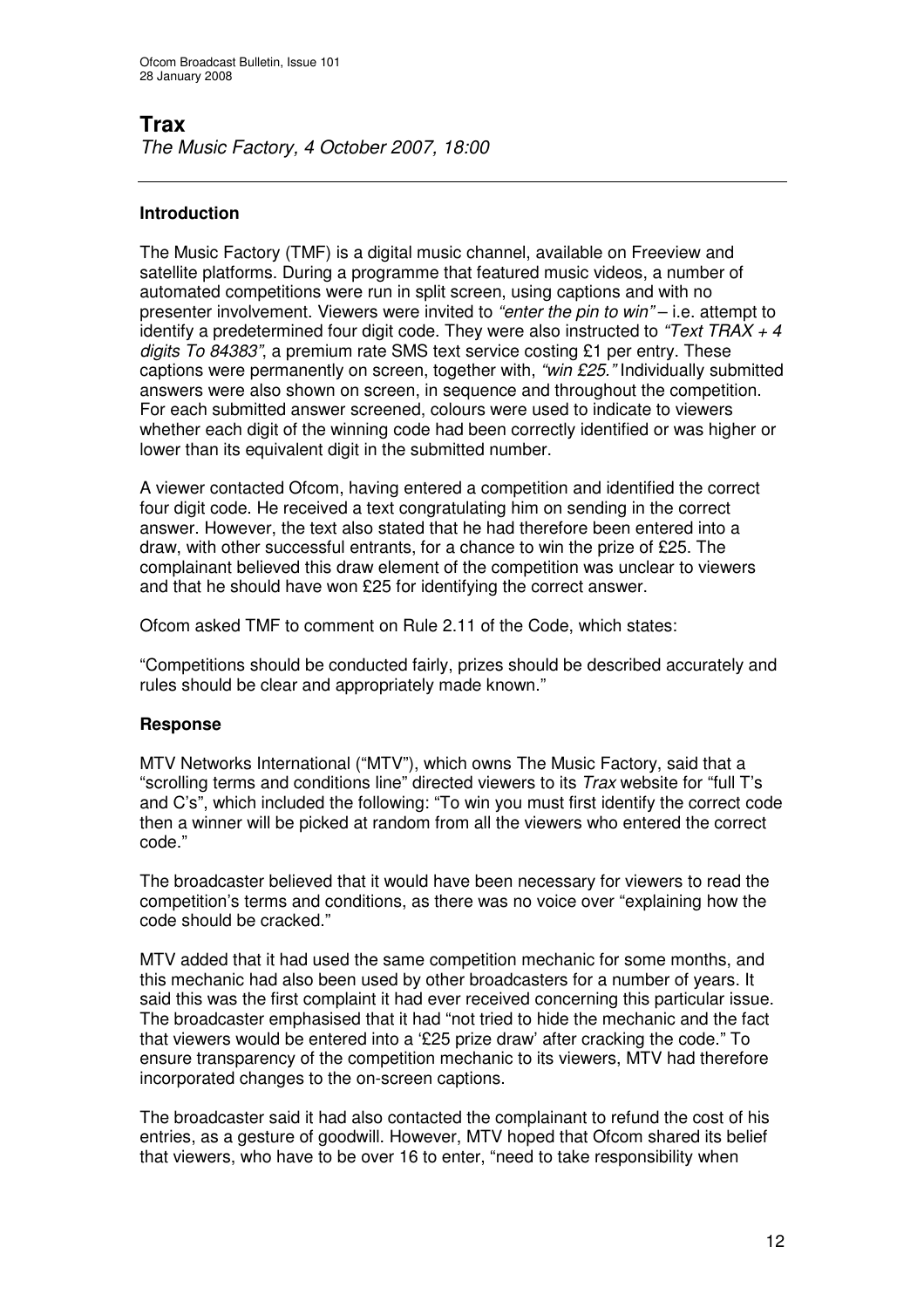entering premium rate competitions, as it did not force people to enter several times not knowing all the details for the game."

#### **Decision**

While Ofcom expects viewers to take an appropriate degree of responsibility when participating in such premium rate competitions, Rule 2.11 nevertheless aims to ensure that consumers are adequately protected.

The caption *"for full t's & c's visit www.mtv.co.uk/trax*", was one of six captions screened in sequence, while the captions, *"win £25"* and *"enter the pin to win"* were on screen permanently during the competitions. Ofcom notes that the prize draw element of the competition was clearly stated in the terms and conditions on MTV's website. Nevertheless, Rule 2.11 requires that, "…prizes should be described accurately and rules should be clear and appropriately made known." The permanent captions appeared to us to tell viewers that they would win £25 if they solved the four digit code. We consider it was inadequate to make the prize draw element of the competition clear on the internet only – the rule had not been "appropriately made known." As the prize draw element of the competition was not clear to viewers, the prize – a chance to win £25 – had not been described accurately.

Ofcom notes MTV's view that viewers would need to read the terms and conditions of the competition if they wished to participate, as there was no voiceover "explaining how the code should be cracked." We disagree. There was sufficient information on screen to enable a viewer to participate fully. The screened information even included an intermittent reference to how correct and incorrect digits were indicated, with regard to the screened answers submitted by other entrants. However, the prize is possibly the most important factor in deciding whether to enter a competition. In this case, the information provided on screen was insufficient for viewers to make an informed decision about whether or not to participate.

Ofcom notes the goodwill refund MTV intends to make to the complainant. We also welcome the broadcaster's admission that the prize draw element of the competition could have been made clearer. However, we consider the fact that winners of the competition would go into a draw, rather than be awarded the prize of £25 immediately, to be a significant rule of the competition, which should have been made clear to viewers. The programme was therefore in breach of Rule 2.11 of the Code.

#### **Breach of Rule 2.11**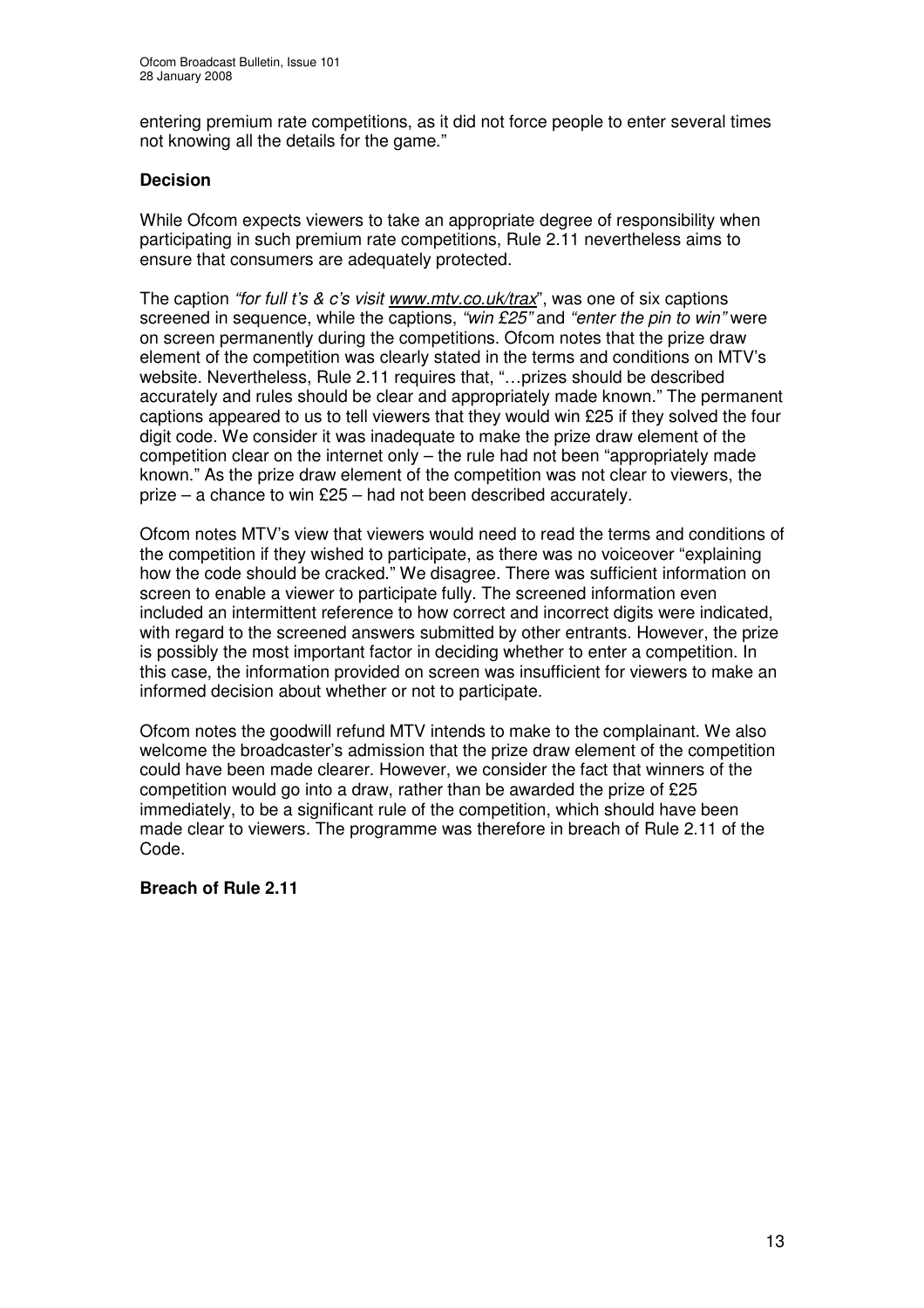# **Resolved**

## **He Got Game**

*Sky Movies Indie, 29 October 2007, 12:30*

#### **Introduction**

The film *He Got Game* was classified as a 15-rated film by the British Board of Film Certification (BBFC) in 1998 due to "frequent coarse language and brief strong sex". It was shown on a premium subscription film service which should have a mandatory PIN (Personal Identification Number) to view a 15-rated film before 20:00.

A viewer complained that she found her young child watching the film without any apparent PIN protection. It contained explicit sexual scenes and graphic scenes of violence and drug abuse.

Ofcom asked Sky for comments in relation to Rule 1.22 which states:

"Premium subscription film services may broadcast up to BBFC 15-rated films or their equivalent, at any time of day provided:

- there is a protection system (a mandatory PIN or other equivalent protection) pre 2000 and post 0530, that seeks satisfactorily to restrict access solely to those authorised to view when material other than BBFC U-rated or PG-rated or their equivalents is shown; and
- those security systems which are in place to protect children are clearly explained to subscribers."

#### **Response**

Sky offered their sincere apologies to the complainant and her child. It said that, unfortunately, a technical error had occurred whilst the film was playing out and the mandatory PIN requirement was no longer functioning.

The broadcaster explained that the PIN was working before the film started and was cleared for broadcast. However, once the film had started, subscribers would no longer have been prompted to enter a PIN to view the content. The film continued to transmit without a PIN request and it was not checked again during the transmission. Sky was investigating the incident when the end credits started to run, the next film was checked for PIN protection and this was found to be functioning correctly.

However, on investigation, Sky found that a technical error had occurred due to a software failure. Sky operates a manual verification process where PIN data is checked by transmission controllers prior to broadcast. Following this incident, an automated process is being developed to reduce reliance on the manual checking procedure. This should ensure that if any future PIN failures should occur, at whatever point in a programme's transmission, they are identified and dealt with immediately.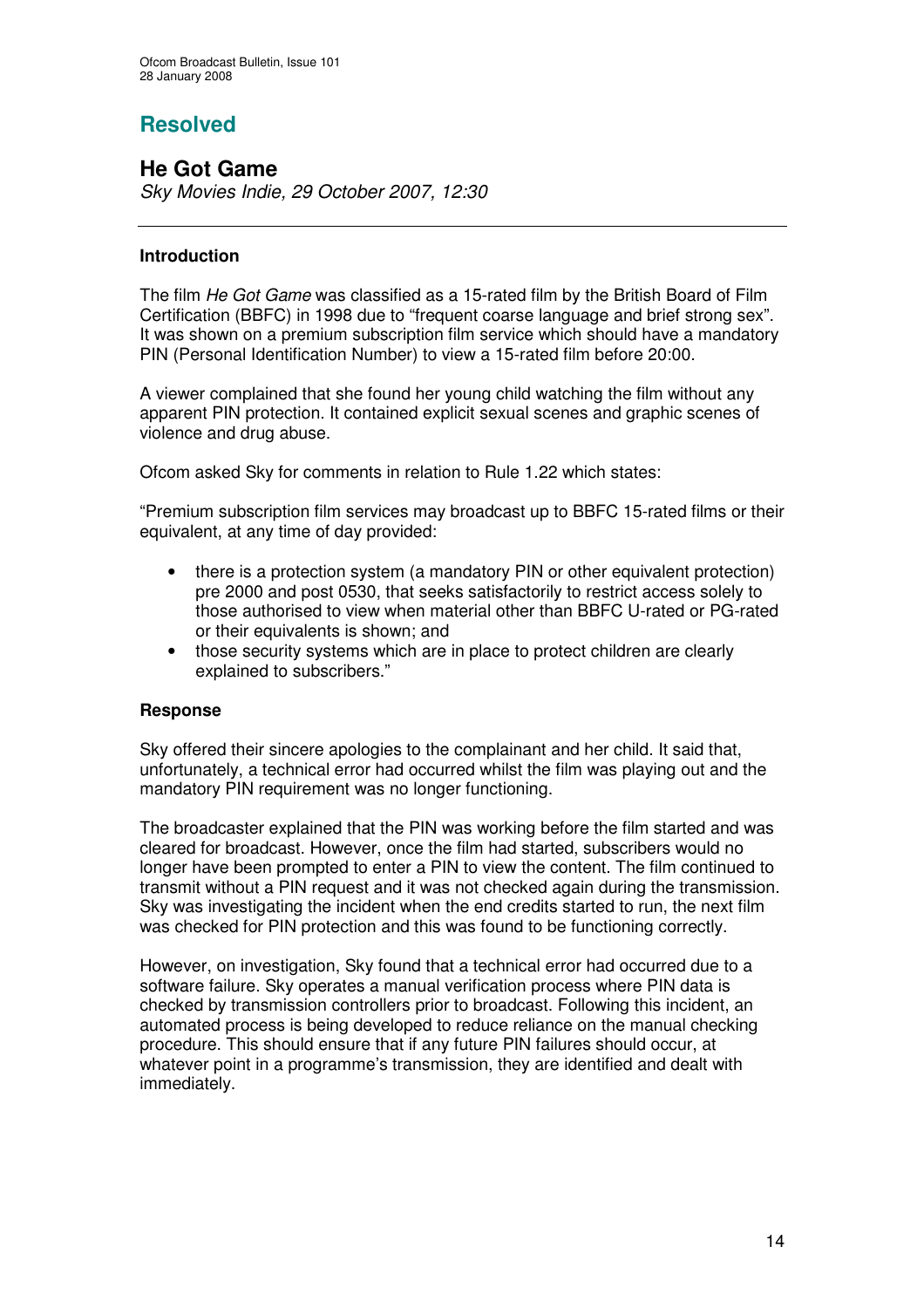#### **Decision**

Rule 1.22 states that subscribers should be protected by a mandatory PIN if 15-rated films are shown before 20:00. Ofcom acknowledges Sky's full explanation and apology for this lapse in the PIN system. We also note the changes to Sky's internal procedures to stop this problem from happening again.

Taking into account the steps taken by Sky to ensure that this problem does not recur, Ofcom considers the matter resolved.

#### **Resolved**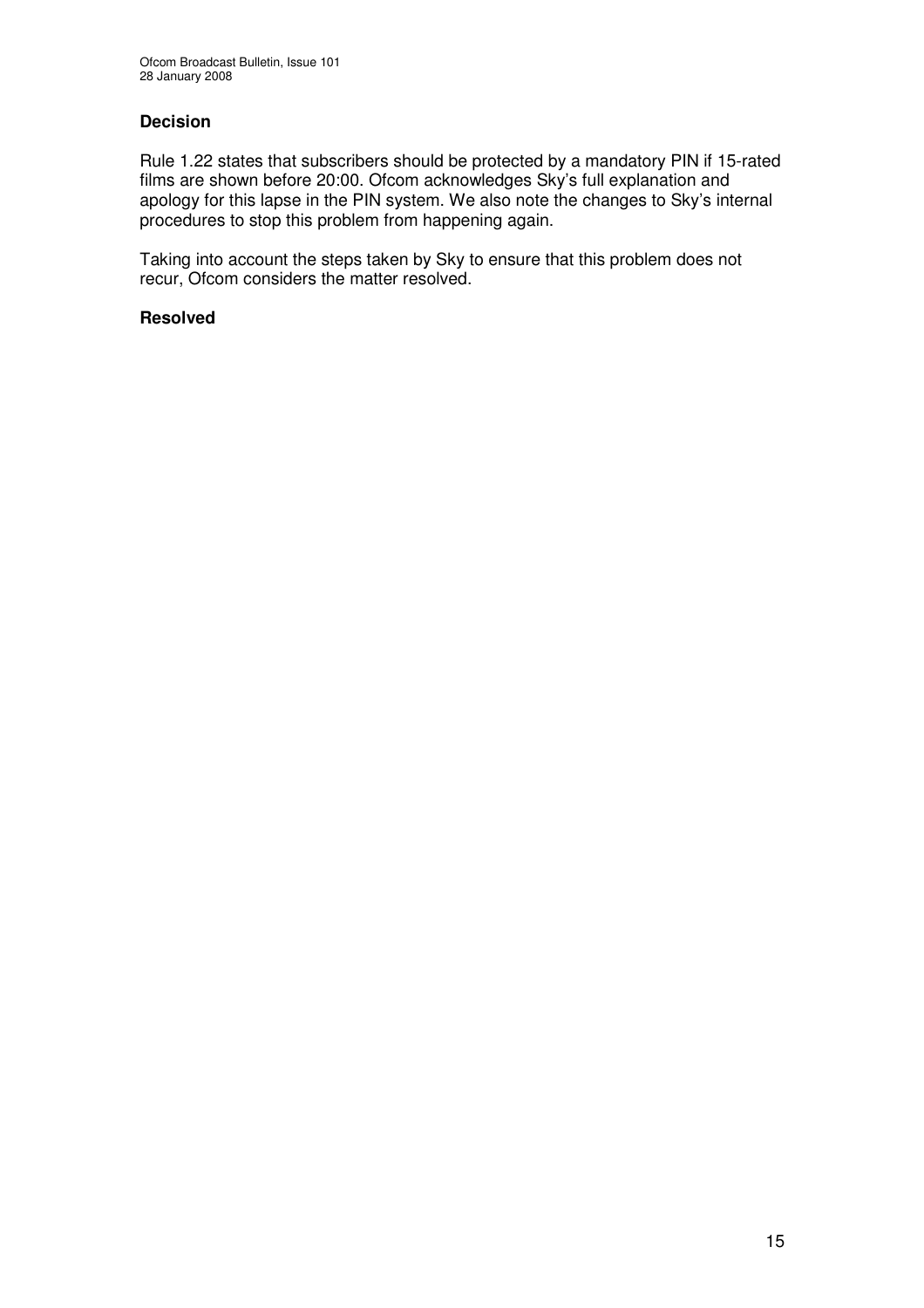## **World Cup Rugby: Ireland v Namibia**

*ITV4, 9 September 2007, 20:00*

#### **Introduction**

During the commentary of the *World Cup Rugby: Ireland v Namibi*a game, the following exchange took place between the New Zealand rugby pundit, Murray Mexted and the commentator, John Taylor.

| John Taylor:          | "Eddie O'Sullivan the Irish coach was very interesting on this one. |
|-----------------------|---------------------------------------------------------------------|
|                       | He said 'Well, you know you can think it every way round, you       |
|                       | can go dizzy if you try and think is it good for us, bad for us, or |
|                       | what. We just got to go out there and play well and win well.""     |
| <b>Murray Mexted:</b> | "That doesn't sound very Irish, it sounds quite logical."           |
| John Taylor:          | "They're very professional these days."                             |

Ofcom received eight complaints from viewers who felt the remark by Murray Mexted was offensive as it reinforced an insulting stereotype of the Irish community.

Ofcom asked ITV to comment with reference to Rule 2.3 of the Code (material which may cause offence must be justified by context).

#### **Response**

ITV expressed its regret for any offence the remark may have caused to viewers. It said that Mr Mexted's comment was intended to be light-hearted and affectionate. However, ITV accepted it was misjudged and had the capacity to offend.

The broadcaster said that after the remark, efforts were made to play it down by John Taylor. In the context of a 'live' broadcast, the programme's producer decided not to make an immediate apology, opting instead to return to the match commentary and not draw further attention to the incident. ITV stated that the programme's producer spoke to Mr Mexted and reminded him of the sensitivities of particular nations, that his comments could offend some viewers and that they were unacceptable.

#### **Decision**

The comment made by Mr Mexted, although intended to be light-hearted, was based on pejorative stereotyping of Irish people and was therefore potentially offensive.

John Taylor's well-meaning attempt, in a 'live' situation, to play down Mr Mexted's comment did not adequately dissipate the possible offence caused. However, we recognise the difficulties of dealing with such a situation in a 'live' programme.

Ofcom noted ITV's apology and the admission that the remark was misjudged and had the potential to offend viewers. We also note the action taken by the broadcaster to bring the matter to Mr Mexted's attention.

Therefore taking all these points into account, Ofcom considers the matter is resolved.

#### **Resolved**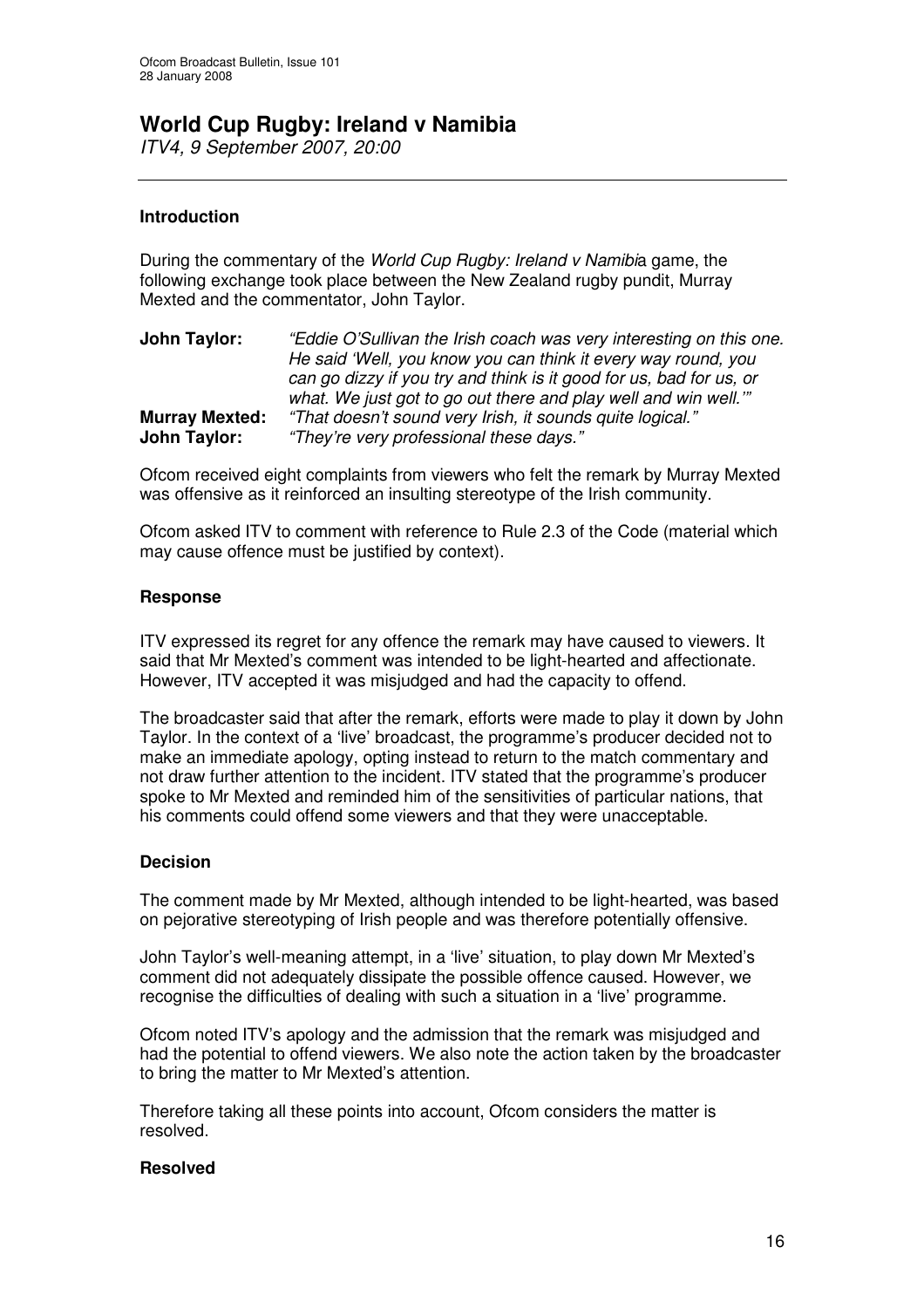# **Not in Breach**

## **Bremner, Bird and Fortune**

*Channel 4, 14 October 2007, 19:00*

#### **Introduction**

In this programme, two men in a pub, played by John Bird and John Fortune, were discussing the recent confusion over whether Gordon Brown was going to call a snap election. During the course of the discussion, the conversation turned to the kinds of tactics the Prime Minister might use in order to secure his re-election as Prime Minister. At this point, one of the characters said:

*"…talk about spin…I don't trust Gordon Brown…if we had had an election he would have got up to any kind of tricks that he could…I mean, I wouldn't be surprised if the night before the election he went on television and said 'look what I found…' and held up little Maddie McCann".*

We received 63 complaints that this remark was inappropriate and/or offensive.

#### **Decision**

Ofcom recognises the sensitivities involved related to the disappearance of Madeleine McCann. Any reference to the disappearance, other than during the course of News and Current Affairs reports, may result in the potential for offence. We therefore considered this material in the light of Rule 2.3 (generally accepted standards) which says that "…broadcasters must ensure that material which may cause offence is justified by context". Context includes, but is not limited to: the editorial content of the programme; the service on which the material is broadcast; the degree of offence likely to be caused; and the likely expectation of the audience.

In our view, *Bremner, Bird and Fortune* is a long-established satirical series that often engages with controversial subjects in a challenging way. In terms of the editorial content of the programme and the service on which the programme is broadcast there was therefore a possible justification for the material. As regards the degree of offence and the likely expectations of the audience, we considered whether this particular reference to Madeleine McCann was justified by the context of the sketch as a whole.

The main point of the sketch was to ridicule politicians and the sometimes cynical approach they are perceived to have when it comes to seeking re-election. The idea that politicians might be insensitive enough to attempt to exploit the tragedy surrounding the disappearance of Madeleine McCann to their advantage was consistent with the general purpose of the sketch. There was no suggestion that the target of the humour was Madeleine McCann, her family, or those people deeply affected by the disappearance.

On balance, therefore, whilst perhaps painful for some viewers to have been reminded of Madeleine McCann's disappearance, we concluded that the suggestion that politicians might consider cynically using such an event to their advantage justified the inclusion of such a reference in this satirical sketch.

#### **Not in breach**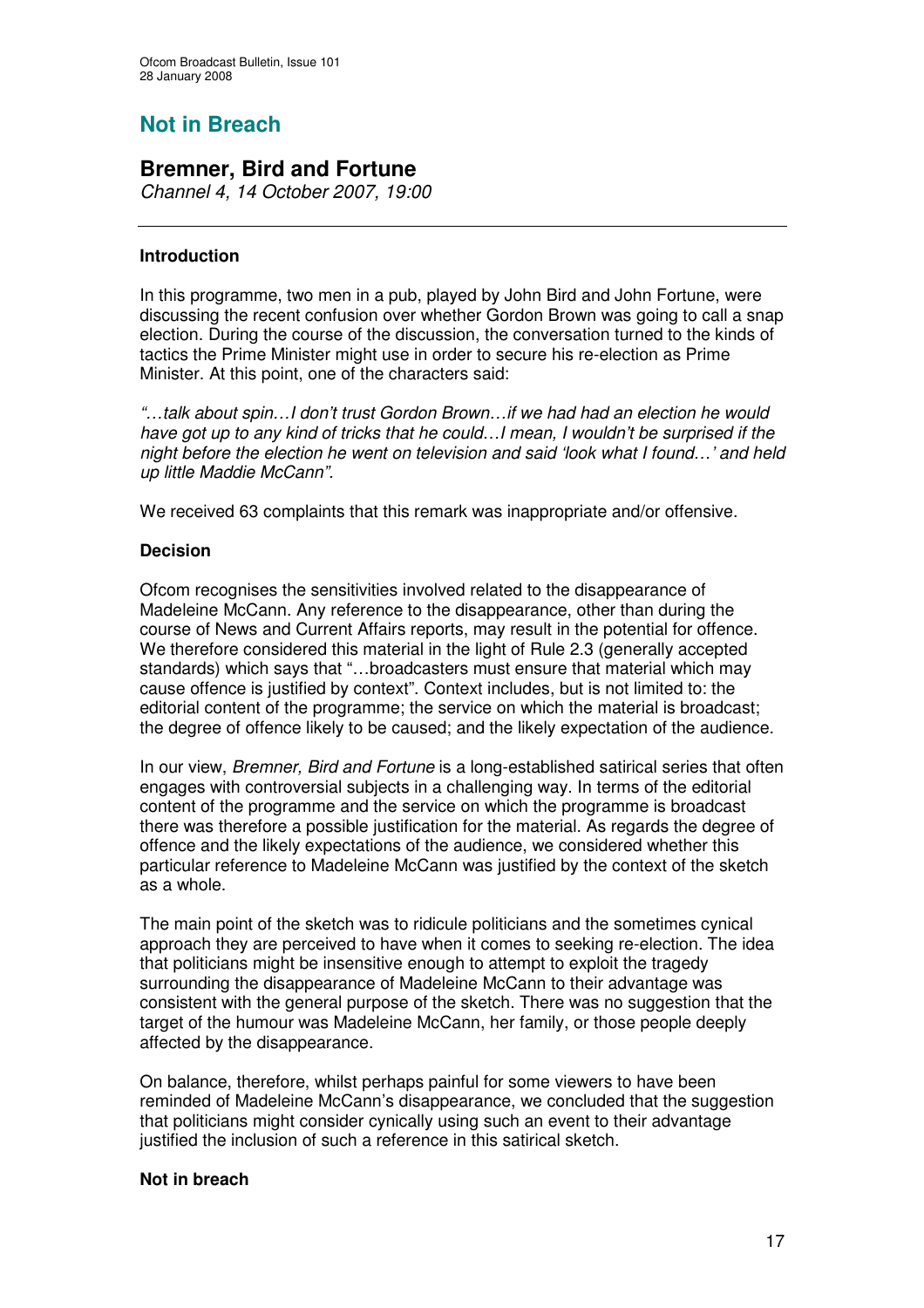# **Fairness and Privacy Cases**

# **Not Upheld**

## **Complaint by Mrs Jan Melia on her own behalf and on behalf of Mr Oli Melia and their three children**

*Wife Swap*, *Channel 4, 16 October 2006*

**Summary:** Ofcom has not upheld this complaint of unfair treatment.

The Melia family was one of the families featured in this edition of the sixth series of Channel 4's reality show *Wife Swap*, in which two wives swap families. Mrs Melia joined Mr Rob Collard and his two boys (aged 5 and 9 at the time of broadcast), while Mrs Deborah Collard went to live with Mr Melia and his three boys. The programme included footage of Mrs Melia in her 'swap' home and footage of her husband and their three sons (aged 15, 13 and 10 at the time of broadcast) in their family home.

Mrs Melia complained that: the opening commentary presented the family unfairly in a number of ways; the family was unfairly portrayed as being rebellious; they were not told that the programme would be biased and unbalanced; they were not given an appropriate opportunity to respond to what was said about them; Mr and Mrs Melia's work patterns and marriage were not fairly portrayed; the boys were portrayed as not washing or changing their clothes enough; and a pair of threadbare underpants was used to humiliate the boys.

Channel 4 responded that: the opening commentary fairly and accurately introduced the two families; it was fair and accurate to portray the Melia family as rebellious; the family was aware that it would be challenging to participate in the programme but the programme was not unbalanced; a right of reply and balance was provided to both families; Mr and Mrs Melia's work patterns and marriage were fairly and accurately portrayed; the programme legitimately showed Mrs Collard's exacting attitude to cleanliness and made it clear that the Melia boys did wash; the underpants were not used to ridicule the boys but to demonstrated Mrs Collard's fussy attitude to cleanliness and her use of the underpants to justify her view of Mr Melia's work.

Ofcom found that: the opening commentary was used to introduce the two families and the differences between them but was not unfair to the Melia family; neither was the programme's presentation of the family as being rebellious and proud of it unfair; while it was understandable that the family found their participation in the programme to be challenging, the programme was not unbalanced and portrayed the family as strong, warm and united; significant allegations were made about the family, regarding cleanliness and work patterns, to which the Melia family was given an appropriate and timely opportunity to respond within the programme, either through the commentary or through footage of Mr or Mrs Melia; Mr and Mrs Melia's work patterns were not portrayed negatively but were contrasted with those of the more traditional Collard family; it was clear throughout the programme that Mr and Mrs Melia were married; while the programme included references to the boys washing, viewers were likely to consider Mrs Collard's reaction reflected more on her very high standards than on the Melia boys; the threadbare underpants were not used to humiliate or ridicule the boys but to show how Mrs Collard used the issue to challenge Mr Melia about his work.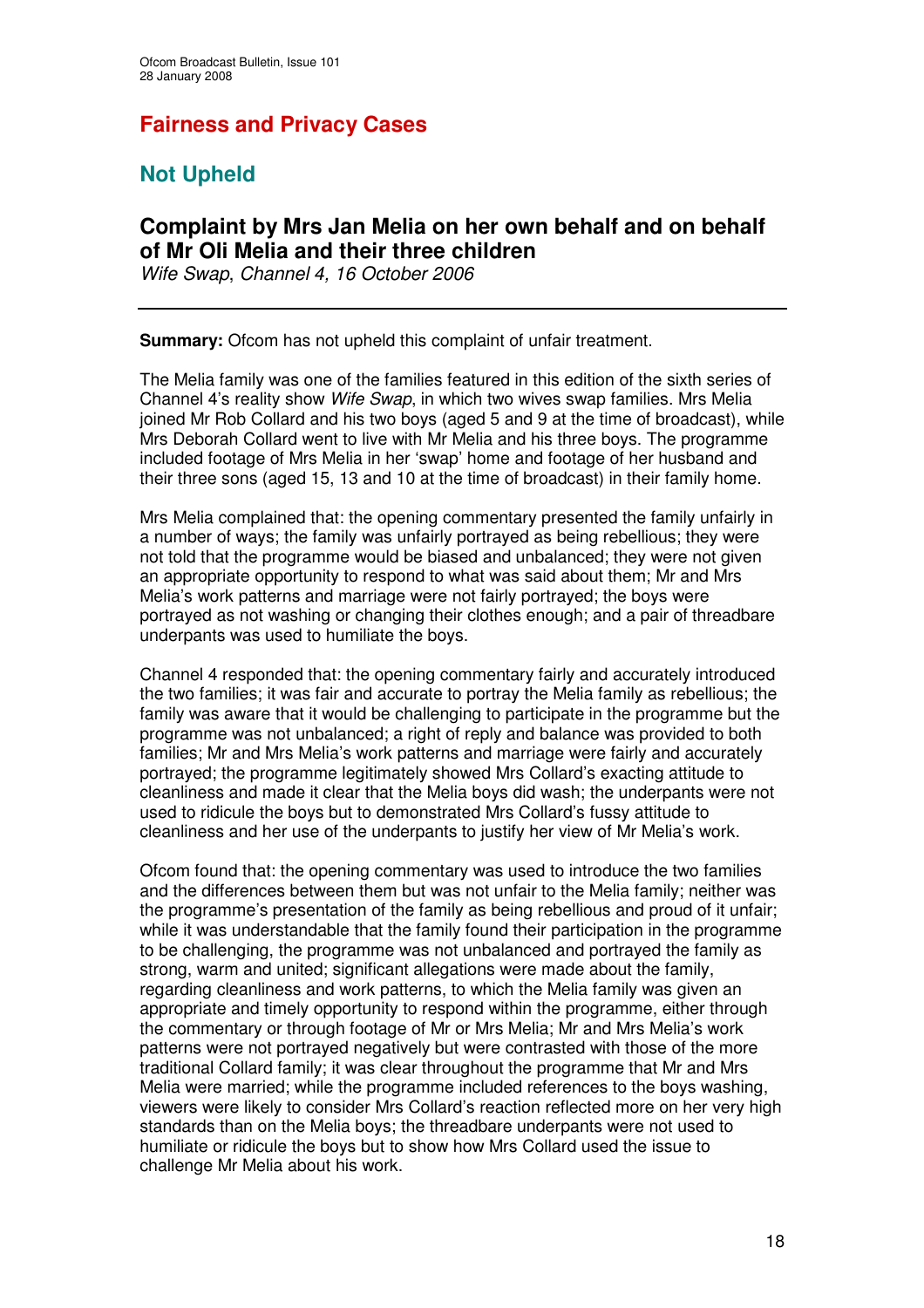#### **Introduction**

The Melia family was one of the families featured in this edition of the sixth series of Channel 4's reality show *Wife Swap*, in which two wives swap families. Mrs Melia went to live with Mr Rob Collard and his two boys (aged 9 and 5 at the time of broadcast), while Mrs Deborah Collard went to live with Mr Melia and his three boys. The programme included footage of Mrs Melia in her 'swap' home, and footage of her husband and their three sons (aged 15, 13 and 10 at the time of filming) in their family home.

Mrs Melia complained on her own behalf and on behalf of her husband and three sons that they were treated unfairly in the programme.

#### **The Complaint**

#### **Mrs Melia's case**

In summary, Mrs Melia complained that she and her family were treated unfairly in the programme as follows:

- a) The family as a whole was misrepresented and treated unfairly in that:
- i) A statement in the opening commentary, *"what if your new wife encourages your kids to answer you back"*, presented a biased and one-sided view of Ms Melia's ideology. This affected how the family was presented in the programme.
- ii) The opening commentary also created an unfair presentation of the family, by creating questions about their values and how they operate as a family, such as the commentary that said *"What if your family would rather rebel than wash?"* This put the Melia family on the back foot, with the audience being invited to judge them as opposed to being asked to consider both the families.
- iii) The opening commentary contained an irrelevant reference to the family's traveller past that was likely to arouse negative feelings in some viewers.
- iv) The family was portrayed throughout the programme as being rebellious. This was unfair as it was judgemental and presented a one-sided view of events, without making it clear why the family would wish to resist Mrs Collard's rules. The portrayal of the family as rebellious was not given in context, in that Mrs Collard's behaviour and the reasons why Mr Melia and the boys resisted her rules were not explained. The commentary was coupled with the lack of a proper right to reply, so caused the family to be presented in a particular way that was not impartial.
- v) Although the family knew the programme would be challenging, they were not told that it would be unfair and unbalanced. At the time of signing the contract to take part in the programme, it was not made clear that the programme would be creating a negative image of the life of the Melia family.
- vi) Mrs Collard was given far more of a say in the programme than Mr Melia. She was given 14 monologues (i.e. pieces to camera), away from confrontational situations, as compared to four monologues by Mr Melia. The Melia boys were not given a fair amount of air time as compared to the Collard boys and, in effect, were not given a voice in the programme. Even though the three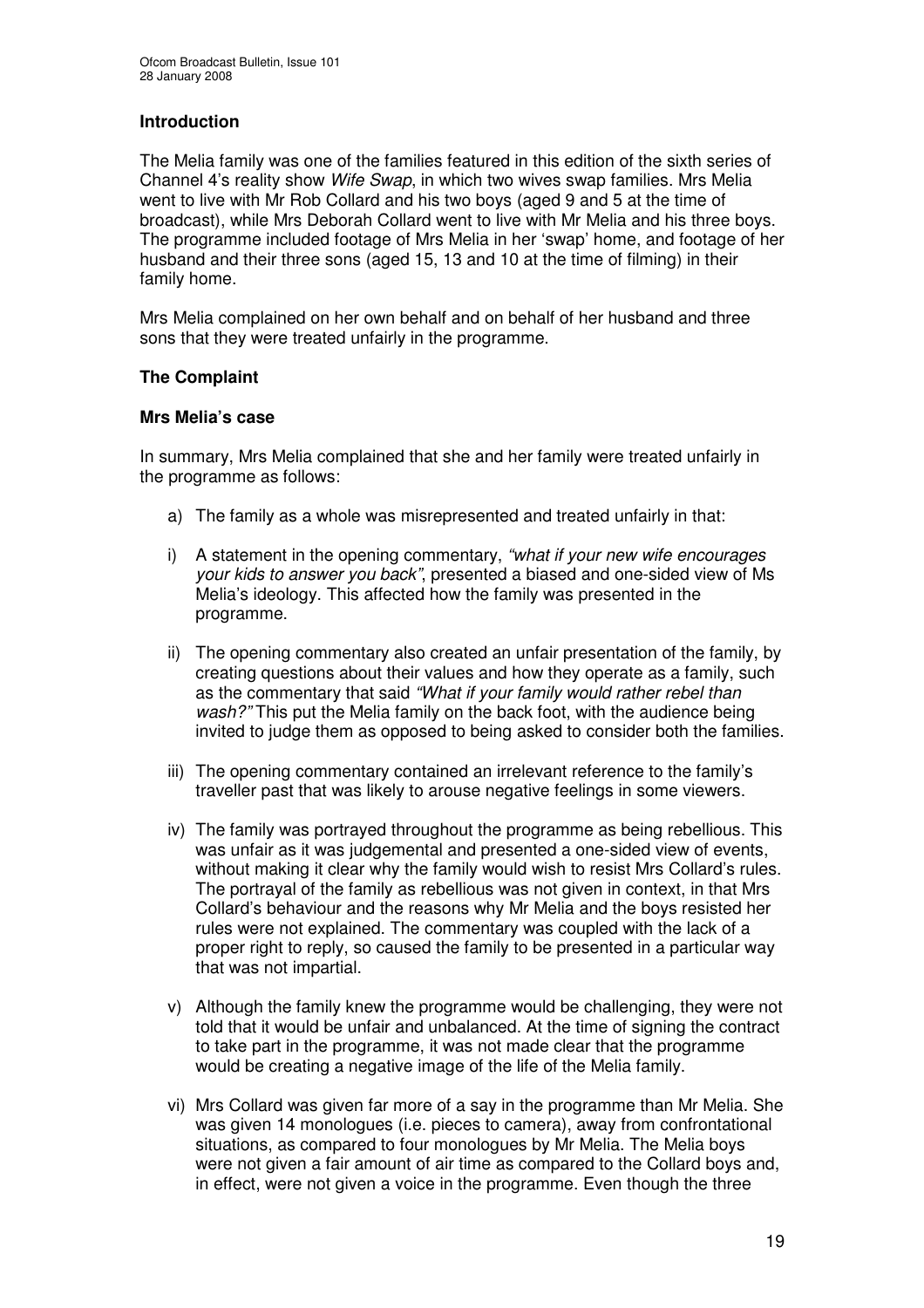boys and Mr Melia were filmed in pieces to camera, the interviews with the boys were not used in the programme and only four of Mr Melia's pieces to camera were used, none of which was about cleanliness. The discussions in the Melia home about cleanliness were shown in a confrontational manner, with Mr Melia under pressure and defending himself.

- b) Mr and Ms Melia were misrepresented and treated unfairly in that:
- i) Their work patterns were misrepresented and their work belittled both through the commentary and through comparison with Mr Collard's work. Although the programme makers were fully conversant with Mr and Mrs Melia's work, the overall sense given by the programme was that they did not work properly or enough. This was not true as both of them work.
- ii) Their marriage was portrayed unfairly through the commentary and by comparison with the Collards' marriage. They were referred to as having "been together" for 19 years and the Collards as being "married" for 14 years. In fact Mr and Mrs Melia had been married for 17 years. The commentary was derogatory and unfair as it allowed viewers to misjudge their relationship from the outset of the programme.
- c) The three children were treated unfairly in that:
- i) They were portrayed as being dirty and not washing or changing their clothes and they were not given an opportunity to put their side of the story. This was achieved through the commentary and through Mrs Collard's opinion being allowed to hold sway in the programme. At no point during filming did the boys refuse to wash. They washed or showered in the morning and on three occasions during the swap, the younger boys were filmed coming out from baths later in the day. None of this was shown to counteract the accusations of not washing.
- ii) A pair of threadbare underpants was used to ridicule the three boys and this went unchallenged in the programme. The boys knew nothing about this issue until viewing the first edit of the programme and they were given no proper opportunity to respond to it. Mrs Collard stated, without any proof, that they belonged to one of the boys. This was a misrepresentation of the boy in question and was insensitive. The constant referrals to the underpants, without any balance from the Melia family, were unfair to him. Mr Melia was shown making some response, but as he did not know what exactly Mrs Collard was referring to, he was at a disadvantage. In a second statement to Ofcom, Mrs Melia said that the conversation Mr Melia was shown having with Mrs Collard was, in fact, about one of the boys' school trousers, not about underpants. The issue of underpants was used as a symbol for the Melia family, whereas Mrs Collard's incentive chart was used as a symbol for the Collard family. Mrs Melia and Mr Collard were given an equal opportunity to put their views about the incentive chart, whereas this was not the case in relation to the underpants.

#### **Channel 4's case**

In response to the complaint of unfair treatment, Channel 4 said in summary: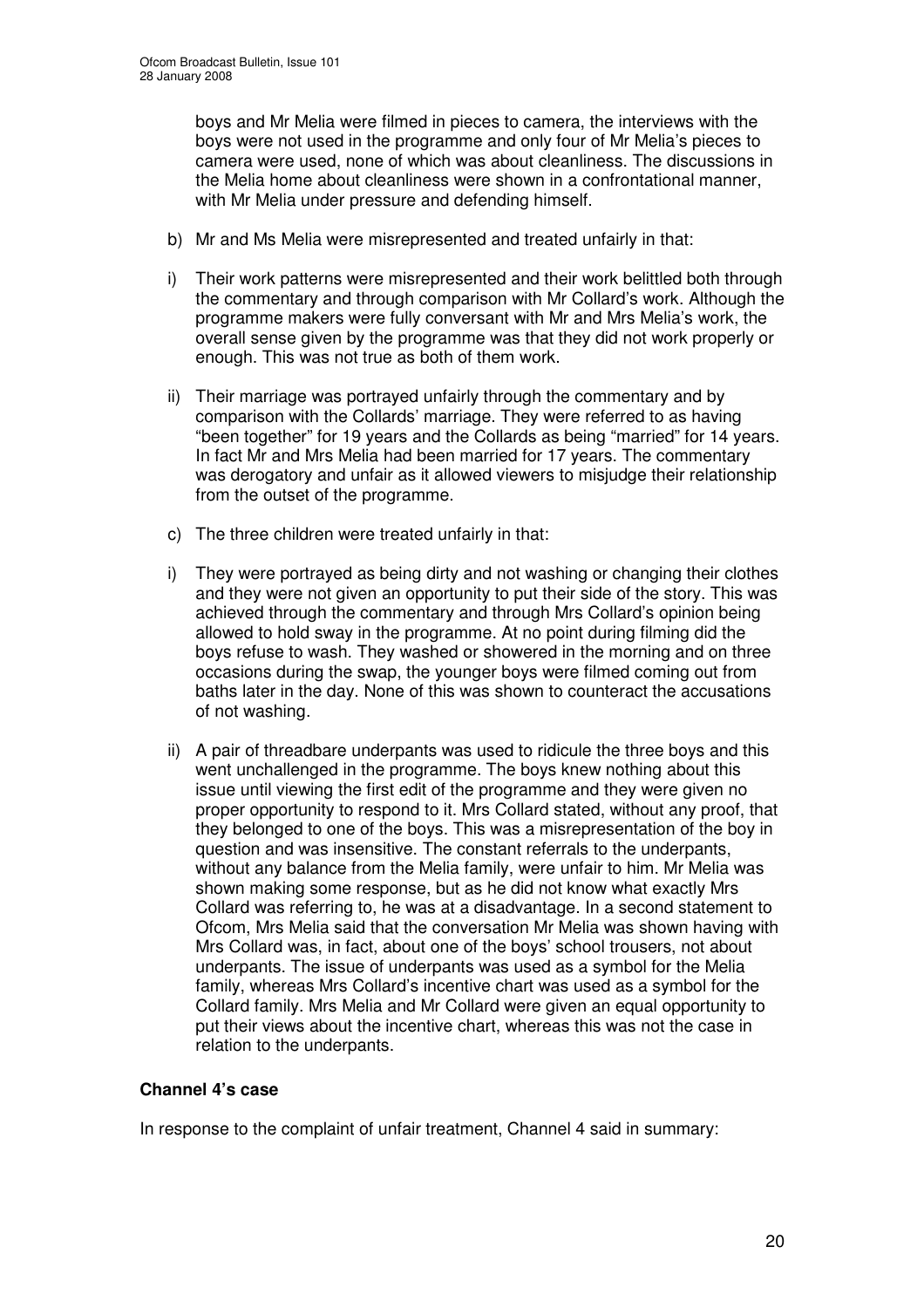a) By way of background, *Wife Swap* adopted a 'lifestyle' format that examined and contrasted different lifestyles by swapping a key member from each family, namely the wife. The programmes looked at how couples run their relationships, how they spend their money, and how they bring up their children. When searching for contributors, although contrast was key to the series editorially, actual differences may not be initially obvious. The main emphasis and interest normally came from what actually went on in the different households rather than from more obvious differences of race, religion, income or class. The producers were interested in the Melias because they were proudly unconventional, with careers and money being less important than spending time together as a family. Their unconventionality was presented as a deliberate, rationalised ideology. The producers felt that it would be interesting to swap them with a family that epitomised conventional values. The Collards appeared to fit this bill. After filming, but before broadcast, the two families attended the filming of *Wife Swap: the Aftermath*, in which the families were filmed watching the programme for the first time. The Melias were unhappy with some of the footage and some changes were made before the broadcast of this edition of *Wife Swap*.

In response to the complaint that the family was treated unfairly, Channel 4 said:

- i) The opening commentary of every *Wife Swap* episode worked to introduce viewers to the two families involved by contrasting different aspects of their behaviours and beliefs. The statement by the narrator *"What if your new wife encourages your kids to answer you back?"* did not present a biased or onesided view of Mrs Melia, but presented a legitimate and factually accurate contrast between Mrs Melia's firm belief in freedom of expression and Mr Collard's more conservative attitude towards a child's place in the home. These contrasting opinions were picked up again later in the programme, for example on the first day of the swap when the wives were seen quoting from each other's Household Manual (a manual prepared by each wife to summarise the day-to-day running of their household). The reasoning behind the different approaches to parenting was made even clearer as the programme developed further. Neither was presented in a positive or negative light but simply as contrasting beliefs with which each member of the swap had to come to grips. The opening commentary gave a legitimate, fair and factually accurate introduction to viewers of some of the key ideological tensions exposed during Mrs Melia's stay at the Collards. This was not unfair. It did not set up the Melias in an unfair light.
- ii) It was an established and entirely legitimate central tenet of the *Wife Swap* format that the values and views of both families would be analysed and, explicitly or implicitly, questioned, particularly when contrasted with the other family. None of the questions asked in the opening commentary were factually inaccurate and they quite legitimately revealed, sharply and succinctly, some of the key tensions that were explored later in the programme. The fact that the tensions were introduced in the form of questions was not unfair to the Melias or to the Collards. The Collards' reactions and positions were just as open to viewer criticism as the more liberal views of the Melias.
- iii) The single reference to the Melia's background in the opening commentary, describing them as having been travellers, was factually accurate and entirely relevant when contrasting them with the traditional Collards. There was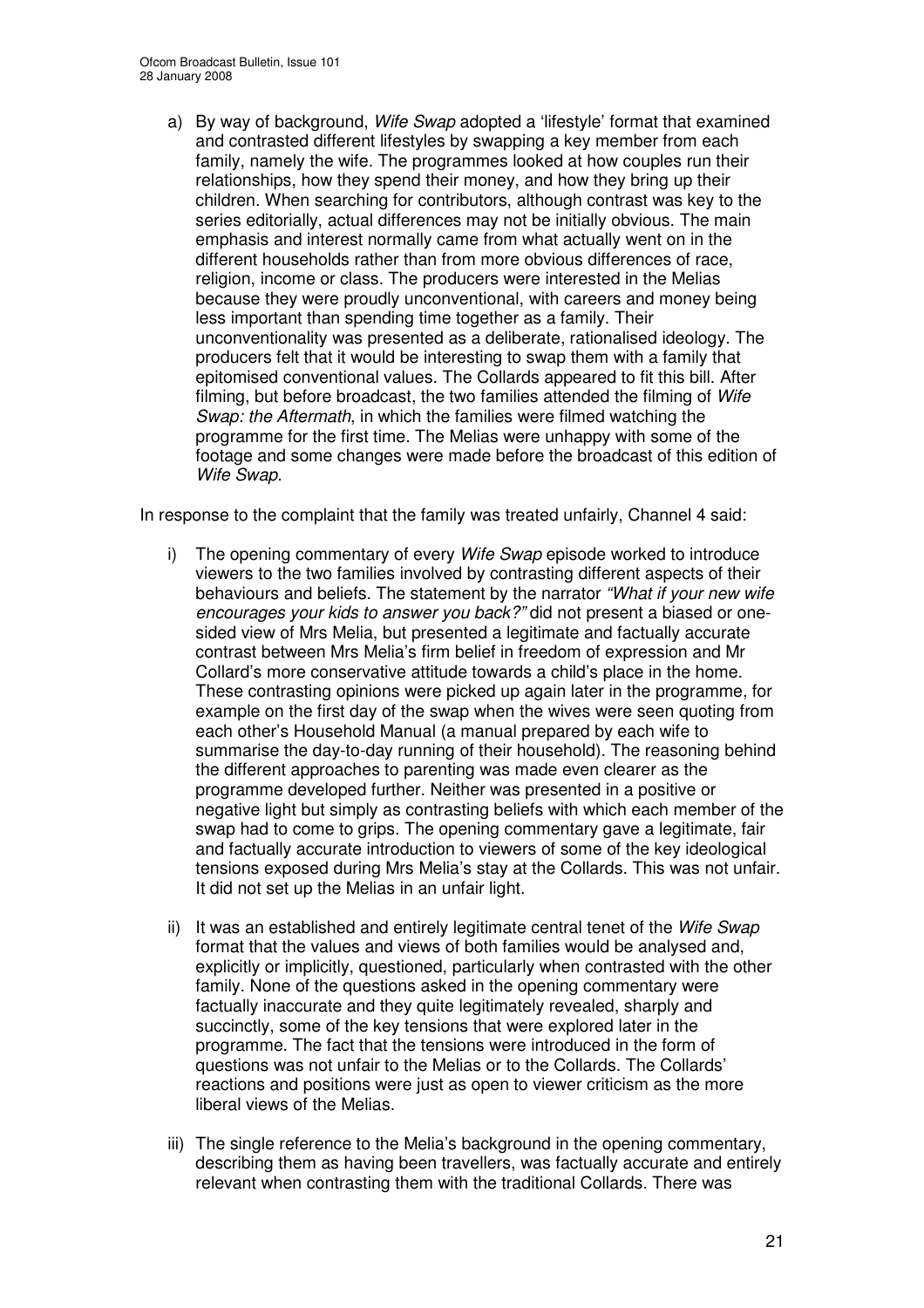nothing negative about the way the family was presented in reference to the comment. It was a part of their recent history and they appeared happy with their unique lifestyle choices. It was clear that they were no longer living as travellers and the programme did not try to present them in association with any type of negative stereotype.

- iv) There was no unfairness in referring to the family as being "rebellious". This was a family characteristic to which they proudly admitted on several occasions, both in the programme and in the untransmitted footage. Their behaviour, as captured on film and presented in its correct context within the programme, was clear evidence that the statement was entirely accurate and fair. It was clear throughout the programme that the term "rebellion" was an entirely appropriate one for some of the Melia family's behaviour, particularly in relation to the traditional values Mr and Mrs Collard tried to impose. What was illustrated was not just rebellion but the Melias' clear sense of fun. It was clear from the programme - and from the untransmitted material - that the description of the family as "rebellious" was accurate. It was not a negative presentation of them, but simply a contrasting presentation to that of the more traditional Collard family. It was likely that a large number of viewers would have embraced the Melia brand of fun and unconventionality.
- v) The programme was not unfair or unbalanced. It was unlikely to have created a negative view of the Melias to reasonable viewers. The Melias were well aware of what the programme was about and were informed by the producers that it would be a challenge. They had agreed to take part on the terms set out in the contributor agreement, Provision 16 of which stated:

"Your contribution will be true and honest and [you agree] that we shall be entitled to cut, edit or translate your contribution as we see fit and we shall not be obliged to include all or any of your contribution in any programme."

Although this was subject to the fairness provisions of the Code, it made it clear that it programme would be edited and that editorial control remained with the programme makers.

- vi) The programme makers had an obligation to ensure that the material was edited in a way that was fair to all contributors and fairly reflected the events of the swap. That did not mean that contributions had to be balanced quantitatively. The fact that Mrs Collard spoke more than Mr Melia, or that the Melia children's interviews were not included in the programme, did not in itself constitute unfairness. Throughout the programme, where appropriate, balance and right of reply was provided for both families. It was not up to the Melias to decide what material should or should not be included in the final programme. The fact that the Collard boys may have spoken more than the Melia boys, or that certain interviews with the Melia children were not included in the programme, did not in itself constitute unfairness.
- b) In response to the complaint that Mr and Mrs Melia were misrepresented and treated unfairly, Channel 4 said in summary:
- i) The issue of the Melias' work patterns, particularly Mr Melia's work patterns, was first raised at the recording of the *Aftermath* programme, when the Melias saw the original version of the *Wife Swap* programme for the first time. There were some sections of that version that the programme makers felt could have the potential to mislead viewers as to Mr and Mrs Melia's work patterns.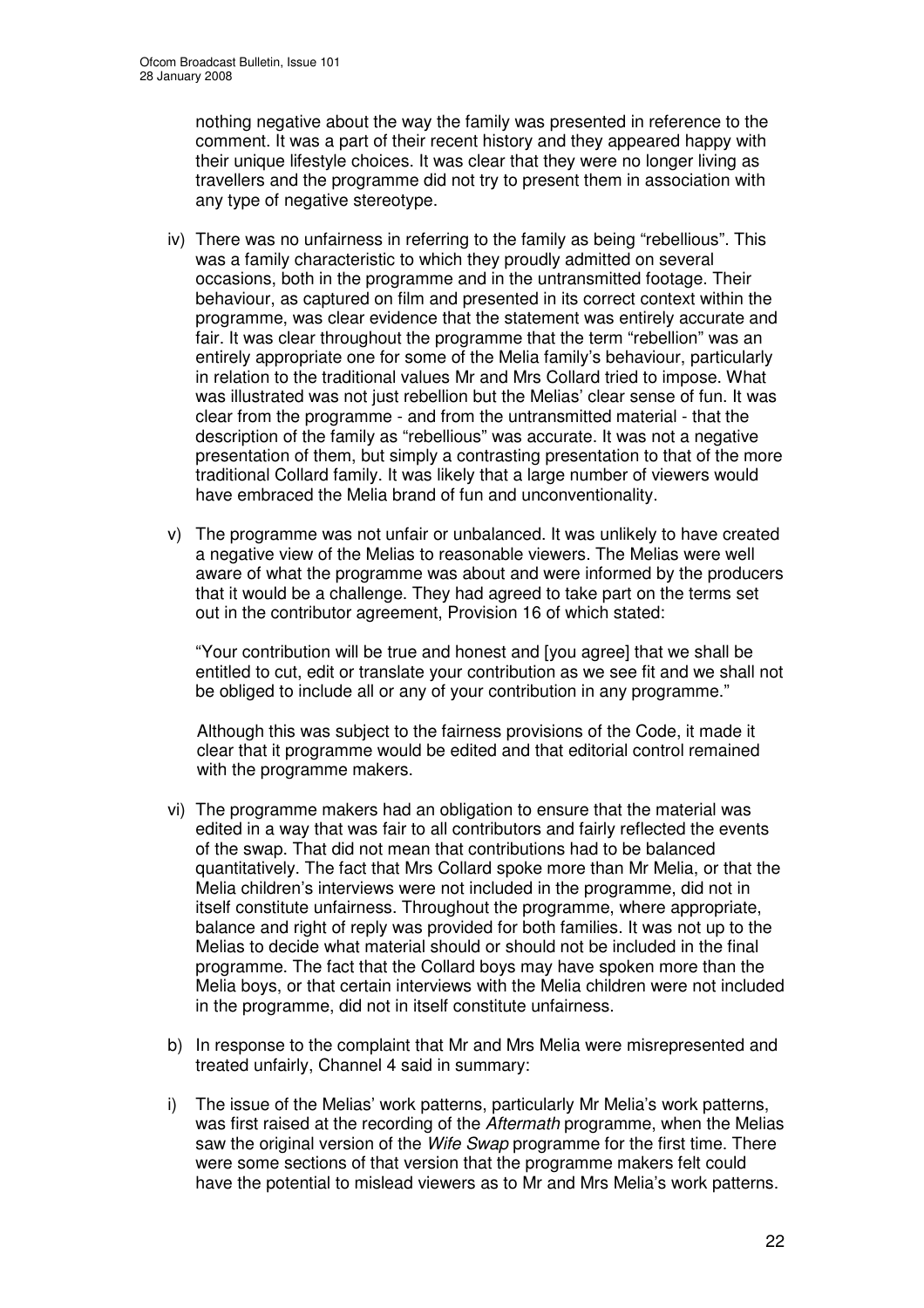These were rectified and the programme makers were satisfied that the programme gave an accurate and fair reflection of the swap and all the contributors. Channel 4 said that the programme legitimately juxtaposed and contrasted the non-traditional Melia lifestyle choices with the more traditional Collard lifestyle choices. It also offered a balance of both positive and negative opinions about both sides through the voices of the contributors themselves. Nothing that was said about Mr and Mrs Melia's work was inaccurate and nothing in the commentary set out to, or did, belittle their working patterns. Both men were challenged by their new wives about their working patterns. Each had a chance to respond to those challenges.

- ii) The Melia's relationship was not portrayed unfairly, either by commentary or by comparison with the Collards. Both couples came across as being committed and happy with each other. It was not unfair for the commentary not to refer to Mr and Mrs Melia as married. It was clear that they were married, as they were both referred to throughout the programme as "husband" and "wife". It was also clear to viewers that they had been together two years longer than the Collards.
- c) In response to the complaint that the boys were treated unfairly, Channel 4 said:
- i) Channel 4 and the programme makers regretted any suffering that may have occurred to any member of the family as a result of their inclusion in the programme. However, the programme included factually accurate references, Mrs Collard's genuinely held opinion in relation to those, and an adequate right of reply from Mr Melia. It was made clear in the programme that the boys did wash, but that Mrs Collard expressed concern at how often they washed, as this did not meet her exacting personal standards. It was clear from the programme that the Melia family was unconventional and disliked routine, structure and rules. However the programme included a statement from Mrs Melia that showed that personal hygiene such as teeth cleaning was one of the few things important enough to them to attract a rule:

*"I believe in rules like cleaning your teeth, there aren't – there aren't very many rules to be honest."*

It was also clear that Mrs Collard had very particular standards and that she was fussy compared to the more relaxed Melias. An example of this was a conversation she had with Mr Melia about using rubber gloves. In a later scene, Mrs Collard was seen doing an inspection of the Melia house to see if it met her standards. It was clear from the commentary that, at the time, Mr Melia was cleaning it. It was Mrs Collard's fastidious approach, particularly when faced with a different house and bedrooms belonging to teenage boys that was being highlighted. There was no suggestion that Mrs Collard's opinions were right or wrong. After Mrs Collard found underpants under a bed, she was shown expressing her suspicions about the boys' personal hygiene. She put her suspicions to Mr Melia, who had a corresponding piece to camera in which he expressed his opinion on the subject. The programme makers felt there was no need for the Melia boys individually to answer Mrs Collard's criticisms as their father had done so. Mrs Collard's opinion was presented throughout as just that.

The differences between the two families were again highlighted when Mrs Collard introduced her rule changes to the family, and the children's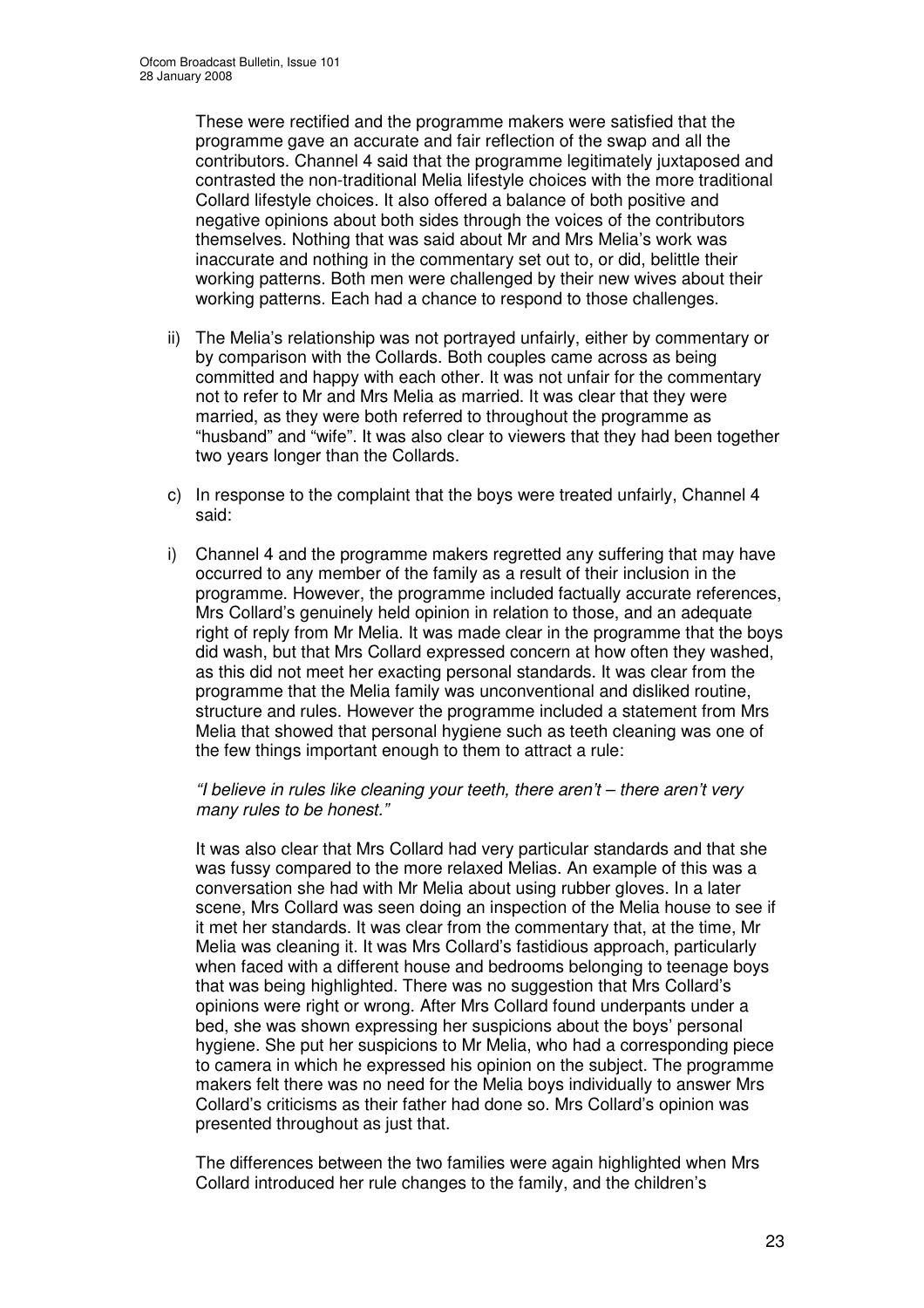responses to Mrs Collard's views on hygiene were included. In a later scene, Mr Melia and the boys were shown making their good natured initial revolt against Mrs Collard's rules, when they shut themselves in a room and called themselves pirates. Their reaction was in keeping with the family's personality, as revealed throughout the programme, and was presented with justifiable reason given Mrs Collard's preference for exacting standards as opposed to the more fun and relaxed routine of the Melias.

The issue of hygiene came up again at the table meeting between the Melias and the Collards after the swap was over: Mrs Collard put her opinion to the Melias and their response on behalf of the boys was included in full. The issue was legitimately included in the programme and there was no unfairness to or misrepresentation of the Melias in relation to its use.

ii) The issue of the *"threadbare pants"* was not used to ridicule or humiliate the boys. The issue was presented clearly in the context of Mrs Collard's inspection of the Melia house and was presented to viewers very much as part of her over-exacting attitude to cleanliness. It was clear that the Melia family did clean and it was also clear that Mrs Collard was in unfamiliar territory in a house with teenage boys, in a household that valued family and fun above strict rules and routine. Channel 4 said that the discovery of the underpants was editorially important not because it could potentially ridicule the boys, but because it further demonstrated Mrs Collard's own "fussiness" and because Mrs Collard made several references to them to try to justify her wider arguments to Mr Melia that he needed to bring more money into the household. Mr Melia was aware of the discovery of the underpants and was provided with an opportunity to respond.

There was no criticism of the boys in relation to the underpants and therefore no need to seek a right of reply from the boys. Neither the programme commentary nor Mrs Collard made any comments in relation to the discovery of the underpants that could be interpreted as ridiculing or humiliating them. The majority of viewers would have been unlikely to be surprised that a teenage boy might have an old pair of underpants, with holes, under his bed. Viewers would have been more likely to have thought Mrs Collard's concerns were overly fussy and evidence of her own lack of experience with teenage boys. Mr Melia did, in any event, have a chance to respond in relation to the underpants. The inclusion of Mrs Collard's discovery of the underpants and her subsequent reference to them was entirely legitimate and not unfair to the children. In response to Mrs Melia's second statement, Channel 4 said that, while it was unclear from some of the untransmitted footage whether a conversation between Mr Melia and Mrs Collard was about underpants or school trousers, it was clear from other footage that Mrs Collard was referring to underpants. The issue was legitimately included in the programme and fairly represented.

#### **Decision**

Ofcom's statutory duties include the application, in the case of all television and radio services, of standards which provide adequate protection to members of the public and all other persons from unfair treatment in programmes included in such services.

In carrying out its duties, Ofcom has regard to the need to secure that the application of these standards is in the manner that best guarantees an appropriate level of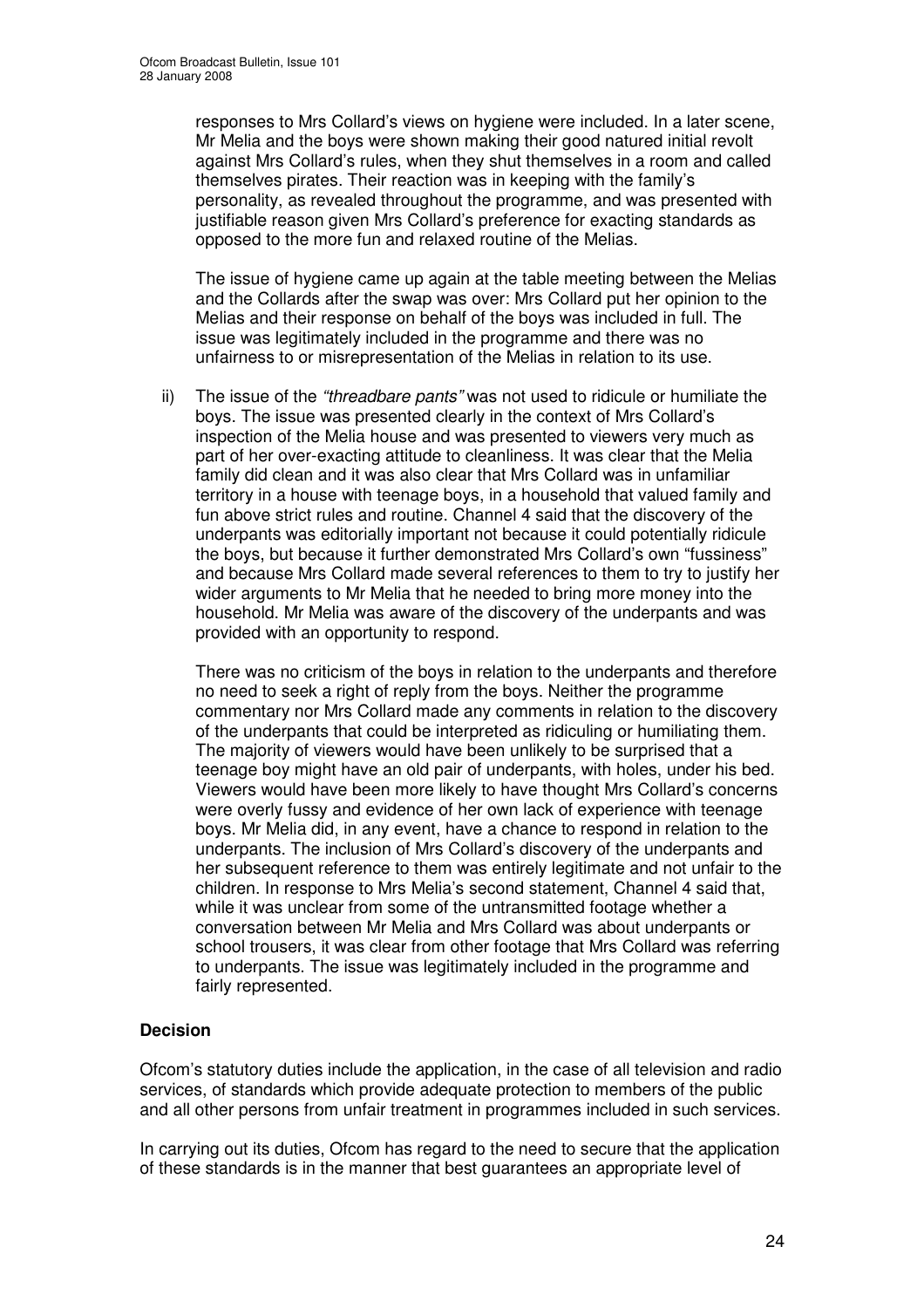freedom of expression. Ofcom is also obliged to have regard in all cases, to the principles under which regulatory activities should be transparent, accountable, proportionate, consistent and targeted only at cases in which action is needed.

Mrs Melia's complaint on her own behalf and on behalf of her husband and three sons was considered by the Fairness Committee ("the Committee"), Ofcom's most senior decision making body. The Committee considered the complaint and the broadcaster's responses; one further statement each from Mrs Melia and Channel 4; a recording and transcript of the programme as broadcast; a recording of *Wife Swap: the Aftermath;* and recordings of untransmitted footage.

Ofcom found as follows:

a) The Committee first considered Mrs Melia's complaint that the whole family was misrepresented and treated unfairly.

In considering this head of complaint, The Committee took into account Practices 7.3, 7.6, 7.9 and 7.11 of the Code. Practice 7.3 states that where a person is invited to make a contribution to a programme, they should normally be told about the nature and purpose of the programme and what kind of contribution they are expected to make. Practice 7.6 states that when a programme is edited, contributions should be represented fairly. Practice 7.9 states that broadcasters must take reasonable care to satisfy themselves that material facts have not been presented, disregarded or omitted in a way that is unfair to an individual or organisation. Practice 7.11 states that if a programme alleges wrongdoing or incompetence or makes other significant allegations, those concerned should normally be given an appropriate and timely opportunity to respond.

In considering whether the family was misrepresented or treated unfairly, the Committee considered separately each of the issues raised by Mrs Melia under this heading of her complaint.

i) Mrs Melia complained that a statement in the opening commentary, *"What if your new wife encourages your kids to answer back?"* presented a biased and one-sided view of Mrs Melia's ideology that affected how the family was presented in the programme.

The Committee noted that Mrs Melia clearly set out her family's ethos on a number of occasions in the programme. She said, for example, that *"…there aren't very many rules to be honest"* and *"it's usually chaos"*. She also made it clear that she felt that children should have a voice within the family. The Committee noted that Mrs Melia did this both in the opening commentary, when she said to Mr Collard, of one of the Collard boys, *"He's not being rude, he's just voicing his opinion"* and later in the programme when she said, in response to Mrs Collard's Manual, *"I've encouraged my boys to be bolshy teenagers that are full of backchat and attitude."* Mrs Melia also said to Mr Collard of one of the Collard boys, *"He's expressing his point of view, he's not being horrible and I think he's done really well at expressing his point of view."* She also said to Mr Collard that he did not *"hear* [the children] *as people"*.

In the Committee's view, in these circumstances, it was clear throughout the programme that the two sets of parents had different views on the extent to which children should express their opinion. In the Committee's view, the opening commentary referring to the Melia boys being encouraged to "answer back" contrasted the family's style with that of the more conventional Collard family. This contrast became increasingly evident as the programme moved on. The Committee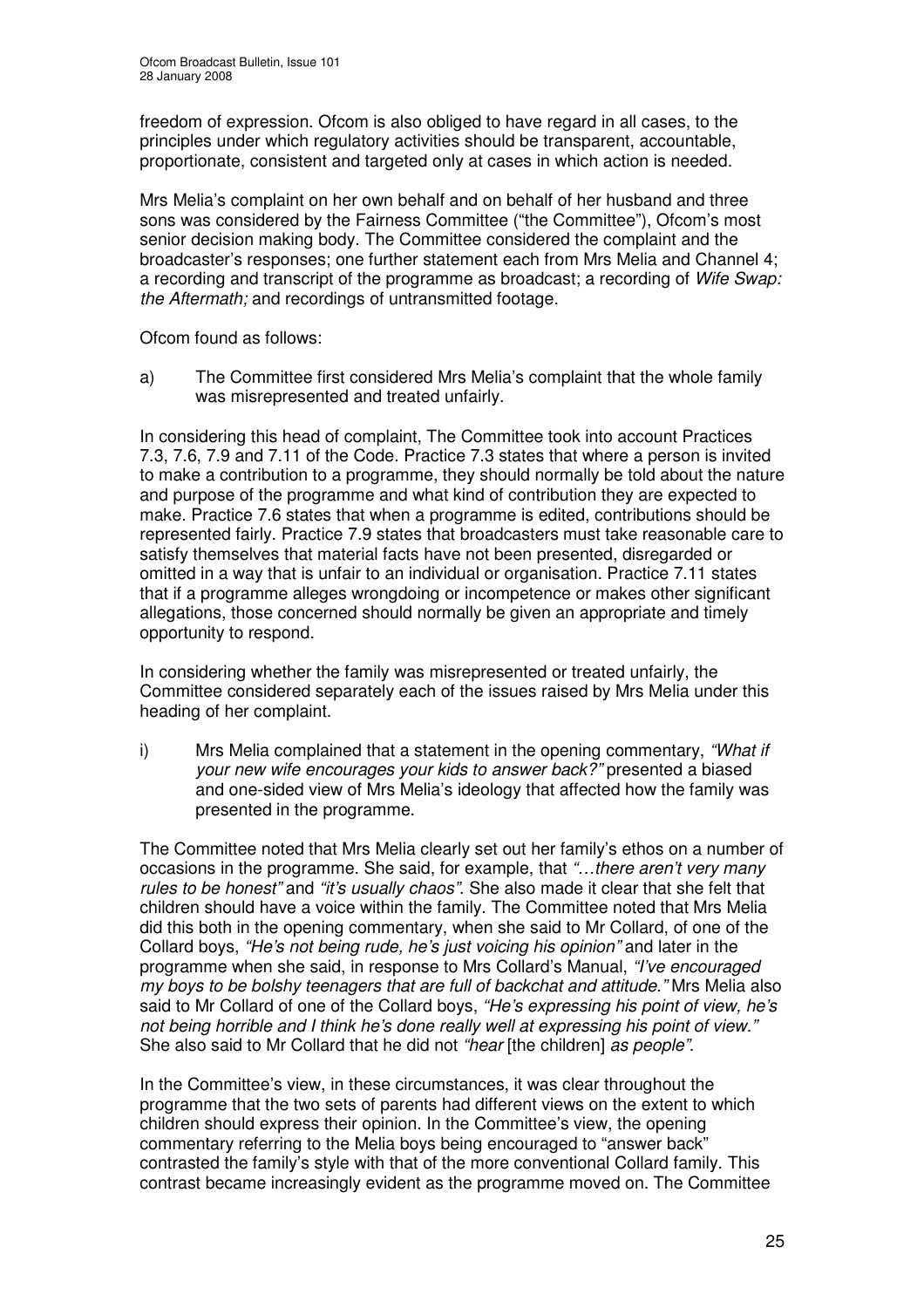considered that the commentary did not misrepresent the way the Melia family discussed and aired issues, as demonstrated throughout the programme. The Committee therefore found that the commentary was not one-sided and resulted in no unfairness to the Melia family.

ii) Mrs Melia complained that the opening commentary created an unfair presentation of the family, by creating questions about their values and how they operated as a family.

The Committee considered that the very short opening commentary used questions about the Melia family, alongside footage of both families, to show two very different models of parenting rather than to challenge the way the Melias operated as a family. In the Committee's view it was clear from the outset that the greatest dramatic tension in the programme was going to be provided by a strict mother going to join a rebellious family with three adolescent boys. The opening commentary was quickly followed by Mrs Melia explaining her family's ethos:

#### *"I hate routine really. I really can't handle it. I'm much happier when every day is different…Everybody mucks in, gives off and gives their opinion and their ideas."*

The Committee considered that in the opening commentary itself and, to a much greater extent, throughout the programme the two very different families were contrasted in a way that allowed the viewer to decide with which ethos they had more sympathy. The Committee therefore found no unfairness in this respect.

iii) Mrs Melia complained that the opening commentary contained an irrelevant reference to the family's traveller past that was likely to arouse negative feelings in some viewers.

It was not clear to the Committee how this comment was connected with the family ethos, other than perhaps to contribute to the overall portrayal of them as unconventional. The Committee noted that this was a brief reference and was not developed any further or pursued subsequently in the programme, nor was it associated with any negative portrayal of the family. Within the context of the programme as a whole, therefore, the Committee found that this reference to the family's past did not result in unfairness to them.

iv) Mrs Melia complained that the portrayal of the family as rebellious was unfair and did not make it clear why the family would wish to resist Mrs Collard's rules. She also complained that they were not allowed a proper right to reply in relation to this commentary.

The issue of a right to reply is dealt with at part vi) of this decision heading.

In considering the complaint about the portrayal of the family as rebellious, the Committee considered that the Melias' reasons for resisting Mrs Collard's rules would have been clear to viewers. First, the programme (and the rushes) showed that the family was proud of their questioning approach towards rules. This came through from what the family members said themselves, both in the programme and during the untransmitted footage of the table meeting between the families at the end of the swap. Secondly, the Committee considered that viewers were likely to understand from Mrs Collard's particular attitude why the Melia's adopted a light-hearted approach to her rules. Therefore, in the context of the programme as a whole, Ofcom considered that viewers were likely to interpret the opening commentary, which referred to the Melia family preferring to rebel rather than wash, as a light-hearted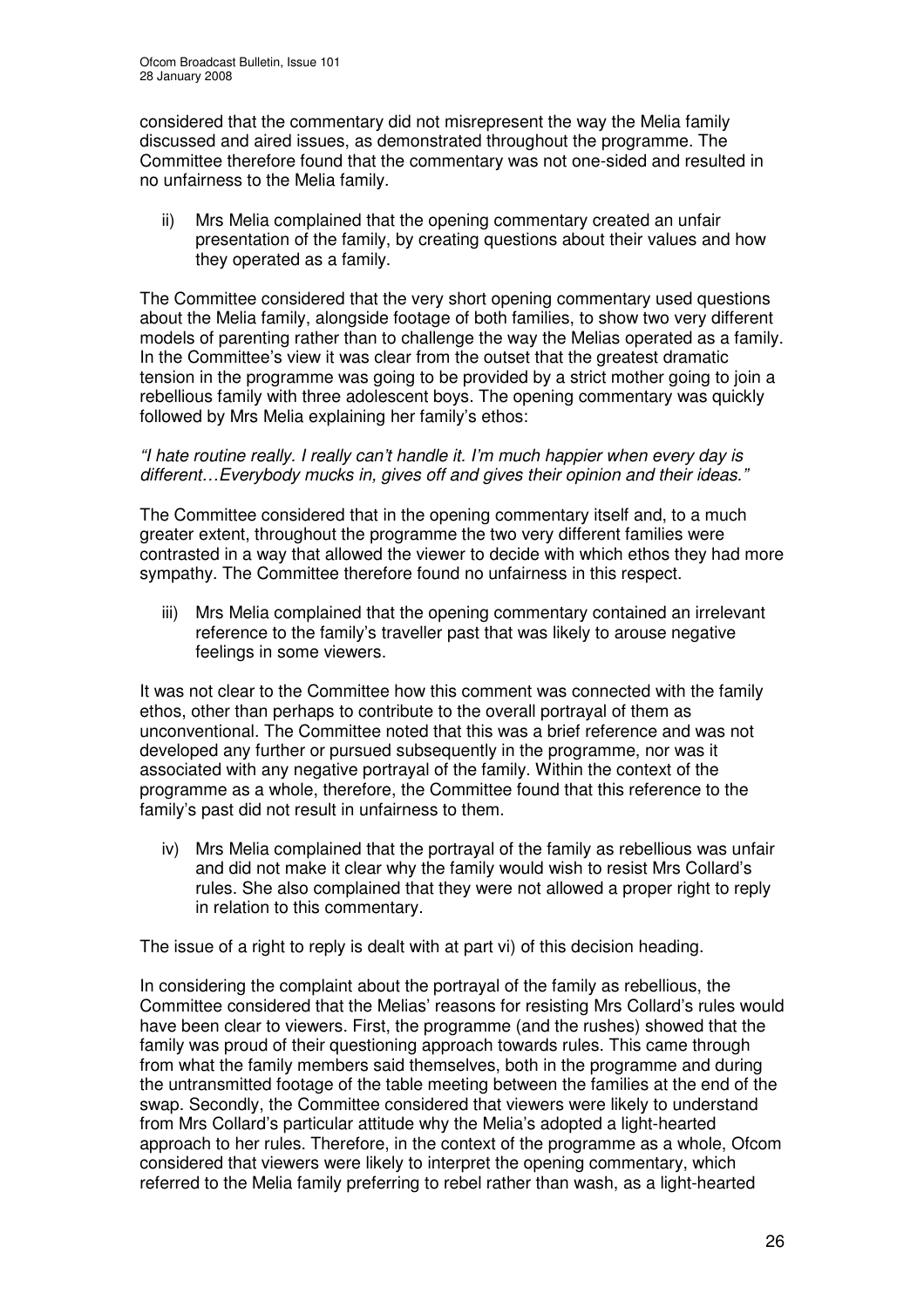comment on Mrs Collard's very high standards in relation to cleanliness, rather than as a negative comment about the Melia family. The light-hearted nature of this was also evident from the neighbours' reaction in the sequence showing Mr Melia and his sons at the window, refusing to obey Mrs Collard's rules about bathing and referring to themselves as "pirates". In the Committee's view their neighbours clearly appreciated the joke and could be seen on the other side of the fence laughing at the situation. The Melia's light-hearted approach to Mrs Collard's rules was also was evident, for example, when Mr Melia said that there was nothing in Mrs Collard's rules to say that they could not be broken. The Committee therefore found no unfairness in this regard.

v) Mrs Melia complained that, although they knew the programme would be challenging, the family was not told that it would be unfair and unbalanced.

The Committee noted that the Melia family took part in the sixth series of *Wife Swap*, a programme format that had become very well-known and which was well established. It was likely, therefore, that they were aware when deciding to participate that the experience would be a challenging one. Furthermore, they signed up to a comprehensive contributor agreement, which made it clear at Paragraph 16 that editorial control remained with the programme makers:

"Your contribution will be true and honest and [you agree] that we shall be entitled to cut, edit or translate your contribution as we see fit and we shall not be obliged to include all or any of your contribution in any programme."

While Ofcom recognised that the family did find the experience to be a challenging one, it took the view that the family was portrayed as being strong, warm and united, one that valued creativity and fun. The family was also portrayed as having a distinct ethos. In the Committee's view, although this was somewhat unconventional, it was contrasted in the programme with that of the much more conventional Collard family. It was not a negative portrayal. Viewers were just as likely to have warmed to the Melia's fun-loving family as to have formed a negative opinion of them.

vi) Mrs Melia complained that Mrs Collard was given a greater opportunity to put forward her views in the programme than Mr Melia and their children, and that the Melia family was shown in confrontational situations.

The Committee considered that, in deciding whether the Melia family was treated unfairly, it was not its role to measure precisely how much air time each participant had. It should decide whether the portrayal of the Melia family was unfair and whether there were significant allegations about them to which they were entitled to an appropriate and timely opportunity to respond.

The title of the programme and its principle focus were clearly on the wives. In the Committee's view, while Mrs Collard may have had more opportunity to present her views than Mr Melia and the Melia boys, Mrs Melia also had considerable air time. It was in keeping with the established style of the programme that Mrs Collard was able to voice strong opinions, just as Mrs Melia was able to in relation to the Collard family. However, it was also incumbent on the programme makers to ensure that any comments that were made were appropriately presented, and that an appropriate and timely opportunity was given to respond within the programme. The Committee considered that this was the case in relation to the comments made by Mrs Collard about the lifestyle of the Melia family, for instance regarding their cleanliness and work patterns. Where issues were raised, either Mr or Mrs Melia was able to respond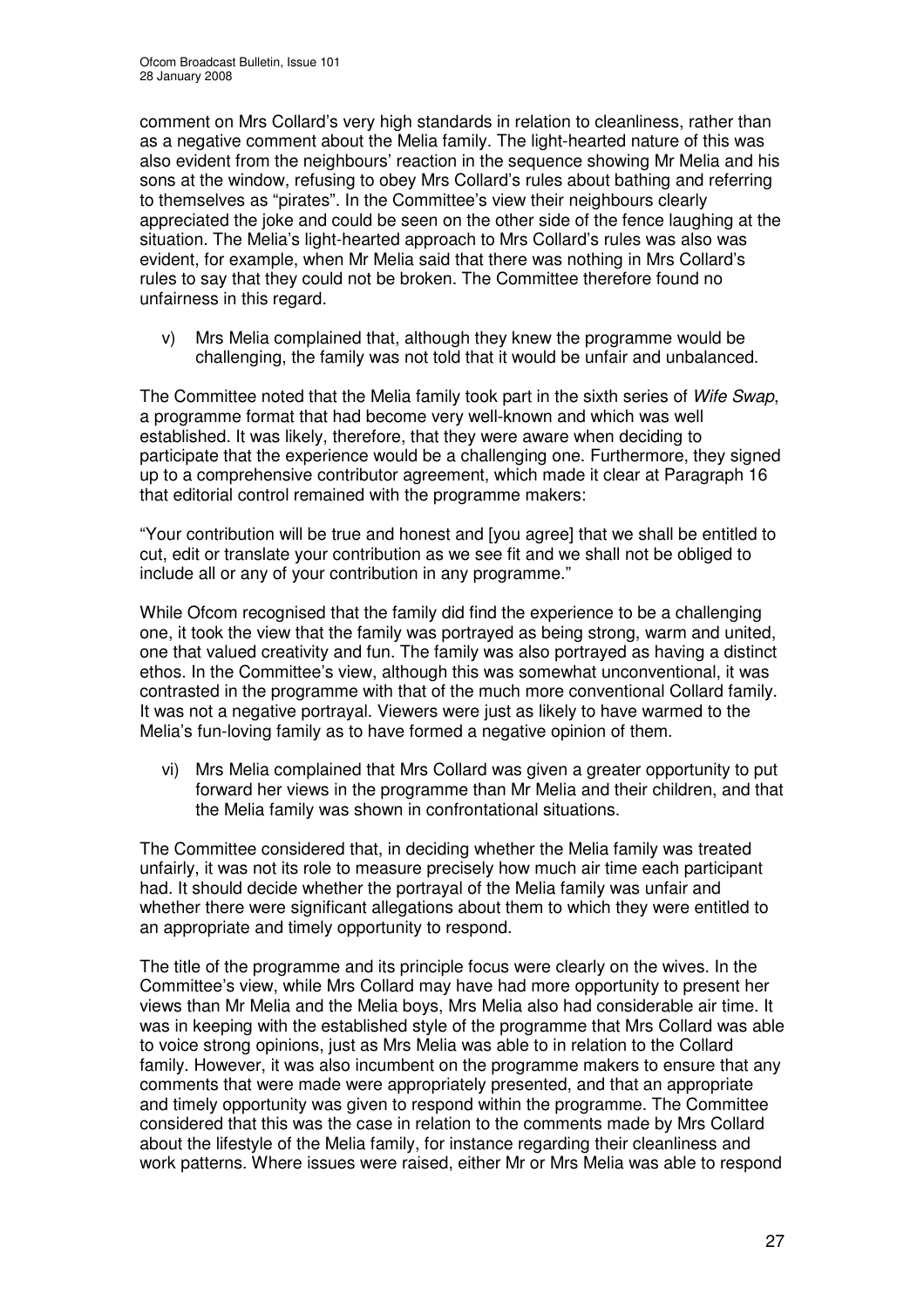to them, through the commentary or through footage of them. For example, in relation to work, the narrator said that:

*"When he's not looking after the boys, Oli works as a freelance sound engineer."*

And Mr Melia himself said:

*"I've got a load of work at the end of the month and throughout the whole of June, so freelance work it goes up and down and it flows around you know."*

Where issues were raised about the Melia boys, for example about cleanliness (see the decision heading c) i) below), Mr Melia was given an opportunity to respond on their behalf. In these circumstances, it was not incumbent on the programme makers to include responses from the boys as well. Furthermore, a significant amount of footage of the boys was included throughout the programme, through which viewers were likely to have gained a good impression of them.

As regards Mrs Melia's concern that the family was shown in confrontational situations, the Committee took the view that the format of *Wife Swap* ran on confrontation. Footage of confrontational situations was inevitable. As far as the boys were concerned, they were more likely to be shown in confrontational situations than the Collard boys, who were significantly younger than the two older Melia boys. However, the Committee noted that, while Mr Melia and the boys were shown in a number of confrontational situations with Mrs Collard, viewers were likely to have seen this as an inevitable and reasonable response to Mrs Collard's different approach to parenting. Furthermore, the Melias were not shown behaving in a confrontational manner as a family, despite the fact that, within the family, all members were encouraged to express their opinions. In these circumstances, the Committee found that the portrayal of the family in a number of confrontational situations was not unfair.

Ofcom therefore found no unfairness to the Melia family in these respects.

b) The Committee next considered Mrs Melia's complaint that she and her husband were misrepresented and treated unfairly.

In considering this head of complaint, the Committee took into account Practice 7.9 of the Code, as set out under decision heading a) above.

The Committee considered separately each of the issues raised by Mrs Melia under this heading of complaint.

i) Mrs Melia complained that her work patterns and those of her husband were misrepresented and their work belittled.

The Committee noted that Mr Melia established early on in the programme that he did not work in the same conventional way that Mr Collard did:

*"I've done nine to five jobs you know once…I got sacked after three months so that was the end of that anyway."*

The Committee noted that it was also clear throughout the programme that both Mr and Mrs Melia worked, and this was illustrated through the commentary and through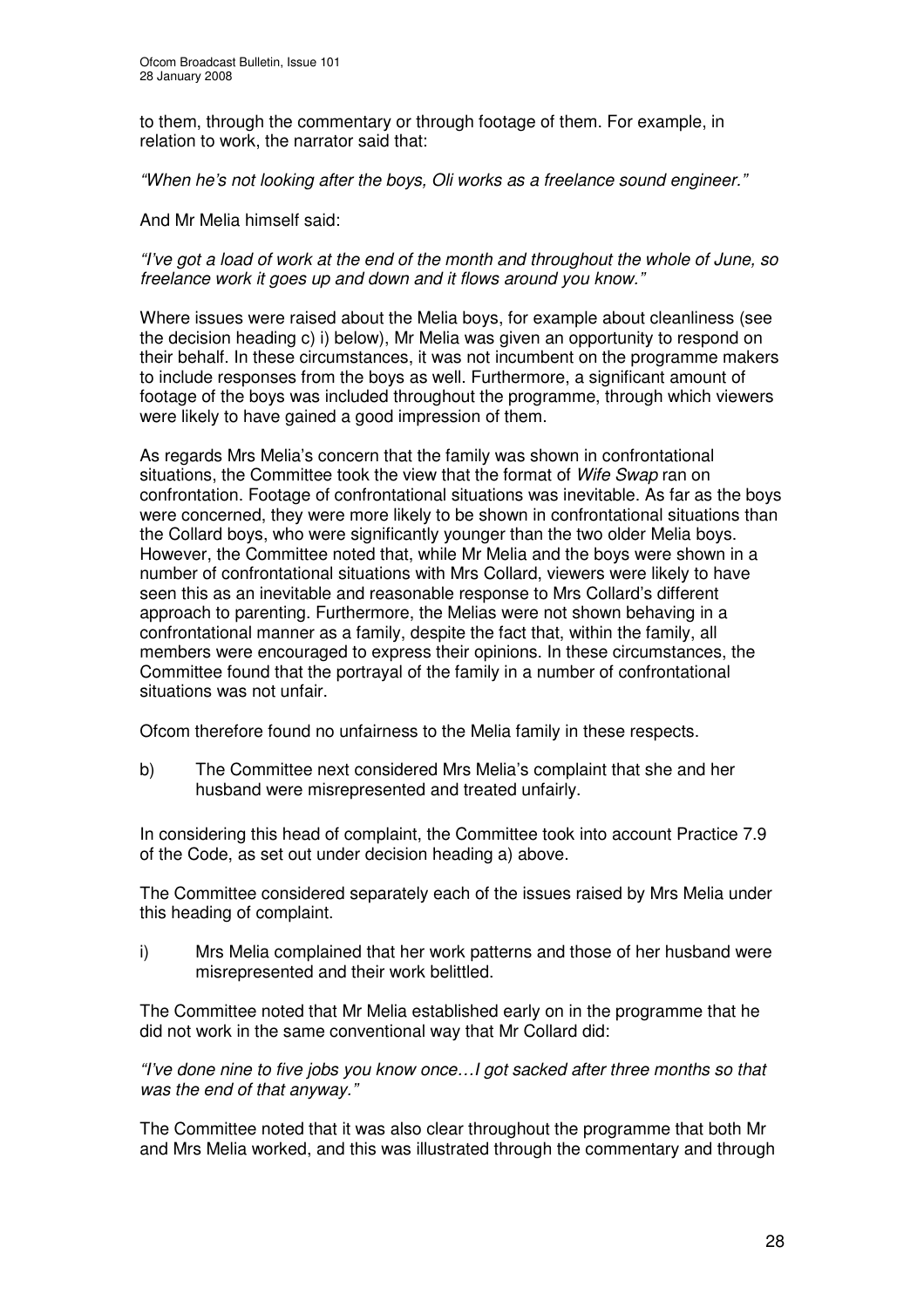footage of Mr and Mrs Melia themselves. Mr Melia referred to his own freelance work (as set out at decision heading a) vi) above) and to Mrs Melia's work:

#### *"Yeah Jan works loads of hours down at her job and would be late home loads of nights, would do weekends and that."*

In the Committee's view the Melias' working arrangements were not portrayed negatively, but were contrasted with the much more conventional roles taken by Mr and Mrs Collard. Although Mrs Collard was dismissive of Mr and Mrs Melia's arrangements, many viewers would have understood the Melias' working arrangements. It was by no means the case that all viewers would have had a traditional 'nine to five' view of work themselves. Likewise, it was equally likely that viewers could have viewed the Collards' arrangements in a negative light, especially given the comment by one of the Collard boys:

#### *"I don't really get to see my dad often on Mondays to Fridays because it's just when we're going to bed we get to see him and say good night."*

In these circumstances, the Committee did not consider that Mr and Mrs Melia's work patterns were misrepresented or belittled and found no unfairness in this respect.

ii) Mrs Melia complained that their marriage was portrayed unfairly. The Committee noted that the opening commentary referred to Mr and Mrs Melia as having been "together" for 19 years and Mr and Mrs Collard as having been "married" for 14 years.

The Committee did not consider that the difference in the way each couple was presented would have caused viewers to see the Melias in a negative light. Importantly, it was clear from the programme as a whole that Mr and Mrs Melia were married. Throughout the programme they were referred to subsequently as husband and wife. Furthermore, they were portrayed as a couple that cared deeply about their family and had created a life that fitted with their ideology.

Ofcom found no unfairness to Mr and Mrs Melia in these respects.

c) The Committee finally considered Mrs Melia's complaint that the three boys were treated unfairly.

In considering this head of complaint, the Committee took into account Practices 7.9 and 7.11 of the Code, as set out under decision head a) above.

The Committee considered separately each of the issues raised by Mrs Melia under this head of complaint.

i) Mrs Melia complained that the boys were portrayed as being dirty and not washing or changing their clothes and not given an opportunity to put their side of the story.

Since Mrs Collard was talking, at the time of filming, about minors, the Committee had some concerns about the frequent repetition throughout the programme of Mrs Collard's views on this subject. However, it noted that the programme did include references to the boys bathing, and showed them helping with household cleaning. It considered that most viewers would have seen them as fairly typical teenage boys, and were likely to have considered that Mrs Collard had very particular standards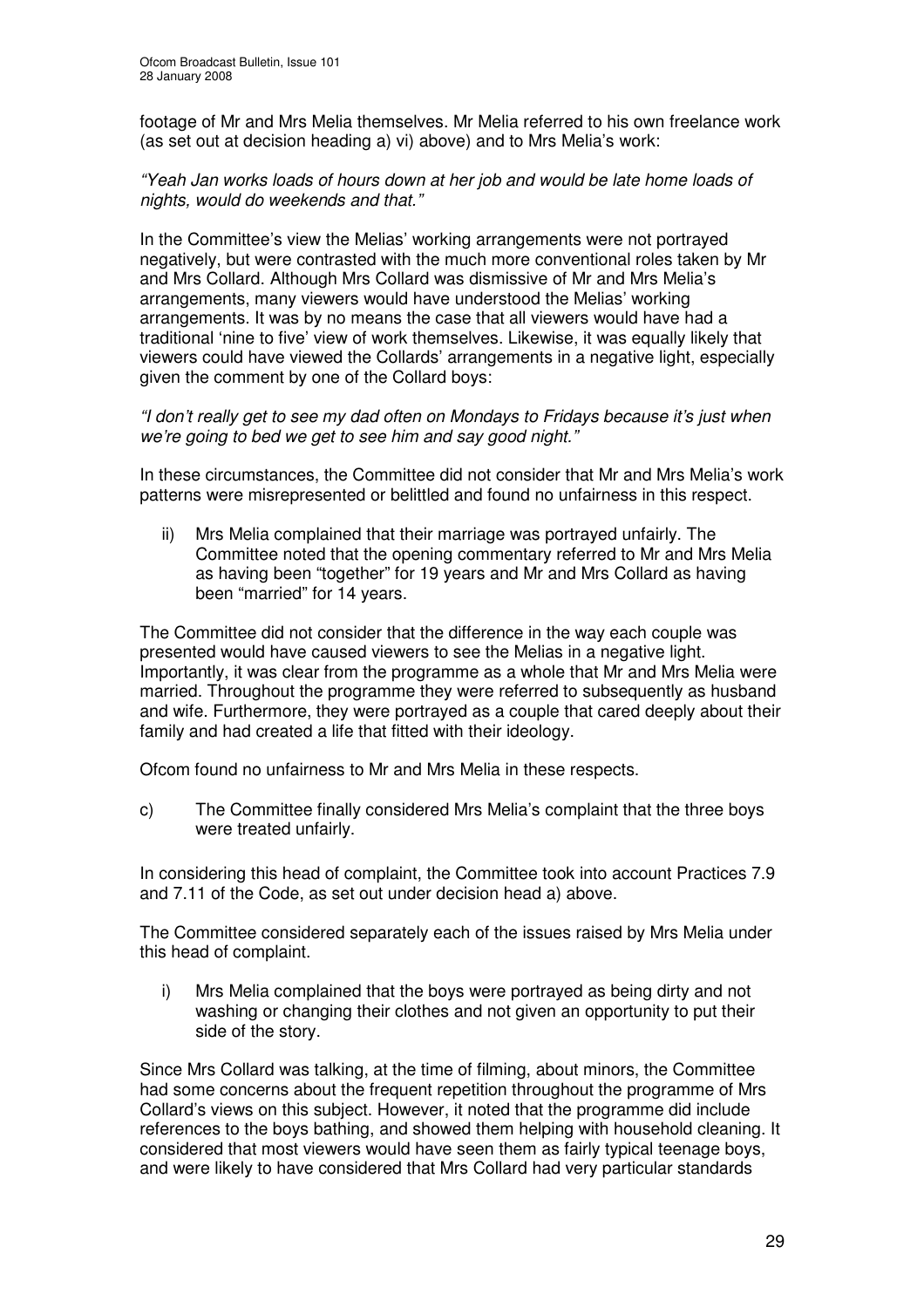and an almost obsessive preoccupation with respect to the boys' cleanliness which reflected more on her than on them.

The Committee also considered that, as a family, the Melias were given an opportunity to respond in the programme to Mrs Collard's views.

Oli Melia said:

*"The kids have a bath once a week. I think that's fine…It's like the more you wash your hair, the more you need to wash your hair. There's natural oils in our bodies and the more you wash your body the more you're washing off the natural oils…"*

And when challenged by Mrs Collard, one of the boys said:

*"I do take a pride in my appearance."*

In these circumstances, the Committee considered that this issue was not presented unfairly and that the Melia family was able to respond to Mrs Collard's views.

ii) Mrs Melia complained that a pair of threadbare underpants was used in the programme to ridicule the boys and that this went unchallenged in the programme.

In considering this head of complaint, the Committee took into account Practice 7.11 of the Code, as set out under decision heading a) above.

The Committee noted that there was some confusion between the parties as to whether references to "pants" referred to underpants or trousers. However, in the Committee's view, the inclusion in the programme of footage of Mrs Collard finding some underpants under one of the boys' beds appropriately reflected what she found. As set out under decision heading c) i) above, it was clear from the programme that the Melia boys did wash and that they helped with household cleaning. As set out under decision heading c) i) above, it was also clear from the programme that Mrs Collard had very particular and personal standards with respect to cleanliness. The Committee considered that viewers would have seen her attitude towards the boys' cleanliness in this light. This was demonstrated, for example, by her concern that she was not assured that *"their underwear and everything is being changed at least once a day"* [Ofcom's emphasis] and her statement in her manual, as quoted in the programme by Mrs Melia, that:

#### *"When I hoover I'm very particular and make sure that the piles are standing up on the carpet."*

From viewing the programme the Committee was satisfied that this issue was not included in the programme to ridicule or humiliate the boys. It was to show how it was used by Mrs Collard in order to challenge Mr Melia about his working arrangements, by suggesting that he did not provide adequately for his family. Because the Committee was satisfied that the issue was not included to ridicule or humiliate the boys it was also satisfied there was no "serious allegation" which required a response from the boys or Mr Melia on their behalf in relation to the underpants being shown on camera by Mrs Collard. Mr Melia was given a number of opportunities to respond to Mrs Collard's references to the pants and lack of other "necessities" in the context of whether he was able to provide for the family, saying, for example *"… we've got lots of food, we're okay… We seem to be okay"*. As noted above, the Committee was aware of the confusion between the different items of clothing, but as this section of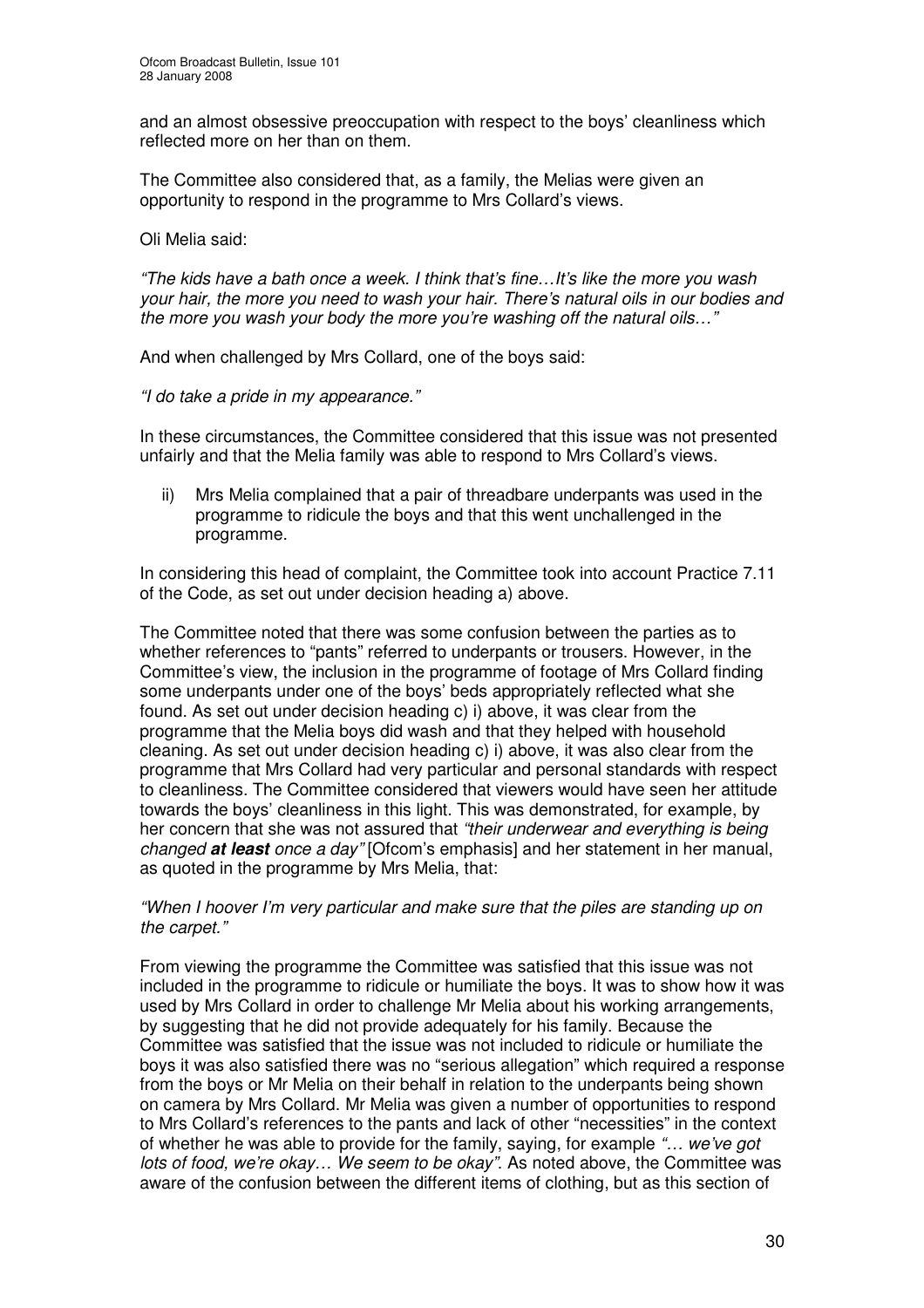the programme was intended to convey the tension between Mrs Collard and Mr Melia over the provision of family essentials it was not considered significant that Mr Melia may have been referring to a different pair of "pants". In these circumstances, the Committee found that this issue was not included to ridicule the boys and was not portrayed unfairly.

Ofcom therefore found that there was no unfairness to the boys in these respects.

**Accordingly the Fairness Committee has not upheld the complaint of unfair treatment in the broadcast of the programme.**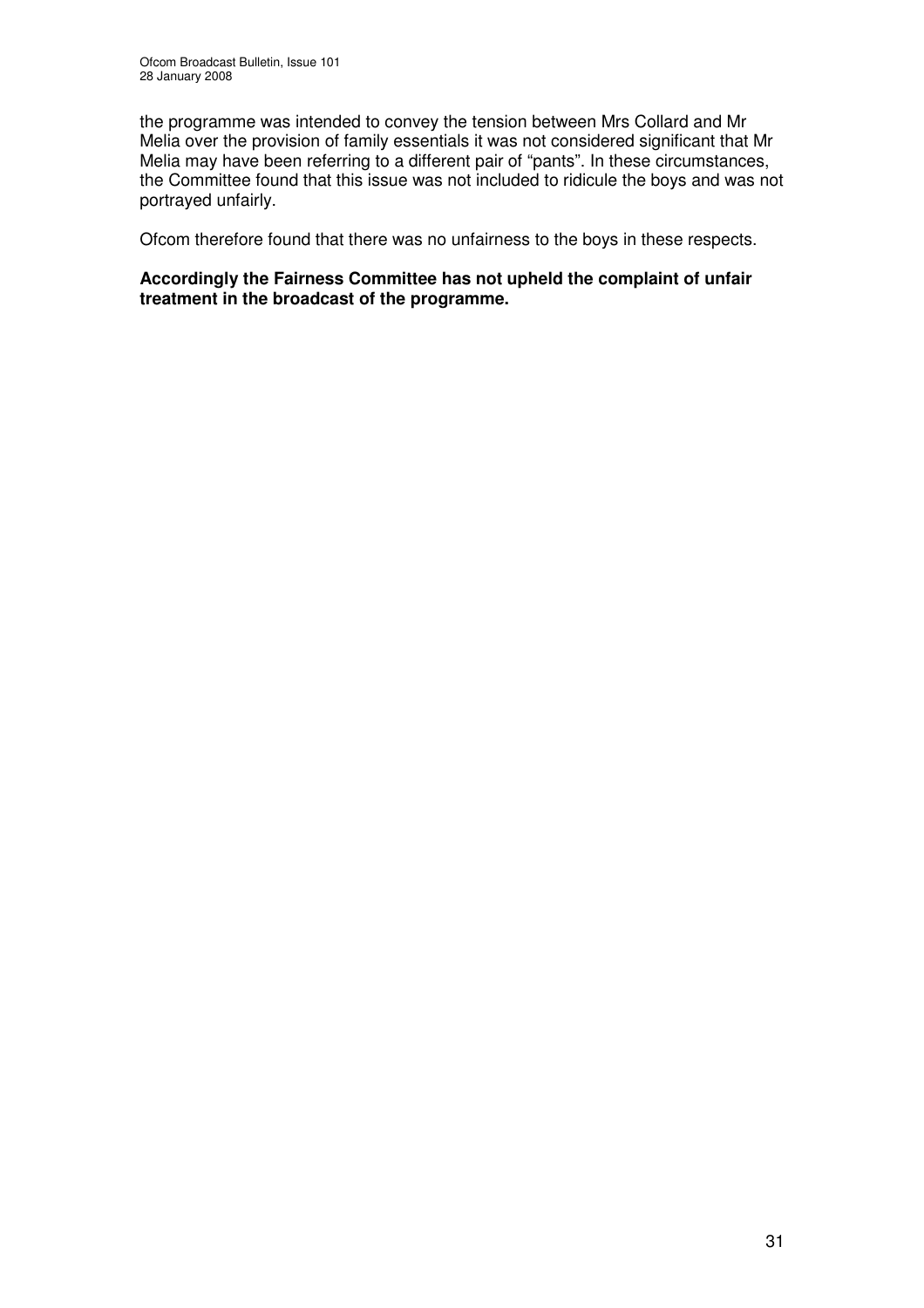# **Other Programmes Not in Breach/Out of Remit**

### **8 to 21 January 2008**

| Programme                                                | <b>Channel</b>     | <b>Trans</b><br><b>Date</b> | Category                               | No of<br>complaints |
|----------------------------------------------------------|--------------------|-----------------------------|----------------------------------------|---------------------|
| 'Feel the Fear' trailer                                  | <b>CITV</b>        | 03/01/2008                  | Offensive Language                     | 1                   |
| 118 118 Sponsor Credits                                  | ITVI               | 27/12/2007                  | Sex/Nudity                             | 1                   |
| 118 118 Sponsor Credits                                  | ITVI               | 28/12/2007                  | Generally Accepted<br><b>Standards</b> | 1                   |
| 1983: The Brink of<br>Apocalypse                         | Channel 4          | 05/01/2008                  | Other                                  | 1                   |
| 28 Acts in 28 Minutes                                    | <b>BBC Radio 4</b> | 20/12/2007                  | Offensive Language                     | 1                   |
| 50 Cent featuring Justin<br>Timberlake                   | The Hits           | 25/10/2007                  | Sex/Nudity                             | $\overline{4}$      |
| Alpha - Did It Change<br>Their Lives?                    | ITVI               | 16/12/2007                  | Due Impartiality/Bias                  | 1                   |
| Anglia Tonight (trailer)                                 | ITV1               | 03/01/2008                  | <b>Animal Welfare</b>                  | 1                   |
| Arrange Me A Marriage                                    | BBC <sub>2</sub>   | 20/12/2007                  | Generally Accepted<br>Standards        | $\mathbf{1}$        |
| <b>BBC News</b>                                          | BBC1               | 18/12/2007                  | Generally Accepted<br>Standards        | 1                   |
| <b>BBC News</b>                                          | BBC1               | 16/12/2007                  | <b>Generally Accepted</b><br>Standards | 1                   |
| <b>BBC News</b>                                          | BBC1               | 02/01/2008                  | Violence                               | 1                   |
| <b>BBC Radio Manchester</b>                              | <b>BBC Radio</b>   | 09/12/2007                  | <b>Generally Accepted</b><br>Standards | $\overline{1}$      |
| <b>Barry Norman's Pickled</b><br>Onions                  | <b>BBC Radio 4</b> |                             | <b>Undue Prominence</b>                | 1                   |
| Being Maxine Carr                                        | Channel 4          | 14/12/2007                  | Crime<br>(incite/encourage)            | 1                   |
| <b>Big Brother: Celebrity</b><br>Hijack                  | E <sub>4</sub>     | 08/01/2008                  | Dangerous Behaviour                    | 1                   |
| <b>Big Brother: Celebrity</b><br>Hijack                  | Channel 4          | 03/01/2008                  | Generally Accepted<br>Standards        | $\overline{c}$      |
| <b>Big Brother: Celebrity</b><br>Hijack                  | E <sub>4</sub>     | 08/01/2008                  | Generally Accepted<br>Standards        | 1                   |
| <b>Big Brother: Celebrity</b><br>Hijack                  | E <sub>4</sub>     | 14/01/2008                  | Generally Accepted<br>Standards        | 1                   |
| <b>Big Brother: Celebrity</b><br>Hijack (trailer)        | E <sub>4</sub>     | 03/01/2008                  | <b>Animal Welfare</b>                  | 1                   |
| <b>Big Fat Liar</b>                                      | ITVI               | 06/01/2008                  | Dangerous Behaviour                    | 1                   |
| Big Fat Quiz of the Year                                 | Channel 4          | 30/12/2007                  | Generally Accepted<br>Standards        | 4                   |
| Big Fat Quiz of the Year                                 | Channel 4          | 05/01/2008                  | Generally Accepted<br>Standards        | 1                   |
| Big Fat Quiz of the Year                                 | Channel 4          | 30/12/2007                  | Offensive Language                     | $\overline{c}$      |
| <b>Bloody Sunday: Scenes</b><br>from the Saville Inquiry | <b>BBC Radio 4</b> | 18/01/2008                  | <b>Generally Accepted</b><br>Standards | 1                   |
| <b>Bones</b>                                             | Sky One            | 16/12/2007                  | Generally Accepted<br>Standards        | 1                   |
| <b>Brainiac's Test Tube</b><br>Baby                      | <b>Sky Three</b>   | 22/12/2007                  | <b>Animal Welfare</b>                  | 1                   |
| <b>Breakfast</b>                                         | BBC1               | 20/12/2007                  | Religious Offence                      | 1                   |
| <b>Britain's Biggest House</b><br><b>Price Falls</b>     | ITV1               | 09/01/2008                  | Due Impartiality/Bias                  | 1                   |
| Brokeback Mountain                                       | <b>Sky Movies</b>  | 02/01/2008                  | Other                                  | 1                   |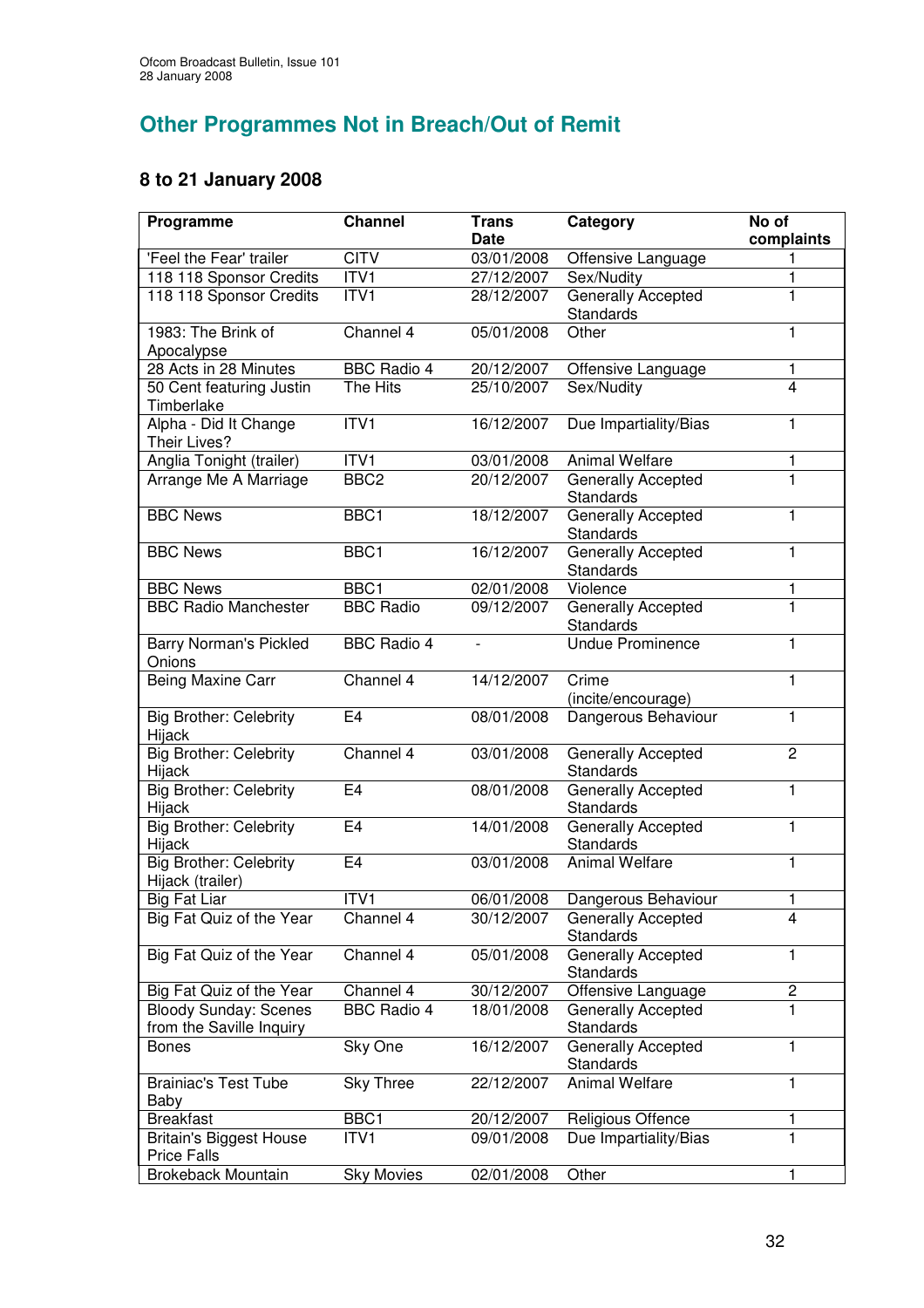| CSI: Crime Scene                             | Five             | 05/01/2008               | Other                                  | 1                 |
|----------------------------------------------|------------------|--------------------------|----------------------------------------|-------------------|
| Investigation                                | BBC1             |                          | Violence                               |                   |
| Casualty<br>Casualty                         | BBC1             | 08/12/2007<br>22/12/2007 | Violence                               | 1<br>$\mathbf{1}$ |
| Celebrity Big Brother                        | Channel 4/E4     |                          | Use of Premium Rate                    | $\overline{2}$    |
|                                              |                  |                          | <b>Numbers</b>                         |                   |
| <b>Champions League</b>                      | ITV1             | 27/11/2007               | Inaccuracy/Misleading                  | 1                 |
| Highlights                                   |                  |                          |                                        |                   |
| <b>Channel 4 News</b>                        | Channel 4        | 03/01/2008               | Violence                               | 4                 |
| Channel 4 News                               | Channel 4        | 02/01/2008               | Due Impartiality/Bias                  | $\mathbf{1}$      |
| Chris Rock: Never Scared                     | Paramount 1      | 05/01/2008               | <b>Generally Accepted</b><br>Standards | 1                 |
| Comedy Lab: Swizzcall                        | Channel 4        | 06/01/2008               | Religious Offence                      | 1                 |
| <b>Coronation Street</b>                     | ITV1             | 25/12/2007               | Dangerous Behaviour                    | $\overline{2}$    |
| <b>Coronation Street</b>                     | ITV1             | 23/12/2007               | Substance Abuse                        | $\overline{3}$    |
| <b>Coronation Street</b>                     | ITV1             | 21/12/2007               | Generally Accepted                     | $\mathbf{1}$      |
|                                              |                  |                          | Standards                              |                   |
| <b>Coronation Street</b>                     | ITVI             | 25/12/2007               | <b>Generally Accepted</b><br>Standards | 1                 |
| <b>Coronation Street</b>                     | ITVI             | 17/12/2007               | Inaccuracy/Misleading                  | 1                 |
| Countryfile                                  | BBC1             | 06/01/2008               | Sex/Nudity                             | $\mathbf{1}$      |
| DIY SOS                                      | BBC1             | 27/12/2007               | Religious Offence                      | $\mathbf{1}$      |
| Dancing on Ice                               | ITV1             | 10/01/2008               | Unconscious                            | 1                 |
|                                              |                  |                          | influence/hypnosis                     |                   |
| Danny & Nick's Breakfast<br>Show             | Southern FM      | 18/12/2007               | Generally Accepted<br>Standards        | 1                 |
| Dawn French's Boys Who                       | BBC1             | 23/12/2007               | Offensive Language                     | 1                 |
| Do: Comedy                                   |                  |                          |                                        |                   |
| Deal Or No Deal                              | Channel 4        | 21/12/2007               | Generally Accepted<br>Standards        | 1                 |
| Dispatches                                   | Channel 4        | 17/10/2007               | <b>Generally Accepted</b><br>Standards | $\overline{2}$    |
| Dispatches                                   | Channel 4        | 17/10/2007               | Inaccuracy/Misleading                  | $\overline{c}$    |
| Dispatches: Britain Under                    | Channel 4        | 06/08/2007               | Generally Accepted                     | 10                |
| Attack                                       |                  |                          | Standards                              |                   |
| Dispatches: Britain Under<br>Attack          | Channel 4        | 06/08/2007               | <b>Religious Offence</b>               | $\overline{7}$    |
| Doctors                                      | BBC1             | 05/12/2007               | Sex/Nudity                             | 1                 |
| Don't Take My Baby:                          | ITV1             | 26/11/2007               | Due Impartiality/Bias                  | 1                 |
| Tonight                                      |                  |                          |                                        |                   |
| <b>EDF Energy Rugby Union</b><br>Sponsorship | ITV1             | 08/09/2007               | Inaccuracy/Misleading                  | 1                 |
| ET the Extra-Terrestrial                     | $\overline{IV1}$ | 27/12/2007               | Offensive Language                     | 1                 |
| Eastenders                                   | BBC1             | 31/12/2007               | Offensive Language                     | $\mathbf{1}$      |
| Eastenders                                   | BBC1             | 25/12/2007               | Violence                               | $\overline{2}$    |
| Eastenders                                   | BBC1             | 25/12/2007               | Generally Accepted<br>Standards        | 1                 |
| Eastenders                                   | BBC1             | 17/12/2007               | Generally Accepted                     | 4                 |
|                                              |                  |                          | Standards                              |                   |
| Emmerdale                                    | ITV1             | 01/01/2008               | <b>Generally Accepted</b><br>Standards | $\overline{7}$    |
| <b>Extras</b>                                | BBC1             | 27/12/2007               | Generally Accepted<br>Standards        | 1                 |
| Fat Men Can't Hunt                           | BBC <sub>3</sub> | 10/01/2008               | <b>Generally Accepted</b>              | 1                 |
|                                              |                  |                          | Standards                              |                   |
| <b>Festive Filth</b>                         | MTV Flux         | 12/12/2007               | Sex/Nudity                             | 1                 |
| First Cut: the Rules of<br>Seduction         | Channel 4/E4     | 07/12/2007               | Generally Accepted<br>Standards        | 1                 |
|                                              |                  |                          |                                        |                   |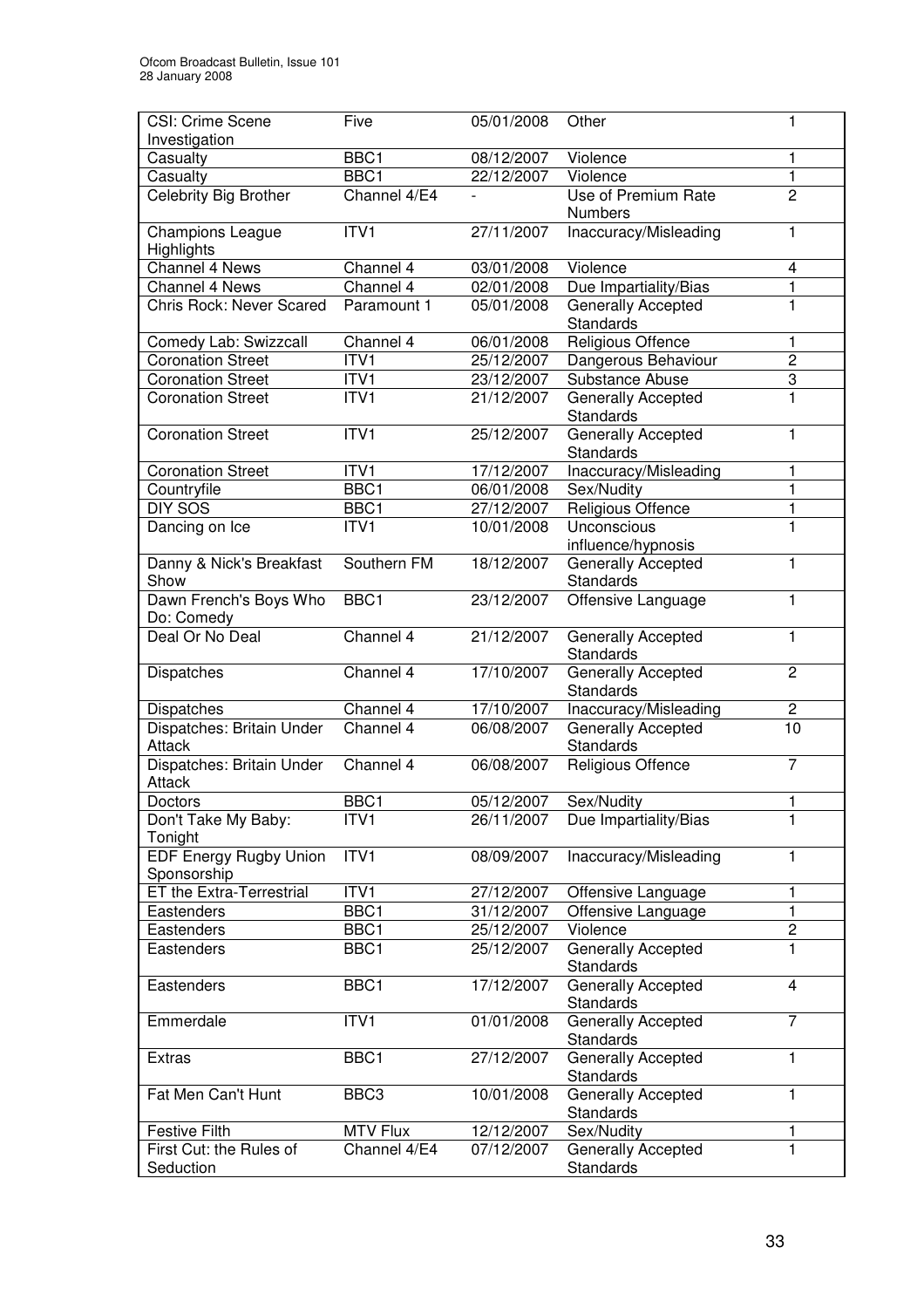| <b>Five News</b>                          | Five                | 20/12/2007 | Due Impartiality/Bias                  | 1              |
|-------------------------------------------|---------------------|------------|----------------------------------------|----------------|
| <b>Five News</b>                          | Five                | 03/01/2008 | Violence                               | $\overline{2}$ |
| Freak Show                                | Zone Horror         | 22/12/2007 | <b>Generally Accepted</b><br>Standards | 1              |
| Friday Night With<br>Jonathan Ross        | BBC1                | 21/12/2007 | <b>Generally Accepted</b><br>Standards | 1              |
| Friday Night With<br>Jonathan Ross        | BBC1                | 14/12/2007 | Generally Accepted<br>Standards        | 1              |
| <b>Friday Night With</b><br>Jonathan Ross | BBC1                | 14/12/2007 | Sex/Nudity                             | 1              |
| Friends                                   | E <sub>4</sub>      | 19/12/2007 | Offensive Language                     |                |
| <b>Frontline Scotland</b>                 | <b>BBC Scotland</b> | 09/01/2008 | Due Impartiality/Bias                  | 1              |
| Fun with Phonics                          | <b>CBeebies</b>     | 11/01/2008 | Inaccuracy/Misleading                  |                |
| <b>GMTV</b>                               | ITV1                | 20/11/2007 | Inaccuracy/Misleading                  | 1              |
| <b>GMTV</b>                               | ITV1                | 15/01/2008 | Due Impartiality/Bias                  | 1              |
| <b>GMTV</b>                               | ITV1                | 28/12/2007 | <b>Generally Accepted</b><br>Standards | 1              |
| George Galloway                           | talkSPORT           | 22/12/2007 | Generally Accepted<br>Standards        | $\overline{2}$ |
| Getting Even with Dad                     | Five                | 06/01/2008 | Offensive Language                     | 3              |
| <b>Ghost Hunt</b>                         | Zone Reality        | 01/01/2008 | Offensive Language                     | 1              |
| Goldenballs & Great                       | ITV1                |            | Crime                                  | 1              |
| Pretender                                 |                     |            | (incite/encourage)                     |                |
| Gremlins                                  | Five                | 15/12/2007 | Other                                  | 1              |
| Gremlins                                  | Five                | 15/12/2007 | <b>Generally Accepted</b><br>Standards | 1              |
| Gremlins                                  | Five                | 15/12/2007 | Violence                               | 1              |
| Harry and the<br>Hendersons               | Channel 4           | 02/01/2008 | Offensive Language                     | $\overline{1}$ |
| Have I Got News For You                   | BBC1                | 07/12/2007 | Generally Accepted<br>Standards        | $\overline{2}$ |
| Have I Got Old News for<br>You            | BBC <sub>2</sub>    | 23/12/2007 | Generally Accepted<br>Standards        | $\overline{c}$ |
| Hollyoaks                                 | Channel 4           | 30/12/2007 | Offensive Language                     | $\overline{c}$ |
| Hollyoaks Omnibus                         | Channel 4           | 23/12/2007 | Sex/Nudity                             | $\overline{2}$ |
| Honest                                    | ITV1                | 09/01/2008 | Sex/Nudity                             | $\mathbf{1}$   |
| Honest                                    | ITV1                | 09/01/2008 | Other                                  | 1              |
| House                                     | Five US             | 20/12/2007 | <b>Generally Accepted</b><br>Standards | $\overline{2}$ |
| How to Get More Sex<br>(trailer)          | $\overline{IV}1$    | 13/12/2007 | Sex/Nudity                             | $\overline{c}$ |
| How to Look Good Naked                    | Channel 4           | 02/01/2008 | Sex/Nudity                             | $\overline{c}$ |
| <b>ITV News</b>                           | ITV1                | 12/12/2007 | Other                                  | $\overline{2}$ |
| <b>ITV News</b>                           | ITV1                | 03/01/2008 | Violence                               | $\overline{7}$ |
| <b>ITV News</b>                           | $\overline{IV1}$    | 22/11/2007 | Generally Accepted<br>Standards        | $\overline{2}$ |
| <b>ITV News</b>                           | ITV1                | 14/12/2007 | Due Impartiality/Bias                  | $\overline{c}$ |
| <b>ITV News</b>                           | ITV1                | 27/12/2007 | Animal Welfare                         | $\overline{2}$ |
| Insurance Uncovered:<br>Tonight           | ITV1                | 26/10/2007 | Due Impartiality/Bias                  | $\overline{2}$ |
| Izhar-e-haq                               | Peace TV            | 20/10/2007 | Crime<br>(incite/encourage)            | 1              |
| Jack and the Beanstalk                    | ITV <sub>2</sub>    | 22/12/2007 | Sex/Nudity                             | 1              |
| James Cannon                              | Capital 95.8FM      | 25/11/2007 | <b>Generally Accepted</b><br>Standards | 1              |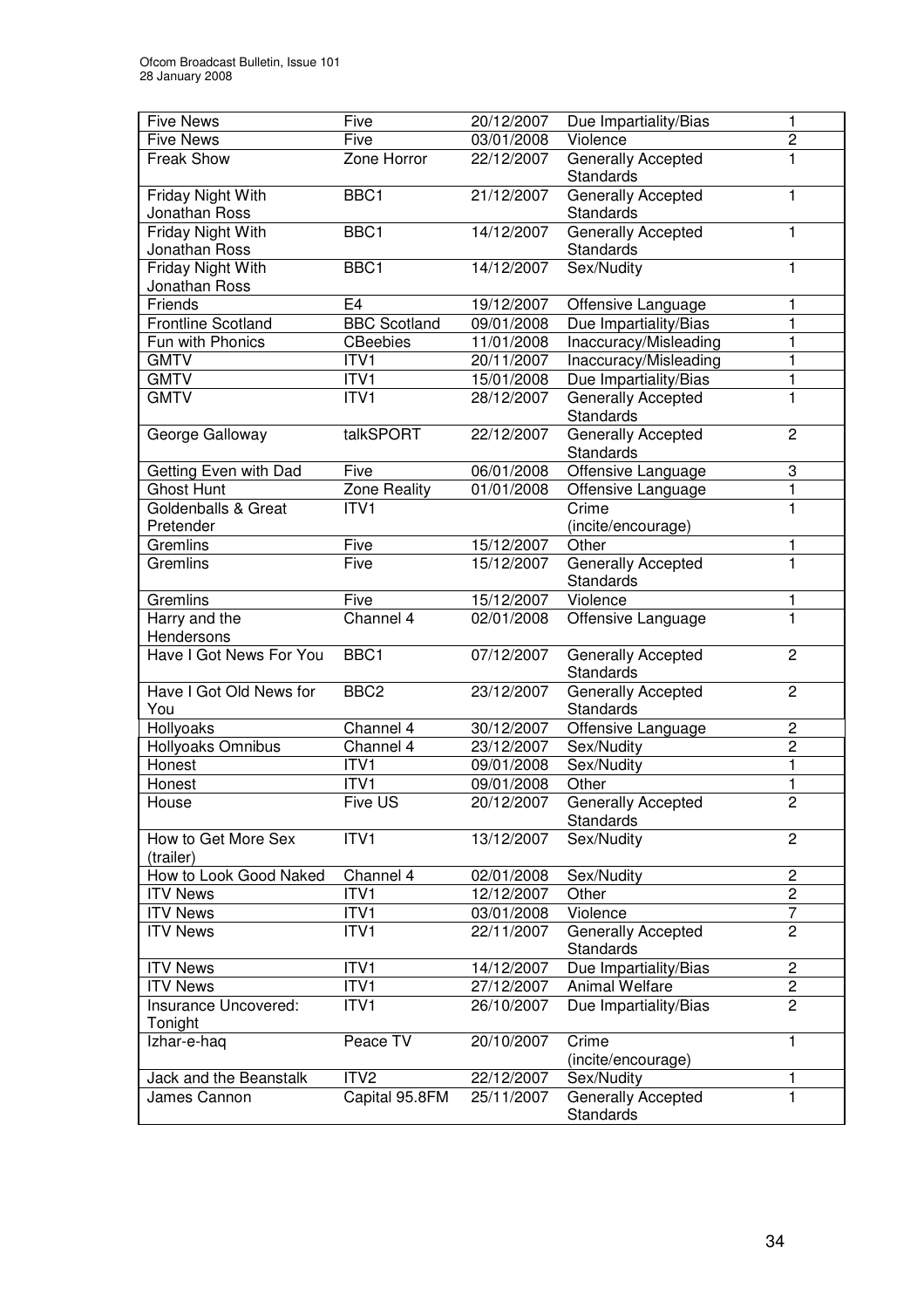| Johnny Vaughan             | Capital 95.8FM           | 29/11/2007               | <b>Animal Welfare</b>                  | 1                              |
|----------------------------|--------------------------|--------------------------|----------------------------------------|--------------------------------|
| Jon Gaunt                  | talkSPORT                | 11/12/2007               | Animal Welfare                         | 1                              |
| Jon Gaunt                  | talkSPORT                | 17/12/2007               | Generally Accepted                     | 1                              |
|                            |                          |                          | <b>Standards</b>                       |                                |
| Jon Gaunt                  | talkSPORT                | 20/12/2007               | Competitions                           | 1                              |
| Jools's Annual             | BBC <sub>2</sub>         | 31/12/2007               | Inaccuracy/Misleading                  | 1                              |
| Hootenanny                 |                          |                          |                                        |                                |
| Keith Barry: the Escape -  | ITVI                     | 29/12/2007               | Dangerous Behaviour                    | 1                              |
| Live                       |                          |                          |                                        |                                |
| Last Chance Learners       | ITV1                     | 19/12/2007               | Inaccuracy/Misleading                  | 1                              |
| Lawless Britain            | <b>Bravo</b>             | 15/12/2007               | Violence                               | 1                              |
| Lawless Britain            | <b>Bravo</b>             | 04/12/2007               | <b>Animal Welfare</b>                  | 1                              |
| Lily Allen: Still Alright? | Channel 4                | 31/12/2007               | Offensive Language                     | $\mathbf{1}$                   |
| Little Miss Jocelyn        | BBC1                     | 10/01/2008               | Generally Accepted                     | 1                              |
|                            |                          |                          | <b>Standards</b>                       |                                |
| Little Miss Jocelyn        | BBC <sub>2</sub>         | 10/01/2008               | Offensive Language                     | 1                              |
| Live Test Cricket          | Sky Sports 1             | 02/12/2007               | Due Impartiality/Bias                  | $\mathbf{1}$                   |
| Look North                 | BBC1                     | 04/12/2007               | Inaccuracy/Misleading                  | 1                              |
| Loose Women                | ITV1                     | 10/12/2007               | Generally Accepted                     | 1                              |
|                            |                          |                          | <b>Standards</b>                       |                                |
| Loose Women                | ITVI                     | 14/12/2007               | Sex/Nudity                             | 1                              |
| Loose Women                | ITVI                     | 19/12/2007               | Sex/Nudity                             | $\overline{1}$                 |
| Make Me a Muslim           | Channel 4                | 16/12/2007               | Religious Issues                       | $\overline{9}$                 |
| Make Me a Muslim           | Channel 4                | 16/12/2007               | <b>Generally Accepted</b>              | $\overline{1}$                 |
|                            |                          |                          | <b>Standards</b>                       |                                |
| Make Me a Muslim           | Channel 4                | 17/12/2007               | <b>Generally Accepted</b>              | 1                              |
|                            |                          |                          | <b>Standards</b>                       |                                |
| Make Me a Muslim           | Channel 4                | 18/12/2007               | Generally Accepted                     | 3                              |
| Me Too!                    |                          |                          | <b>Standards</b>                       |                                |
| <b>Meridian News</b>       | BBC <sub>2</sub><br>ITV1 | 20/11/2007<br>20/12/2007 | Dangerous Behaviour                    | $\mathbf{1}$<br>$\overline{2}$ |
|                            |                          |                          | Generally Accepted<br><b>Standards</b> |                                |
| Midlands Today             | BBC1                     | 08/01/2008               | Animal Welfare                         | 3                              |
| Milkshake!                 | Five                     |                          | U18 - Coverage of                      | $\overline{1}$                 |
|                            |                          |                          | Sexual/other                           |                                |
| Miranda Hart's House       | <b>BBC Radio 4</b>       | 08/01/2008               | Offensive Language                     | 1                              |
| Party                      |                          |                          |                                        |                                |
| <b>Movies Now</b>          | ITV3                     | 10/01/2008               | Generally Accepted                     | 1.                             |
|                            |                          |                          | Standards                              |                                |
| My Name is Earl            | Channel 4                | 26/10/2007               | Advertising                            | 1                              |
| <b>News</b>                | Revelation               | 07/01/2008               | Format                                 | 1                              |
|                            | Radio                    |                          |                                        |                                |
| <b>News</b>                | BBC1                     | 03/12/2007               | <b>Generally Accepted</b>              | 1                              |
|                            |                          |                          | <b>Standards</b>                       |                                |
| News at Ten ident          | ITV1                     | 14/01/2008               | Unconscious influence                  | 1                              |
| Night Waves with Joey B    | Seaside FM               | 05/01/2008               | Offensive Language                     | $\overline{2}$                 |
|                            | 105.3                    |                          |                                        |                                |
| North Tonight              | <b>STV</b>               | 28/11/2007               | Inaccuracy/Misleading                  | 1                              |
| <b>Oliver Twist</b>        | BBC1                     | 22/12/2007               | Violence                               | $\mathbf{1}$                   |
| Outtake TV                 | BBC1                     | 15/12/2007               | Generally Accepted                     | $\overline{5}$                 |
|                            |                          |                          | Standards                              |                                |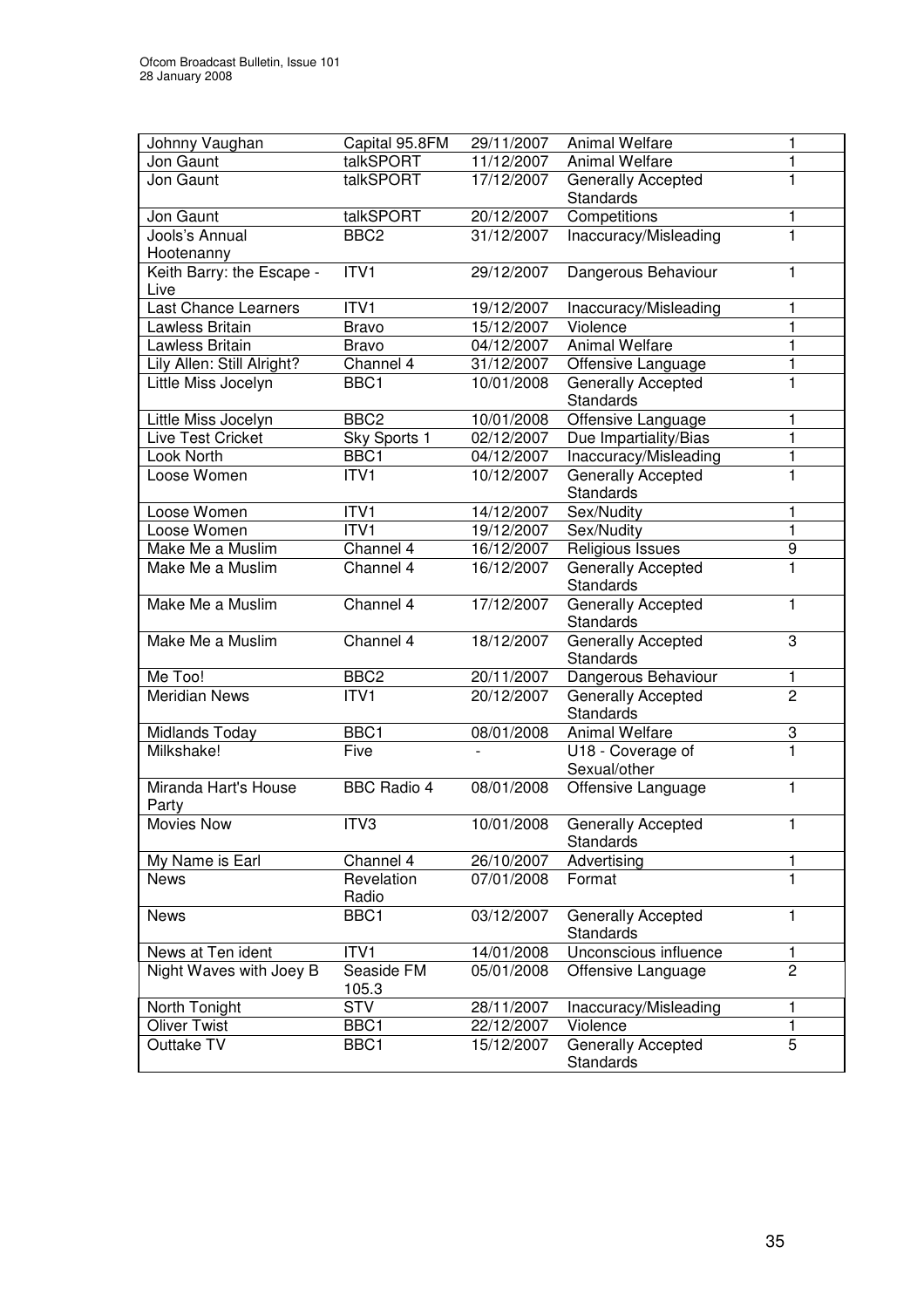| Parkinson: The Final                         | ITV1              | 16/12/2007 | Offensive Language                       | 1            |
|----------------------------------------------|-------------------|------------|------------------------------------------|--------------|
| Conversation                                 |                   |            |                                          |              |
| Penis Envy (trailer)                         | Challenge         | 26/12/2007 | Sex/Nudity                               | 1            |
| Pororo the Little Penguin                    | Cartoonito        | 04/01/2008 | Generally Accepted<br>Standards          | 1            |
| Richard and Judy                             | Channel 4         | 14/01/2008 | Offensive Language                       | 1            |
| Rogue Traders                                | BBC1              | 24/10/2007 | Due Impartiality/Bias                    | 1            |
| Royal Institution                            | Five              | 24/12/2007 | Generally Accepted                       | 1            |
| <b>Christmas Lectures</b>                    |                   |            | <b>Standards</b>                         |              |
| Saturday Kitchen                             | BBC1              | 12/01/2008 | <b>Undue Prominence</b>                  | 1            |
| <b>Saturday Night Shocks</b>                 | Film 4            | 08/01/2008 | Religious Offence                        | 1            |
| <b>School Ties</b>                           | <b>Sky Movies</b> | 12/12/2007 | Generally Accepted                       | 1            |
|                                              | Drama             |            | <b>Standards</b>                         |              |
| Sex with Mum and Dad                         | BBC <sub>3</sub>  | 02/01/2008 | Generally Accepted                       | 1            |
|                                              |                   |            | <b>Standards</b>                         |              |
| Shrink Rap                                   | More4             | 15/01/2008 | Generally Accepted                       | 1            |
|                                              |                   |            | <b>Standards</b>                         |              |
| Singing With The Enemy                       | BBC <sub>3</sub>  | 16/10/2007 | Generally Accepted                       | 1            |
|                                              |                   |            | <b>Standards</b>                         |              |
| Skins (trailer)                              | Channel 4         | 03/01/2008 | Generally Accepted                       | 1            |
|                                              |                   |            | <b>Standards</b>                         |              |
| <b>Sky News</b>                              | <b>Sky News</b>   | 03/01/2008 | Violence                                 | 4            |
| Soccer AM                                    | Sky One           | 05/01/2008 | Other                                    | 1            |
| Something to Talk About                      | Five              | 29/12/2007 | Offensive Language                       | 1            |
| Spongebob Squarepants                        | Nicktoons         | 27/12/2007 | Offensive Language                       | $\mathbf{1}$ |
| Sponsorship of ITV                           | ITV1              |            | <b>Animal Welfare</b>                    | 1            |
| Weather                                      |                   |            |                                          |              |
| <b>Street Crime UK</b>                       | <b>Bravo</b>      |            | Generally Accepted                       | 1            |
|                                              |                   |            | <b>Standards</b>                         |              |
| <b>Street Wars</b>                           | Sky One           | 04/12/2007 | Violence                                 | 1            |
| <b>Strictly Come Dancing -</b>               | BBC1              | 22/12/2007 | Generally Accepted                       | $\mathbf{1}$ |
| The Final                                    |                   |            | Standards                                |              |
| Striptease                                   | Channel 4         | 25/01/2008 | $\overline{Other}$                       | 1            |
| Sunrise Radio                                | Sunrise Radio     | 07/11/2007 | Competitions                             | 1            |
| <b>T4</b>                                    | Channel 4         | 19/12/2007 | Generally Accepted                       | 1            |
|                                              |                   |            | Standards                                |              |
| <b>Tarrant on TV</b>                         | ITV1              | 22/12/2007 | Generally Accepted                       | 1            |
|                                              |                   |            | <b>Standards</b>                         |              |
| The Alan Titchmarsh                          | ITV1              | 19/12/2007 | Sex/Nudity                               | 3            |
| Show                                         |                   |            |                                          |              |
| The Armstrong & Miller                       | BBC1              | 14/12/2007 | <b>Generally Accepted</b>                | 3            |
| Show                                         |                   |            | <b>Standards</b>                         |              |
| The Bill                                     | ITV1              | 19/12/2007 | Generally Accepted                       | $\mathbf{1}$ |
|                                              |                   |            | <b>Standards</b>                         |              |
| The Eagle Has Landed                         | <b>Bravo</b>      | 30/12/2007 | Offensive Language                       | 1            |
| The Feel Good Breakfast                      | Century           | 19/12/2007 | <b>Generally Accepted</b>                | 1            |
| Show                                         | 105.4FM           |            | <b>Standards</b>                         |              |
| The Friday Night                             | Channel 4         | 21/12/2007 | Religious Offence                        | 1            |
| Christmas Project                            |                   |            |                                          |              |
| The Friday Night                             | Channel 4         | 28/12/2007 | <b>Generally Accepted</b>                | 1            |
| Christmas Project                            |                   |            | Standards                                |              |
| The Hidden Story of                          | Channel 4         | 25/12/2007 | Religious Offence                        | 1            |
| Jesus                                        |                   |            |                                          |              |
| The Jeremy Kyle Show                         | ITVI              | 06/12/2007 | Generally Accepted                       | 1            |
|                                              |                   |            | Standards                                |              |
|                                              | ITV <sub>2</sub>  | 02/01/2008 |                                          |              |
| The Jeremy Kyle Show<br>The Jeremy Kyle Show | ITV1              | 10/01/2008 | Offensive Language<br>Offensive Language | 1<br>1       |
|                                              |                   |            |                                          |              |